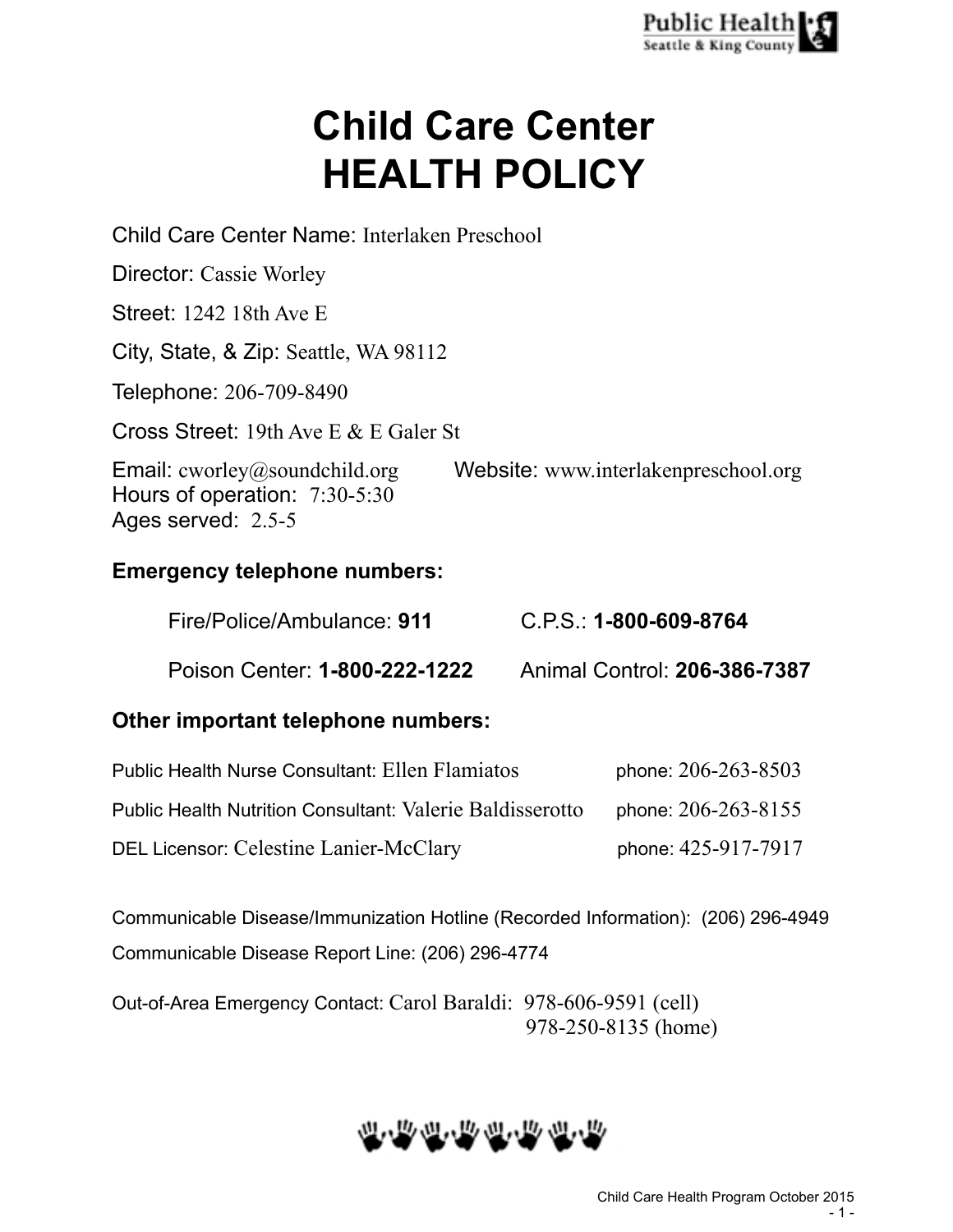# **TABLE OF CONTENTS**

| PROCEDURES FOR INJURIES AND MEDICAL EMERGENCIES _______ 5                                                       |  |
|-----------------------------------------------------------------------------------------------------------------|--|
|                                                                                                                 |  |
|                                                                                                                 |  |
| INJURY PREVENTIONNNALL And ALCOHOL AND A SALE AND A SALE AND A SALE AND A SALE AND A SALE AND A SALE AND A SALE |  |
| POLICY AND PROCEDURE FOR EXCLUDING ILL CHILDREN ___________ 9-10                                                |  |
| COMMUNICABLE DISEASE REPORTING NOTIFIABLE CONDITIONS_______ 11                                                  |  |
|                                                                                                                 |  |
|                                                                                                                 |  |
|                                                                                                                 |  |
|                                                                                                                 |  |
|                                                                                                                 |  |
| CLEANING, SANITIZING, DISINFECTING AND LAUNDERING ________ 22-26                                                |  |
|                                                                                                                 |  |
| SOCIAL-EMOTIONAL-DEVELOPMENTAL CARE 27-28                                                                       |  |
|                                                                                                                 |  |
|                                                                                                                 |  |
|                                                                                                                 |  |
|                                                                                                                 |  |
|                                                                                                                 |  |
|                                                                                                                 |  |
|                                                                                                                 |  |

世界世界世界世界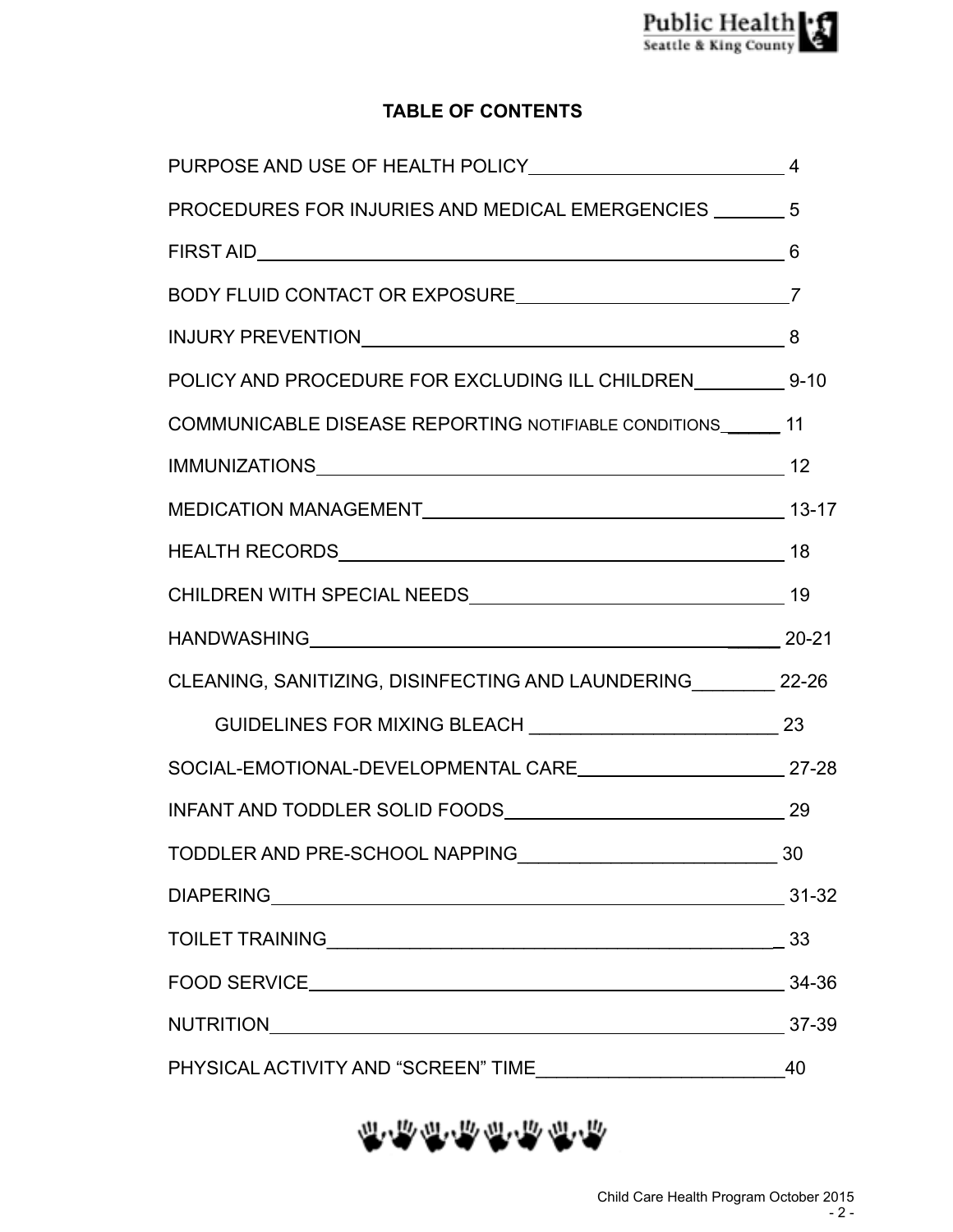|                                                                                                                                                                                                                                | 41-42 |
|--------------------------------------------------------------------------------------------------------------------------------------------------------------------------------------------------------------------------------|-------|
|                                                                                                                                                                                                                                | -43   |
|                                                                                                                                                                                                                                | -44   |
| CHILD ABUSE AND NEGLECT AND THE STATE OF THE STATE OF THE STATE OF THE STATE OF THE STATE OF THE STATE OF THE STATE OF THE STATE OF THE STATE OF THE STATE OF THE STATE OF THE STATE OF THE STATE OF THE STATE OF THE STATE OF | 45    |
|                                                                                                                                                                                                                                | 46    |
| NO SMOKING POLICY                                                                                                                                                                                                              | 4     |

# **CHILD CARE HEALTH PROGRAM CONTACT INFORMATION**

CHILD CARE HEALTH PROGRAM 401 FIFTH AVENUE, SUITE 1000 SEATTLE, WA 98104 TELEPHONE (206) 263-8262 FAX (206) 205-6236

WEBSITE *[www.kingcounty.gov/health/childcare](http://www.kingcounty.gov/health/childcare)*

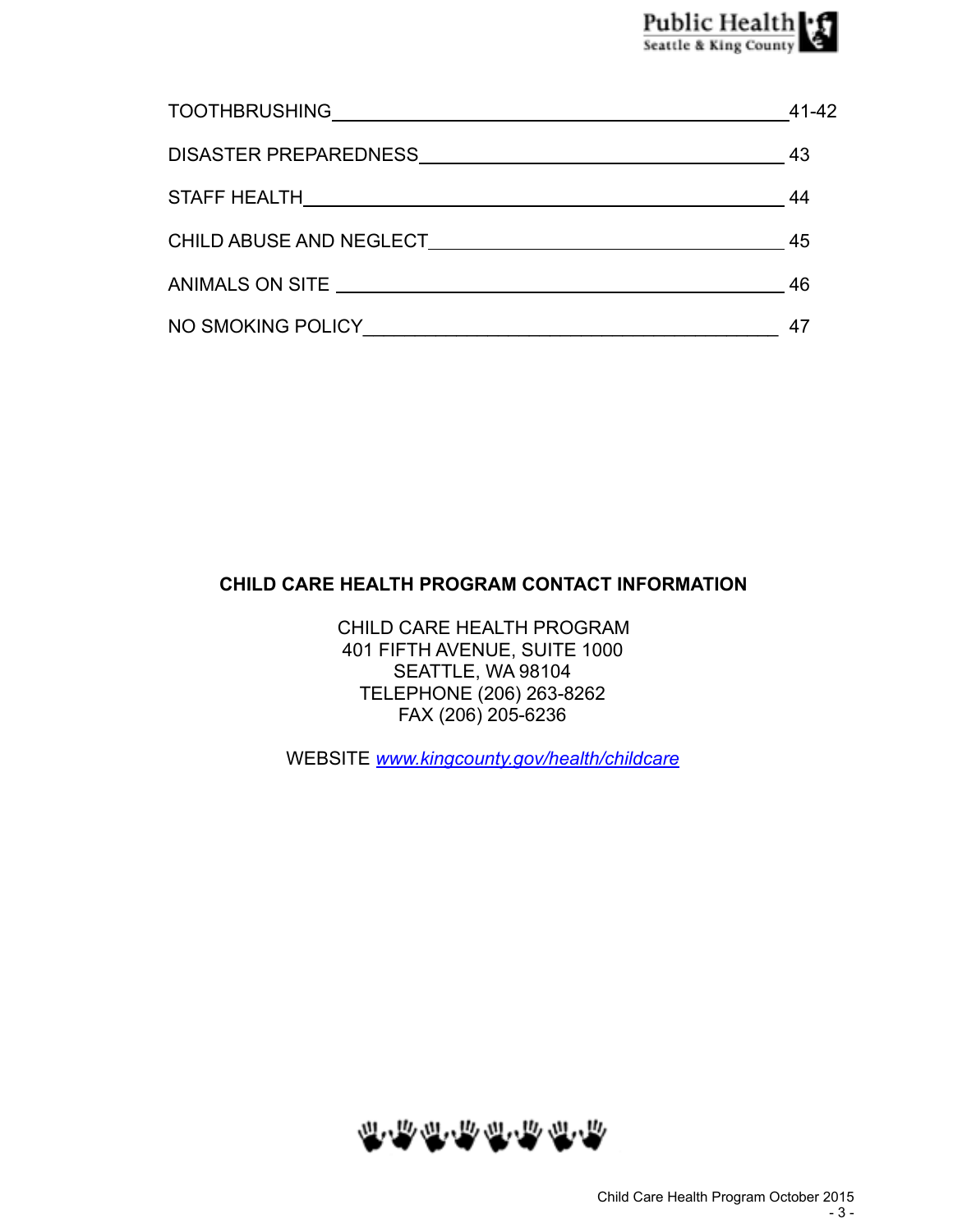

# **PURPOSE AND USE OF HEALTH POLICY**

This health policy is a description of **our** health and safety practices.

Our policy was prepared by Cassie Worley

Staff will be oriented to our health policy by Cassie Worley. upon hiring and whenever there are changes to policies and procedures.

Our policy is accessible to staff and parents and is located online and posted for viewing.

*Please note: Changes to health policy must be approved by a health professional (as per WAC).* 

This health policy does not replace these additional policies required by WAC:

- *1. Pesticide Policy*
- *2. Blood borne Pathogen Policy*
- *3. Behavior Policy*
- *4. Disaster Policy*
- *5. Animal Policy and/or Fish Policy (if applicable)*

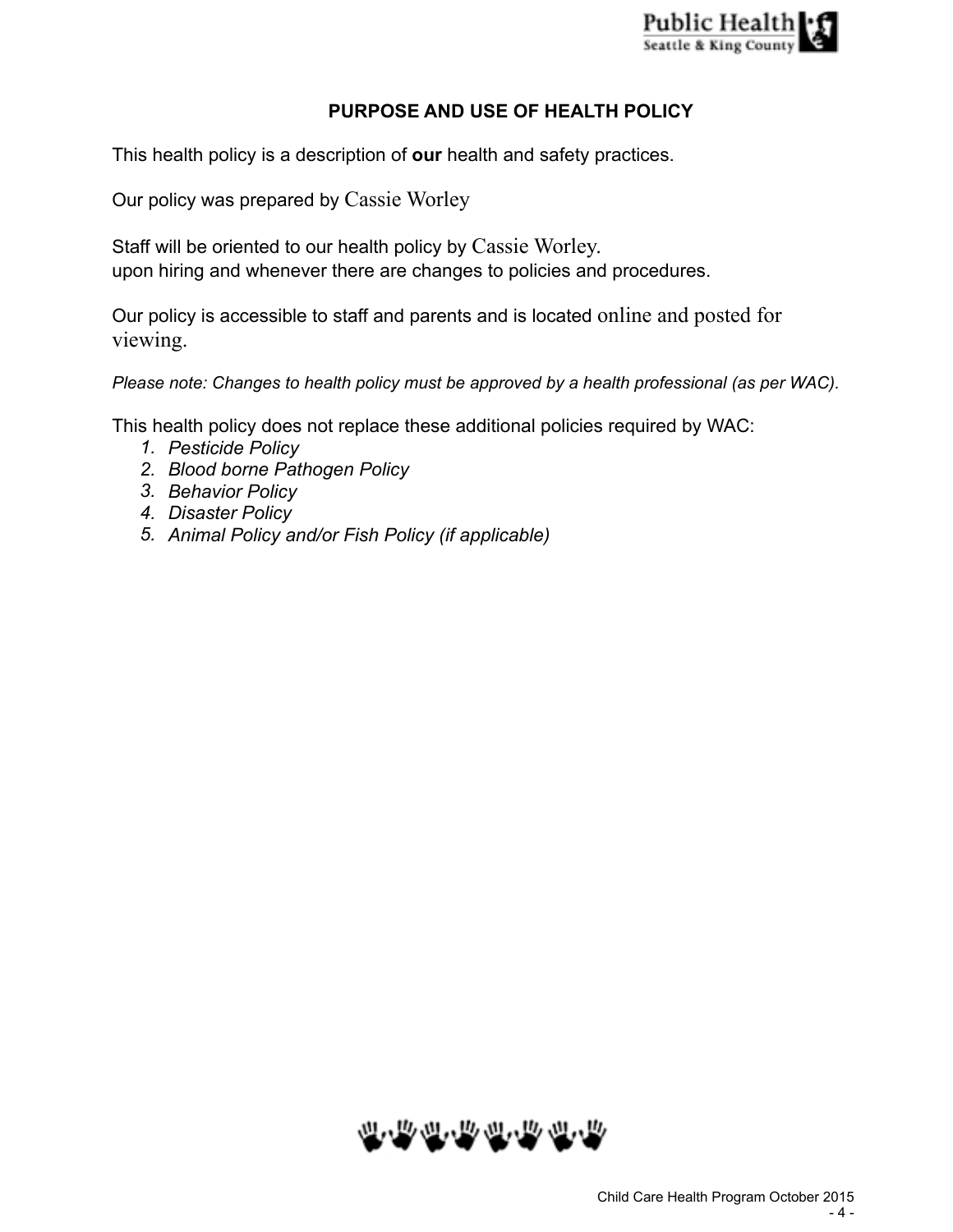# **PROCEDURES FOR INJURIES AND MEDICAL EMERGENCIES**

- 1. Child is assessed and appropriate supplies are obtained.
- 2. If further information is needed, staff trained in first aid will refer to the First Aid Guide located in every first aid kit.
- 3. First aid is administered. Non-porous gloves (nitrile, vinyl or latex\*) are used if blood is present. If injury/medical emergency is life-threatening, one staff person stays with the injured/ill child and administers appropriate first aid, while another staff person calls 911. If only one staff member is present, person assesses for breathing and circulation, administers CPR for one minute if necessary, and then calls 911.
- 4. Staff call parent/guardian or designated emergency contact if necessary. For major injuries/medical emergencies, a staff person stays with the injured/ill child until a parent/guardian or emergency contact arrives, including during transport to a hospital.
- 5. Staff record the injury/medical emergency on an "Accident/Incident Report" form. The report includes:
	- Date, time, place and cause of the injury/medical emergency (if known),
	- Treatment provided,
	- Name(s) of staff providing treatment, and
	- Persons contacted.

A copy is given to the parent/guardian the same day and a copy is placed in the child's file. For major injuries/medical emergencies, parent/guardian signs for receipt of the report and a copy is sent to the licensor.

- 6. The child care licensor is called immediately for serious injuries/incidents which require medical attention.
- 7. An injury is also recorded on the Injury Log. The entry will include the child's name, staff involved, and a brief description of incident. We maintain confidentiality of this log.

*\*Please note: Use of latex gloves over time may lead to latex allergy. Latex-free gloves are preferred. If using latex gloves, consider selecting reduced-powder or powder-free low-protein/ hypo-allergenic gloves. Hands should always be washed after gloves are removed.* 

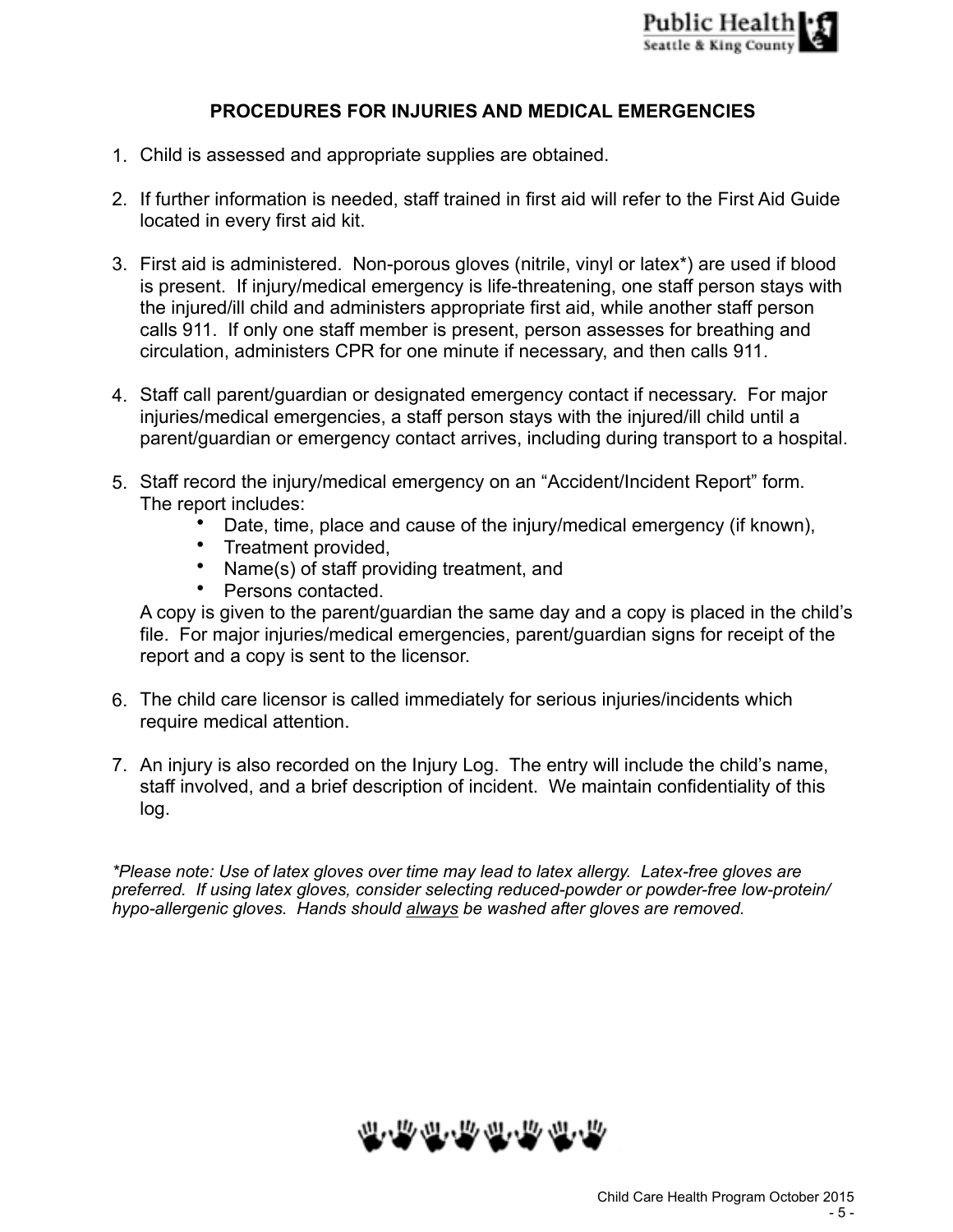# **FIRST AID**

At least one staff person with current training in Cardio-Pulmonary Resuscitation (CPR) and First Aid is present with each group or classroom **at all times**. Training includes: instruction, demonstration of skills, and test or assessment. Documentation of staff training is kept in personnel files.

Our first aid kits are inaccessible to children and located in each "Grab n' Go" bag, in each classroom, as well as in the Director's office.

First aid kits are identified by a First Aid Sign.

# **Each of our first aid kits contains all of the following items:**

- ♦ First aid guide
- $\bullet$  Sterile gauze pads (different sizes)
- ♦ Small scissors
- ◆ Adhesive tape
- ◆ Band-Aids (different sizes)
- ◆ Roller bandages (gauze)
- ♦ Large triangular bandage
- ♦ Gloves (nitrile, vinyl, or latex)
- ♦ Tweezers for surface splinters
- ♦ Syrup of Ipecac
- ♦ CPR mouth barrier

*\*Syrup of Ipecac is administered only after calling Poison Control 1-800-222-1222.*  Our first aid kits do not contain medications, medicated wipes, or medical treatments/ equipment which would require written permission from parent/guardian or special training to administer.

# **Travel First Aid Kit(s)**

A fully stocked first aid kit is taken on all field trips and playground trips and is kept in each vehicle used to transport children. These travel first aid kits **also** contain:

- Liquid soap and paper towels
- 
- ♦ Water ♦ Chemical ice (non-toxic) for injuries
- $\bullet$  Cell phone or  $\bullet$ walkie-talkies
	- Copies of completed 'consent for emergency treatment' & 'emergency contact' forms

All first aid kits are checked and restocked monthly or sooner if necessary. The First Aid Kit checklist is used for documentation and is kept in each first aid kit.

*[\\*\\*"First Aid Kit Checklist" is available at http://www.kingcounty.gov/healthservices/health/child/](http://www.kingcounty.gov/healthservices/health/child/childcare/injuries.aspx) childcare/injuries.aspx*

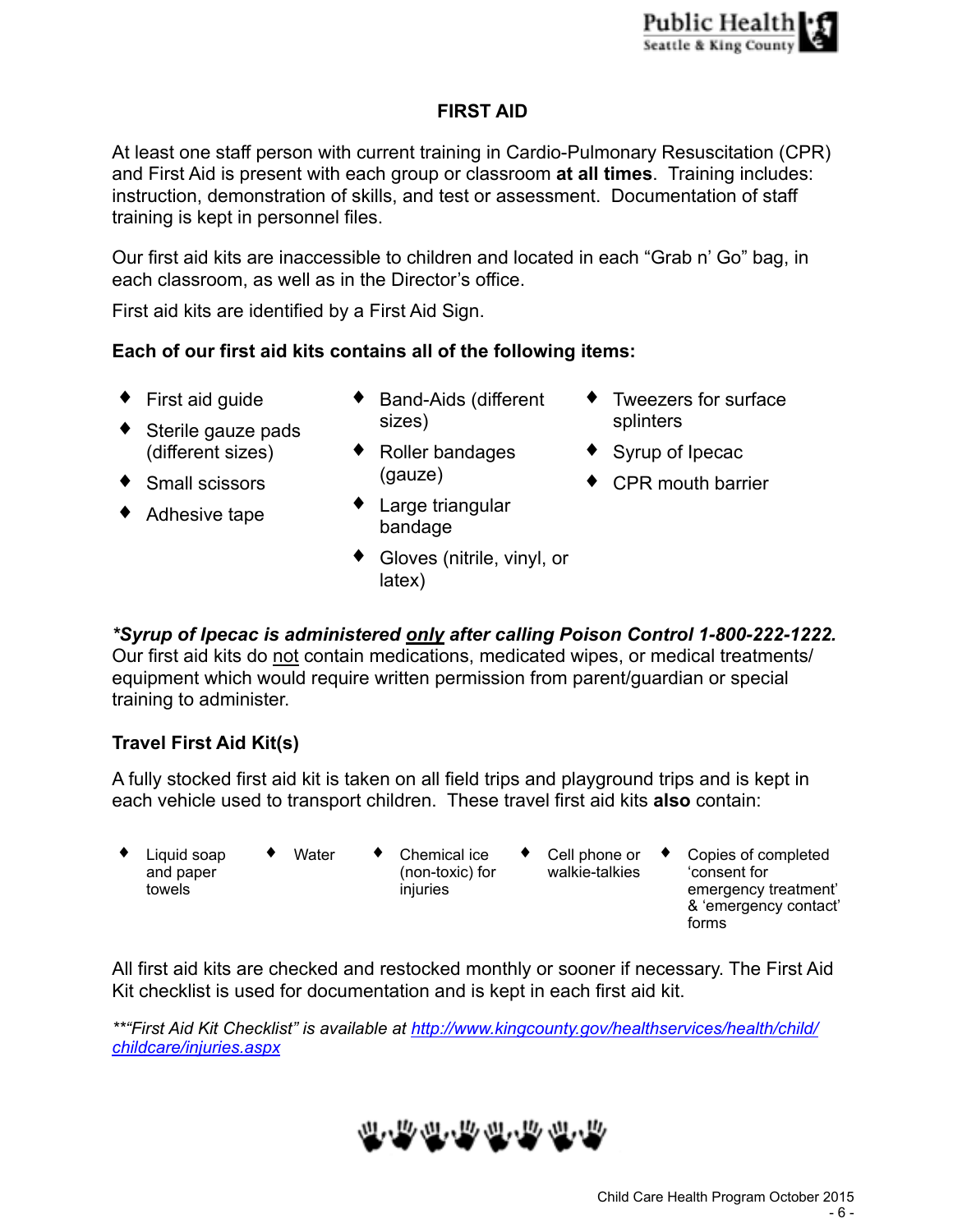# **BLOOD/BODY FLUID CONTACT OR EXPOSURE**

Even healthy people can spread infection through direct contact with body fluids. Body fluids include blood, urine, stool (feces), drool (saliva), vomit, drainage from sores/rashes (pus), etc. All body fluids may be infected with contagious disease. **Non-porous gloves are always used when blood or wound drainage is present.** To limit risk associated with potentially infectious blood/body fluids, the following precautions are always taken:

- 1. Any open cuts or sores on children or staff are kept covered.
- 2. Whenever a child or staff comes into contact with any body fluids, the exposed area is washed immediately with soap and warm water, rinsed, and dried with paper towels.
- 3. All surfaces in contact with body fluids are cleaned immediately with detergent and water, rinsed, and sanitized with an agent such as bleach in the concentration used for disinfecting body fluids: refer to "Guidelines for Mixing Bleach",
- 4. Gloves and paper towels or other material used to wipe up body fluids are put in a plastic bag, tied closed, and placed in a covered waste container. All items used to clean-up body fluids are washed with detergent, rinsed, and soaked in a disinfecting solution for at least 2 minutes and air dried. Refer to "Guidelines for Mixing Bleach".
- 5. A child's clothing soiled with body fluids is put into a plastic bag and sent home with the child's parent/guardian. A change of clothing is available for children in care, as well as for staff.
- 6. Hands are always washed after handling soiled laundry or equipment, and after removing gloves.

### **Blood Contact or Exposure**

When a staff person or child comes into contact with blood (e.g. staff provides first aid for a child who is bleeding) or is exposed to blood (e.g. blood from one person enters the cut or mucous membrane of another person), the staff person informs the Director immediately.

When staff report blood contact or exposure, we follow current guidelines set by Washington Industrial Safety and Health Act (WISHA), as outlined in our "Blood-borne Pathogen Exposure Control Plan" *- template available http://www.kingcounty.gov/ [healthservices/health/child/childcare/communicable.aspx](http://www.kingcounty.gov/healthservices/health/child/childcare/communicable.aspx)*

We review the BBP Exposure Control Plan annually with our staff *and* document this review.

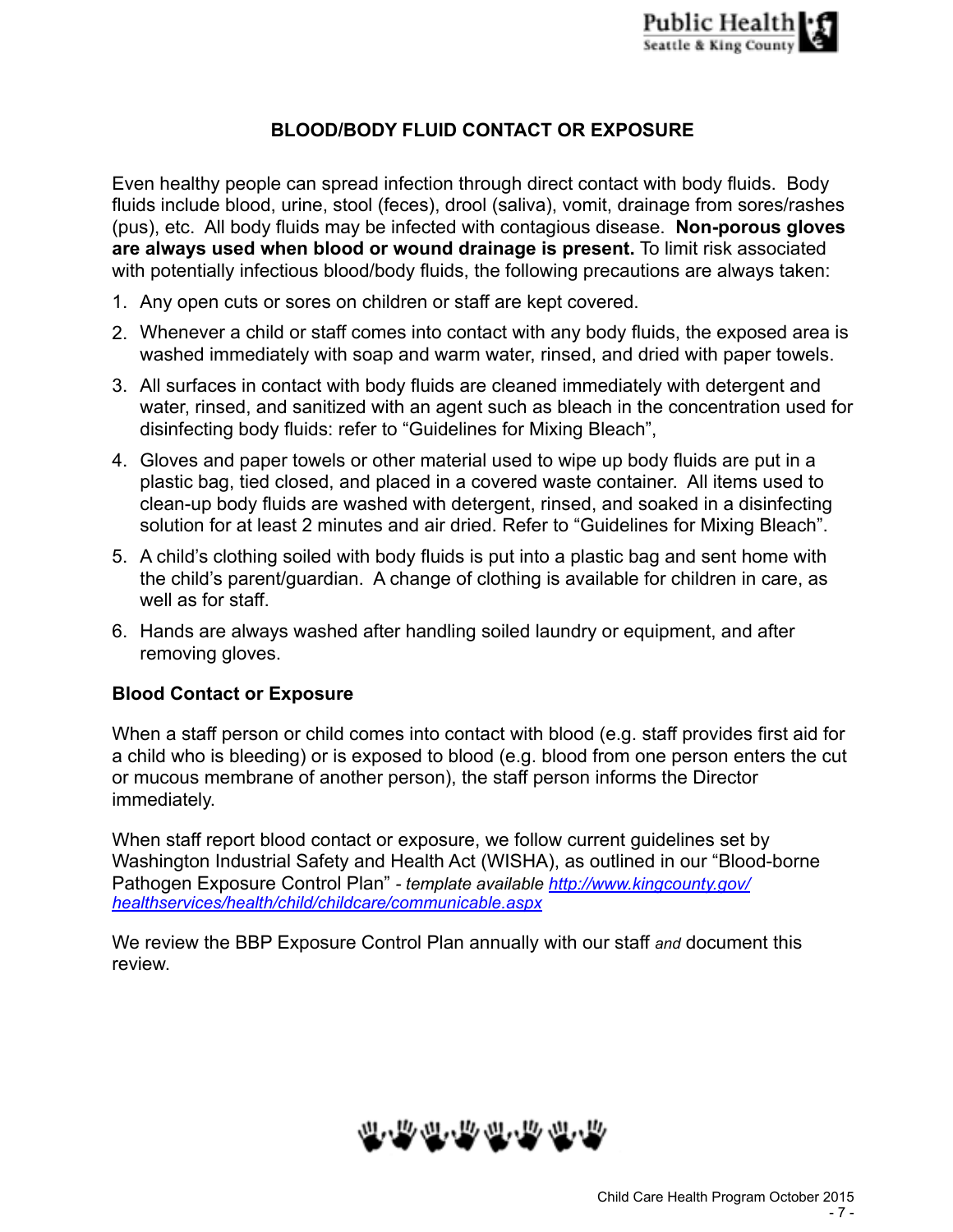# **INJURY PREVENTION**

- 1. Proper supervision is maintained at all times, both indoors and outdoors. Staff will position themselves to observe the entire play area.
- 2. Staff will review their rooms and outdoor play areas daily for safety hazards and remove any broken/damaged equipment.

*Hazards include, but are not limited to*:

- *Security issues (unsecured doors, inadequate supervision, etc.)*
- *General safety hazards (broken toys & equipment, standing water, chokeable & sharp objects, etc.)*
- *Strangulation hazards*
- *Trip/fall hazards (rugs, cords, etc.)*
- *Poisoning hazards (plants, chemicals, etc.)*
- *Burn hazards (hot coffee in child-accessible areas, unanchored or too-hot crock pots, etc.)*
- 3. The playground is inspected daily for broken equipment, environmental hazards, garbage, animal contamination, and required depth of cushion material under and around equipment by the staff opener. It is free from entrapments, entanglements, and protrusions.
- 4. Toys are age appropriate, safe (lead and toxin free), and in good repair. Broken toys are discarded. Mirrors are shatterproof.
- 5. Rooms with children under 3 years old are free of push pins, thumbtacks, and staples.
- 6. Cords from window blinds/treatments are inaccessible to children. *(Many infants and young children have died from strangling in window cords. The Consumer Product Safety Commission recommends cordless window treatments. See the Window Covering Safety Council's website, [www.windowcoverings.org,](http://www.windowcoverings.org) for more information.)*
- 7. Staff does not step over gates or other barriers while carrying infants or children.
- 8. Hazards are reported immediately to the Director. The Director will insure that they are removed, made inaccessible or repaired immediately to prevent injury.
- 9. The Injury Log is monitored monthly by the Director to identify accident trends and implement a plan of correction. *["Injury Log" is available at: http://www.kingcounty.gov/](http://www.kingcounty.gov/healthservices/health/child/childcare/injuries.aspx) healthservices/health/child/childcare/injuries.aspx*
- 10.Children will wear helmets when using riding equipment. Helmets will be removed prior to other play.
- 11. Recalled items will be removed from the site immediately. Our center routinely receives updates on recalled items and other safety hazards on the Consumer Products Safety Commission website: <http://www.cpsc.gov/>

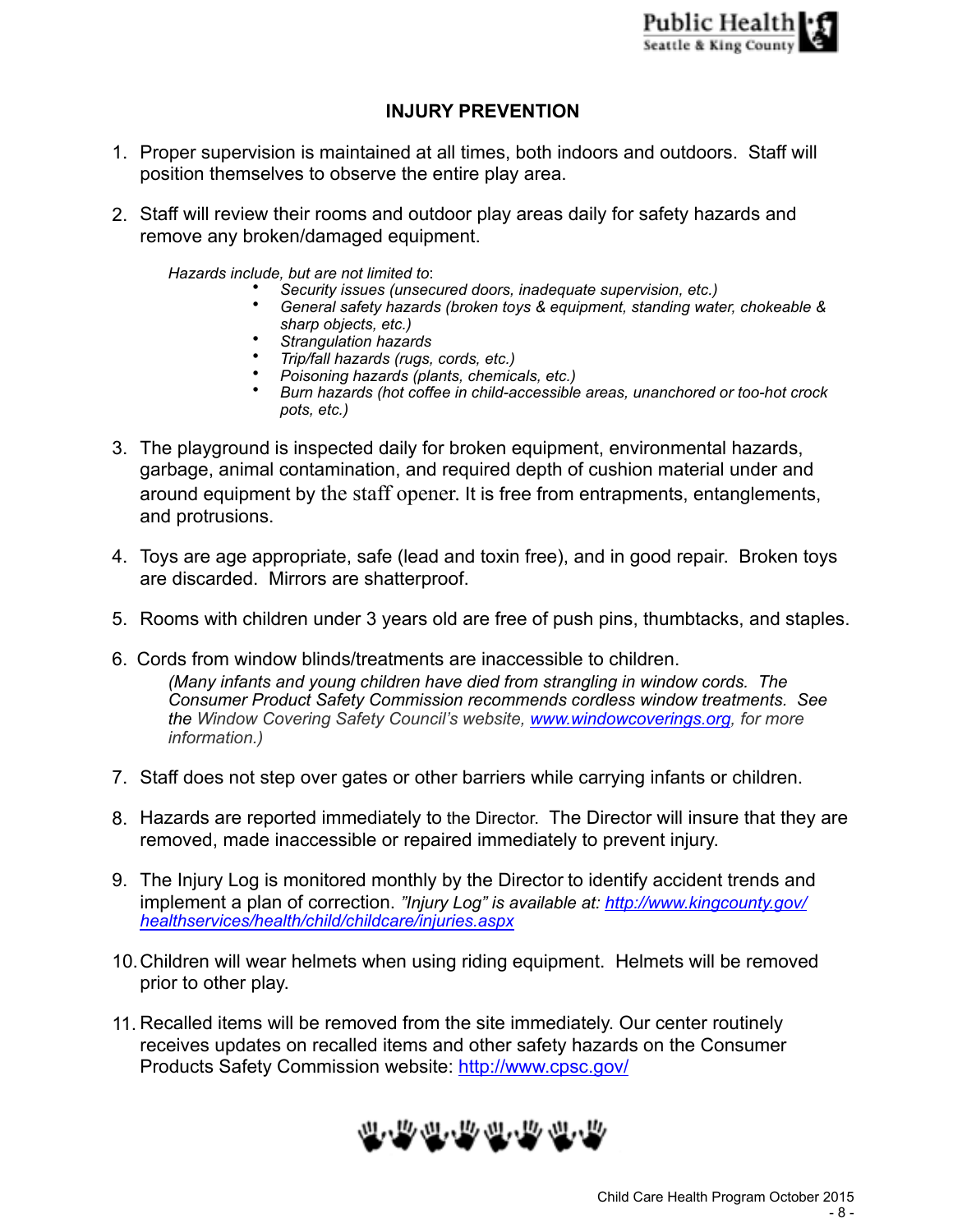

# **POLICY AND PROCEDURE FOR EXCLUDING ILL CHILDREN**

Children with any of the following symptoms are not permitted to remain in care:

- 1. **Fever** of at least 100 º F as read under arm (axillary temp.) using a digital thermometer *accompanied by* one or more of the following:
	- Diarrhea or vomiting
	- Earache
	- Headache
	- Signs of irritability or confusion
	- Sore throat
	- Rash
	- Fatigue that limits participation in daily activities

#### *No rectal or ear temperatures are taken.*

*(Oral temperatures may be taken for preschool through school age children if single use covers are used over the thermometer. Glass thermometers contain mercury, a toxic substance, and are therefore not be used.)* 

- *2.* **Vomiting:** 2 or more occasions within the past 24 hours
- 3. **Diarrhea:** 3 or more watery stools within the past 24 hours or any bloody stool
- 4. **Rash (**especially with fever or itching)
- 5. **Eye discharge or conjunctivitis (pinkeye):** until clear or until 24 hours of antibiotic treatment
- 6. **Sick appearance, not feeling well, and/or not able to keep up with program activities**
- 7. **Open or oozing sores**, unless properly covered **and** 24 hours has passed since starting antibiotic treatment, if antibiotic treatment is necessary.
- 8. **Lice or scabies:**

Head lice: until no lice or nits are present.

Scabies: until after treatment

**Following exclusion, children are readmitted to the program when they no longer have any of the above symptoms and/or Public Health exclusion guidelines for child care are met.** 

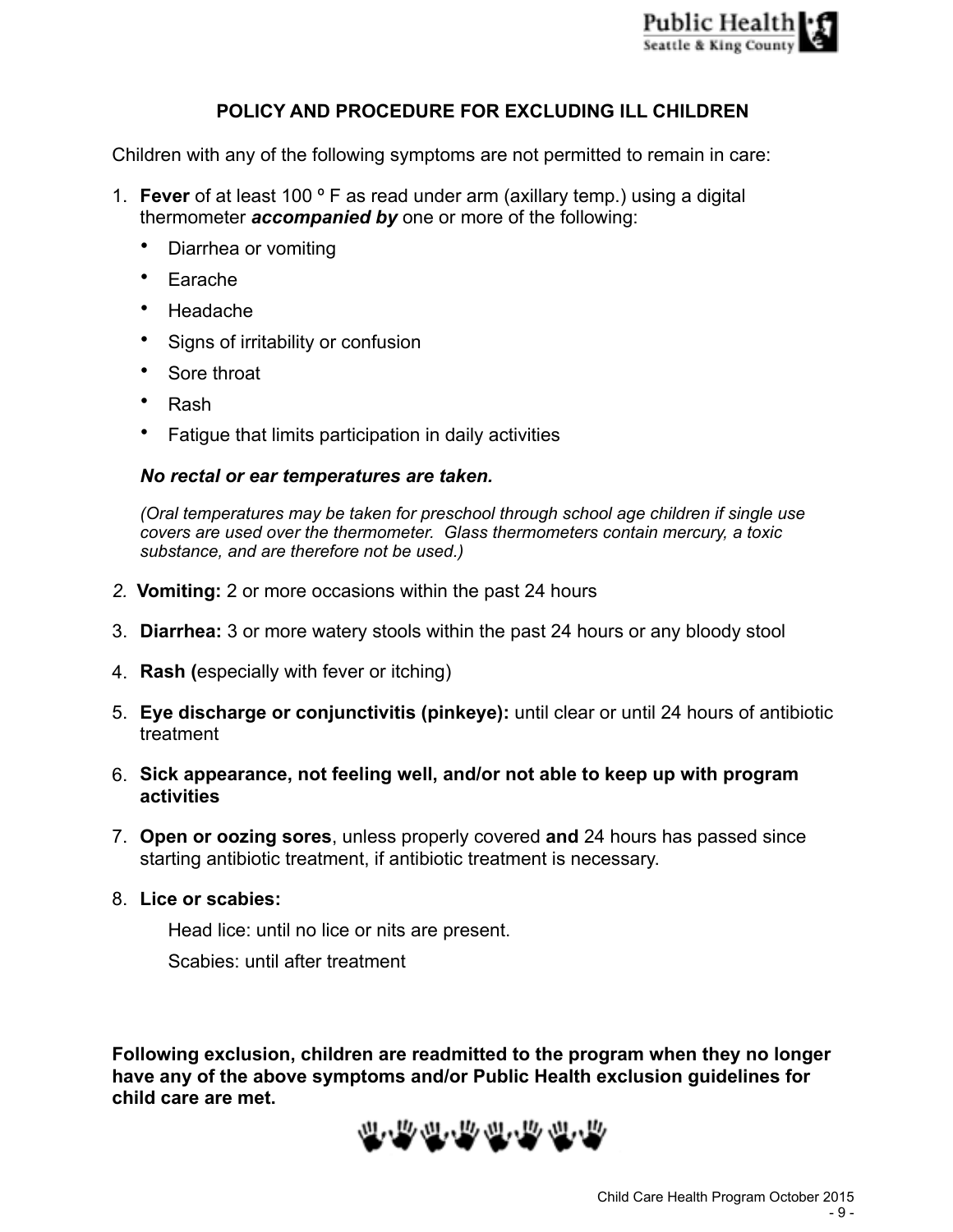Children with any of the above symptoms/conditions are separated from the group and cared for in the office.Parent/guardian or emergency contact is notified to pick up child.

We notify parents and guardians when their children may have been exposed to a communicable disease or condition (other than the common cold) and provide them with information about that disease or condition. We notify parents and guardians of possible exposure by email and posted notice. *(letter, posted notice, or other means)*. \*\**Communicable [Disease Fact Sheets are available online at http://www.kingcounty.gov/healthservices/health/child/](http://www.kingcounty.gov/healthservices/health/child/childcare/communicable/letters.aspx) childcare/communicable/letters.aspx*

Individual child confidentiality is maintained.

In order to keep track of contagious illnesses (other than the common cold), an Illness Log is kept. Each entry includes the child's name, classroom, and type of illness. We maintain confidentiality of this log. *[\\*\\*"Illness Log" template is available at www.kingcounty.gov/](http://www.kingcounty.gov/health/childcare) health/childcare*

**Staff members follow the same exclusion criteria as children**.

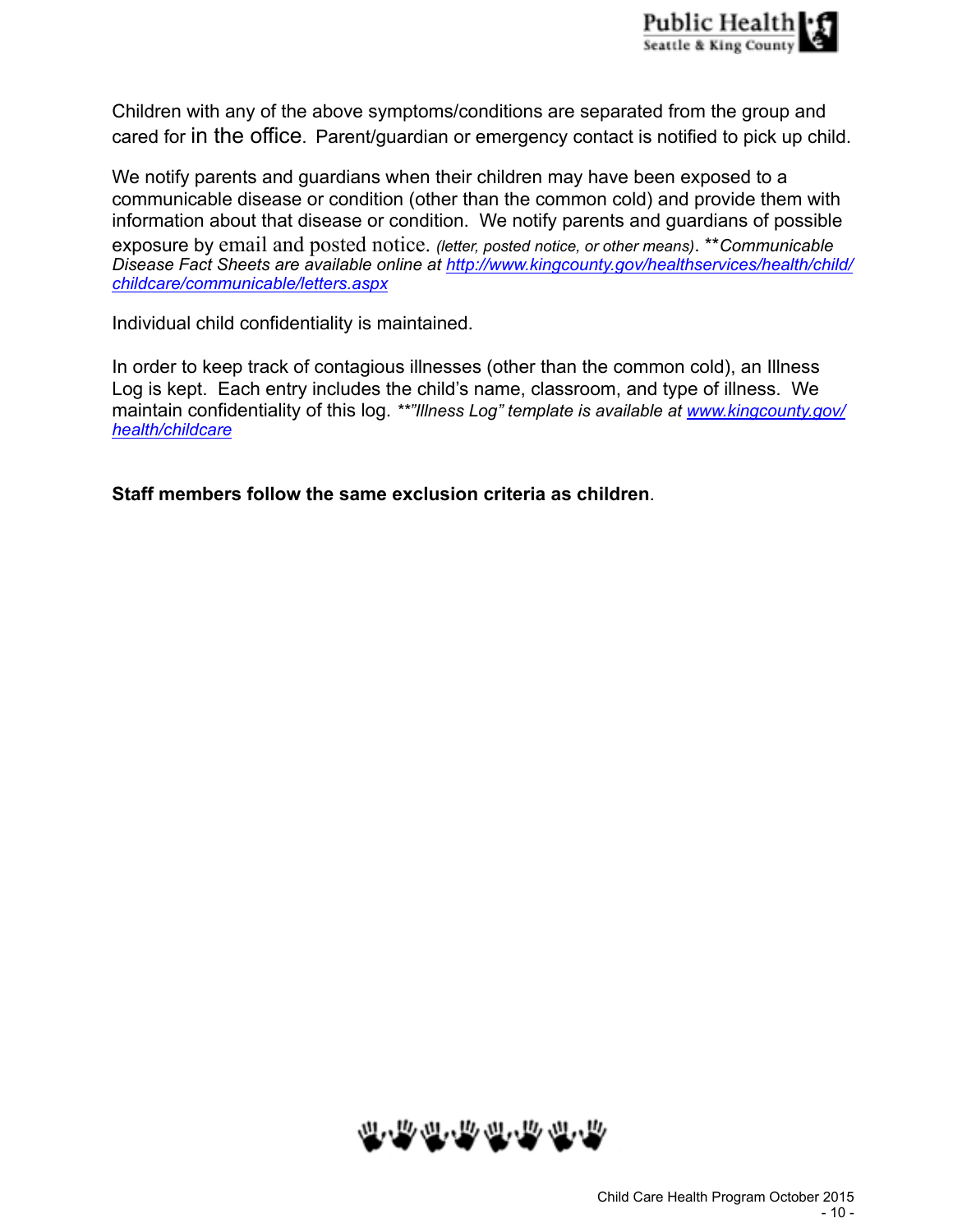

### **NOTIFIABLE CONDITIONS and COMMUNICABLE DISEASE REPORTING**

Licensed childcare providers in Washington are required to notify Public Health when they learn that a child has been diagnosed with one of the communicable diseases listed below. **In addition, providers should also notify their Public Health Nurse when an unusual number of children and/or staff are ill (for example, >10% of children in a center, or most of the children in the toddler room), even if the disease is not on this list or has not yet been identified.** 

**To report any of the following conditions, call Public Health CD/EPI at (206) 296-4774.**

| LAcquired immunodeficiency syndrome(AIDS)                        |                                                                                                            |
|------------------------------------------------------------------|------------------------------------------------------------------------------------------------------------|
| <b>Animal Bites</b>                                              | Lymphogranuloma venereum                                                                                   |
| Anthrax                                                          | Malaria                                                                                                    |
| Arboviral disease (for example, West Nile virus)                 | <b>Measles</b>                                                                                             |
| Botulism (foodborne, wound, and infant)                          | <b>Meningococcal disease</b>                                                                               |
| <b>Brucellosis</b>                                               | <b>Monkeypox</b>                                                                                           |
| Burkholder mallei and pseudomallei                               | Mumps                                                                                                      |
| Campylobacteriosis                                               | Paralytic shellfish poisoning                                                                              |
| Chancroid                                                        | Pertussis                                                                                                  |
| Chlamydia                                                        | Plague                                                                                                     |
| Cholera                                                          | <b>Poliomyelitis</b>                                                                                       |
| Cryptosporidiosis                                                | Prion disease                                                                                              |
| Cyclosporiasis                                                   | Psittacosis                                                                                                |
| <b>Diphtheria</b>                                                | Q fever                                                                                                    |
| Diseases of suspected bioterrorism origin                        | <b>Rabies and Rabies Exposures</b>                                                                         |
| Diseases of suspected foodborne origin                           | Rare diseases of public health significance                                                                |
| Diseases of suspected waterborne origin                          | <b>Relapsing fever</b>                                                                                     |
| Domoic acid poisoning                                            | <b>Rubella</b>                                                                                             |
| Enterohemorrhagic E. coli, (including E. coli O157:H7 infection) | Salmonellosis                                                                                              |
| Giardiasis                                                       | <b>SARS</b>                                                                                                |
| Gonorrhea                                                        | Sexually Transmitted Diseases (chancroid, gonorrhea,                                                       |
| Granuloma inguinale                                              | syphilis, genital herpes simplex, granuloma inguinale,<br>lymphogranuloma venerium, Chlamydia trachomatis) |
| Haemophilus influenzae invasive disease                          | Shigellosis                                                                                                |
| Hantavirus pulmonary syndrome                                    | <b>Smallpox</b>                                                                                            |
| Hemolytic uremic syndrome                                        | Tetanus                                                                                                    |
| Hepatitis A, acute                                               | Trichinosis                                                                                                |
| Hepatitis B, acute                                               | <b>Tuberculosis</b>                                                                                        |
| Hepatitis B, chronic                                             | <b>Tularemia</b>                                                                                           |
| Hepatitis C, acute, or chronic                                   | Vaccinia transmission                                                                                      |
| Hepatitis, unspecified (D, E)<br><b>HIV</b> infection            | Vancomyacin resistant S. Aureus                                                                            |
|                                                                  | Typhus                                                                                                     |
| Immunization reactions, (severe, adverse)                        | Unexplained critical illness or death                                                                      |
| Influenza, novel or untypable strain                             | Vibriosis                                                                                                  |
| Legionellosis                                                    | Viral hemorrhagic fever                                                                                    |
| Leptospirosis                                                    | <b>Yellow fever</b>                                                                                        |
| Listeriosis                                                      | Yersiniosis                                                                                                |
| Lyme disease                                                     |                                                                                                            |

Rev. February 2011

**Even though a disease may not require a report, you are encouraged to consult with a Child Care Health Program Public Health Nurse at (206) 263-8262 for information about childhood illness or disease prevention. More information about communicable diseases can be found at <http://www.kingcounty.gov/healthservices/health/communicable/diseases.aspx>**

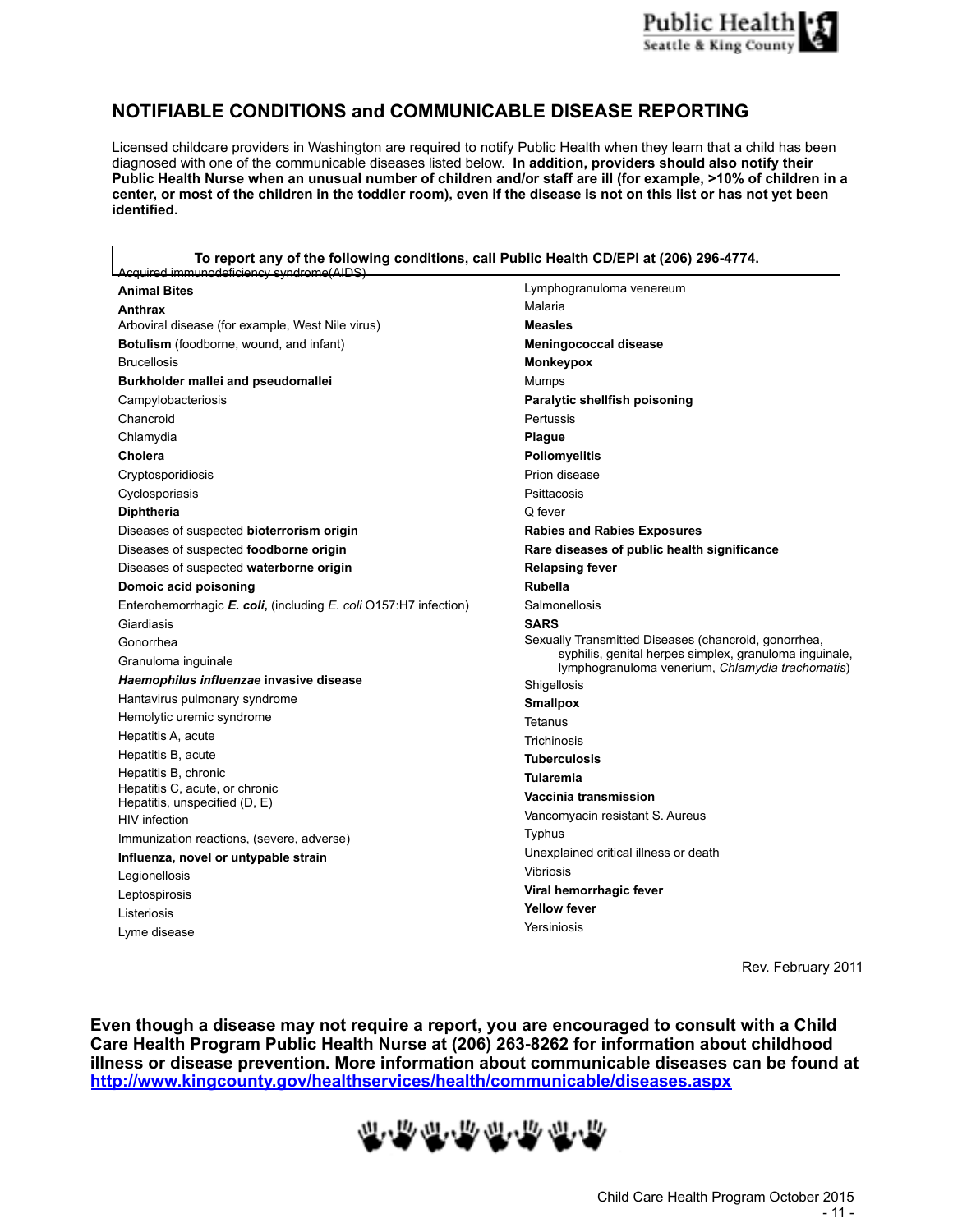# **IMMUNIZATIONS**

To protect all children and staff, each child in our center has a completed and signed Certificate of Immunization Status (CIS) on site. The official CIS form or a copy of both sides of that form is required. (Other forms/printouts are not accepted in place of the CIS form.) The CIS form is returned to parent/guardian when the child leaves the program.

Immunization records are reviewed quarterly until the child is fully immunized by Marie Baraldi.

Children are required to have the following immunizations:

DTaP (Diphtheria, Tetanus, Pertussis) IPV (Polio) MMR (Measles, Mumps, Rubella) Hepatitis B HIB (Haemophilus influenzae type b) *until age 5* Varicella (Chicken Pox) or Health Care Provider verification of disease PCV (Pneumococcal bacteria) *until age 5 (as of 7/1/09)*

If a parent or guardian chooses to exempt their child from immunization requirements, they must complete and sign the Certificate of Exemption Form.

If the exemption is for medical, religious, or personal/philosophical reason the child's health care provider (MD, DO, ND, PA, ARNP) must also sign the Certificate of Exemption form or provide a signed letter verifying that the parent or guardian received information on the benefits and risks of immunizations.

If the exemption is for membership in a religious body or church that does not allow medical treatment then the parent or guardian must provide the name of this church or body. It is not necessary to obtain a health care provider's signature.

# **A current list of exempted children is maintained at all times.**

Children who are not immunized may not be accepted for care during an outbreak of a vaccine-preventable disease. This is for the protection of the unimmunized child and to reduce the spread of the disease. This determination will be made by Public Health's Communicable Disease and Epidemiology division.

*[Current immunization information and schedules are available at: http://www.doh.wa.gov/](http://www.doh.wa.gov/CommunityandEnvironment/Schools/Immunization/VaccineRequirements) CommunityandEnvironment/Schools/Immunization/VaccineRequirements* 

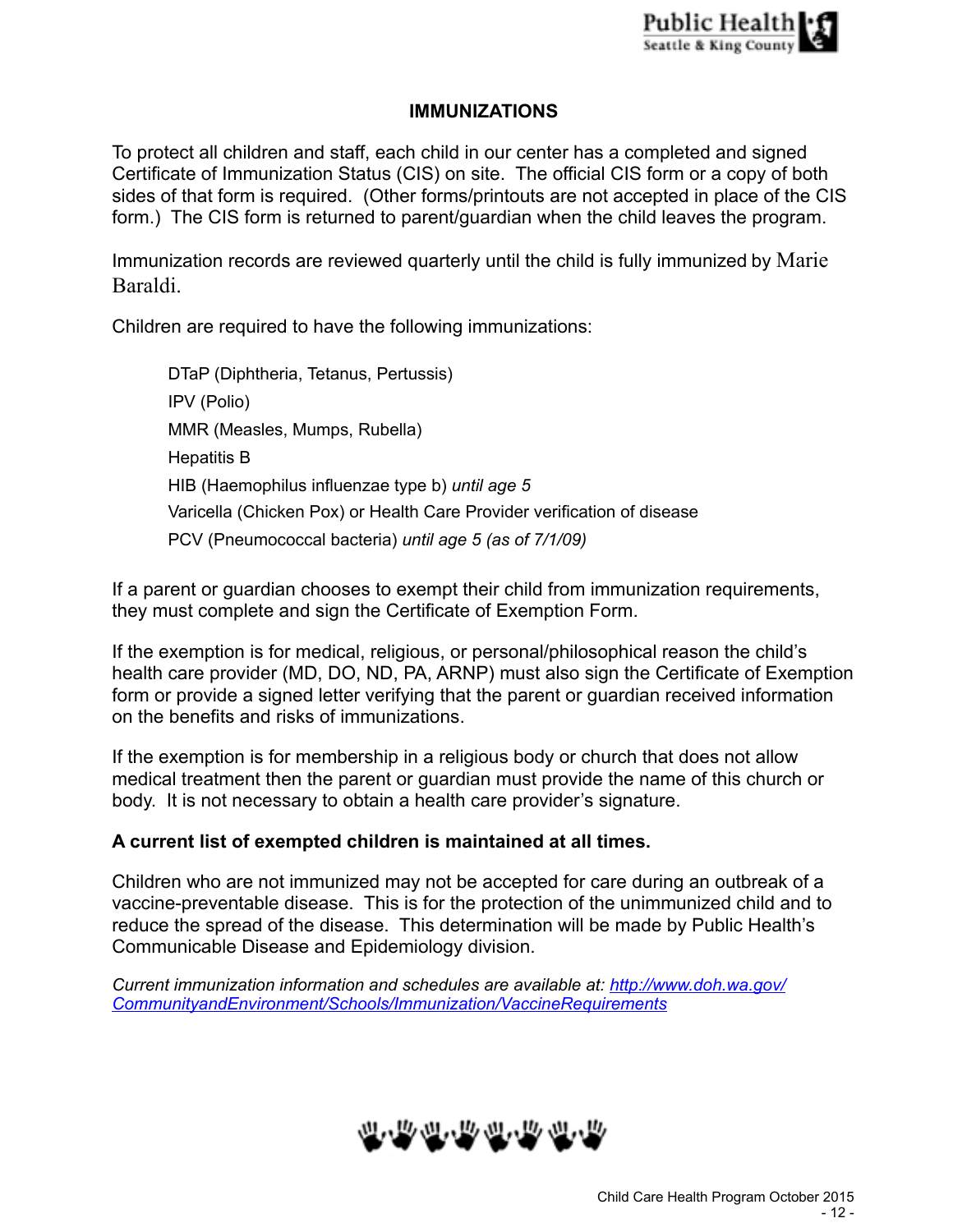# **MEDICATION POLICY**

- ➢ Medication is accepted only in its **original container**, labeled with **child's full name**.
- ➢ Medication is **not** accepted if it is **expired**.
- ➢ Medication is given **only** with prior **written** consent of a child's parent/ guardian. This consent on the medication authorization form includes **all of the following:** child's name,
	- Name of the medication,
	- Reason for the medication,
	- Dosage,
	- Method of administration,
	- Frequency (**cannot** be given "as needed"; consent must specify *time* at which and/ or *symptoms* for which medication should be given),
	- Duration (start and stop dates),
	- Special storage requirements,
	- Any possible side effects (from package insert or pharmacist's written information), *and*
	- Any special instructions.

[The "Medication Authorization form" is available on the web site,](http://www.kingcounty.gov/healthservices/health/child/childcare/modelhealth.aspx) http://www.kingcounty.gov/healthservices/ health/child/childcare/modelhealth.aspx

# **Parent /Guardian Consent**

- 1. A parent/guardian may provide the sole consent for a medication, (without the consent of a health care provider), **if and only if** the medication meets all of the following criteria:
	- a. The medication is over-the-counter and is one of the following:
		- Antihistamine
		- Non-aspirin fever reducer/pain reliever
		- Non-narcotic cough suppressant
		- Decongestant
		- Ointment or lotion intended specifically to relieve itching or dry skin
		- Diaper ointment or non-talc powder intended for use in diaper area
		- Sunscreen for children over 6 months of age;
		- Hand sanitizers for children over 12 months of age *and*
	- b. The medication has instructions and dosage recommendations for the child's age and weight; *and*
	- c. The medication duration, dosage, amount, and frequency specified on consent form is consistent with label directions and does not exceed label recommendations.

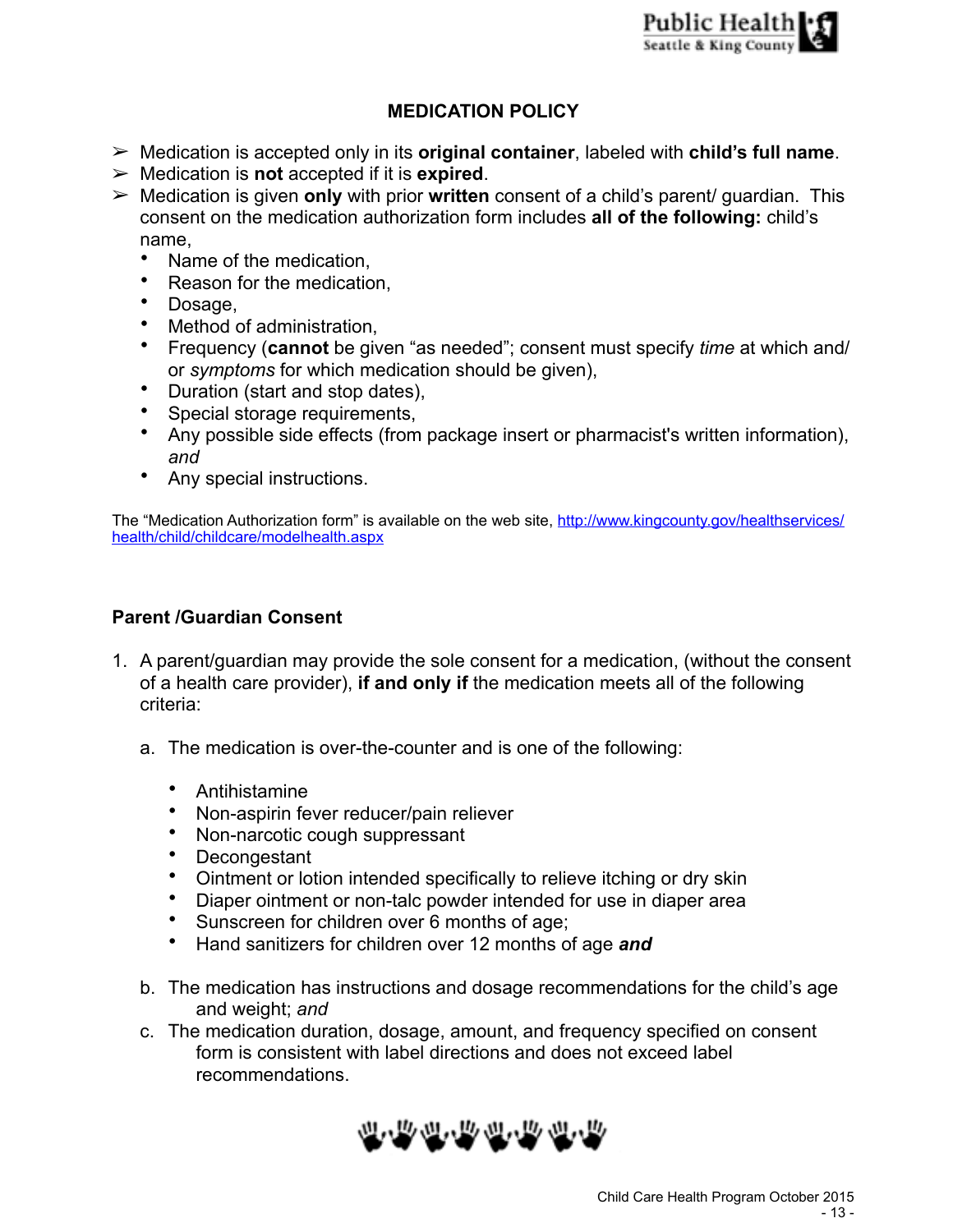- 2. Written consent for medications covers only the course of illness or specific "time limited" episode.
- 3. Written consent for sunscreen is valid up to 6 months.
- 4. Written consent for diaper ointment is valid up to 6 months.  *Please note: As with all medications, label directions must be followed. Most diaper ointment labels indicate that rashes that are not resolved, or reoccur, within 5-7 days should be evaluated by a health care provider.*

# **Health Care Provider Consent**

- **1.** The written consent of a health care provider with prescriptive authority is required for prescription medications and all over-the-counter medications that do not meet the above criteria (including vitamins, iron, supplements, oral re-hydration solutions, fluoride, herbal remedies, and teething gels and tablets).
- **2.** Medication is added to a child's food or liquid only with the **written consent of health care provider.**
- 3. A licensed health care provider's consent is accepted in one of 3 ways:
	- The provider's name is on the original pharmacist's label (along with the child's name, name of the medication, dosage, frequency [cannot be given "as needed"], duration, and expiration date); *or*
	- The provider signs a note or prescription that includes the information required on the pharmacist's label; *or*
	- The provider signs a completed medication authorization form.

*Parent/guardian instructions are required to be consistent with any prescription or instructions from health care provider.* 

### **Medication Storage**

- 1. Medication is stored: In the kitchen and is:
	- Inaccessible to children
	- Separate from staff medication
	- Protected from sources of contamination
	- Away from heat, light, and sources of moisture
	- At temperature specified on the label (i.e., at room temperature or refrigerated)<br>• So that internal (oral) and external (topical) medications are separated
	- So that internal (oral) and external (topical) medications are separated
	- Separate from food
	- In a sanitary and orderly manner
- 2. Rescue medication (e.g., EpiPen® or inhaler) is stored in the "Grab n' Go" bag.  *(Location of rescue medications should be consistent in all classrooms.)*

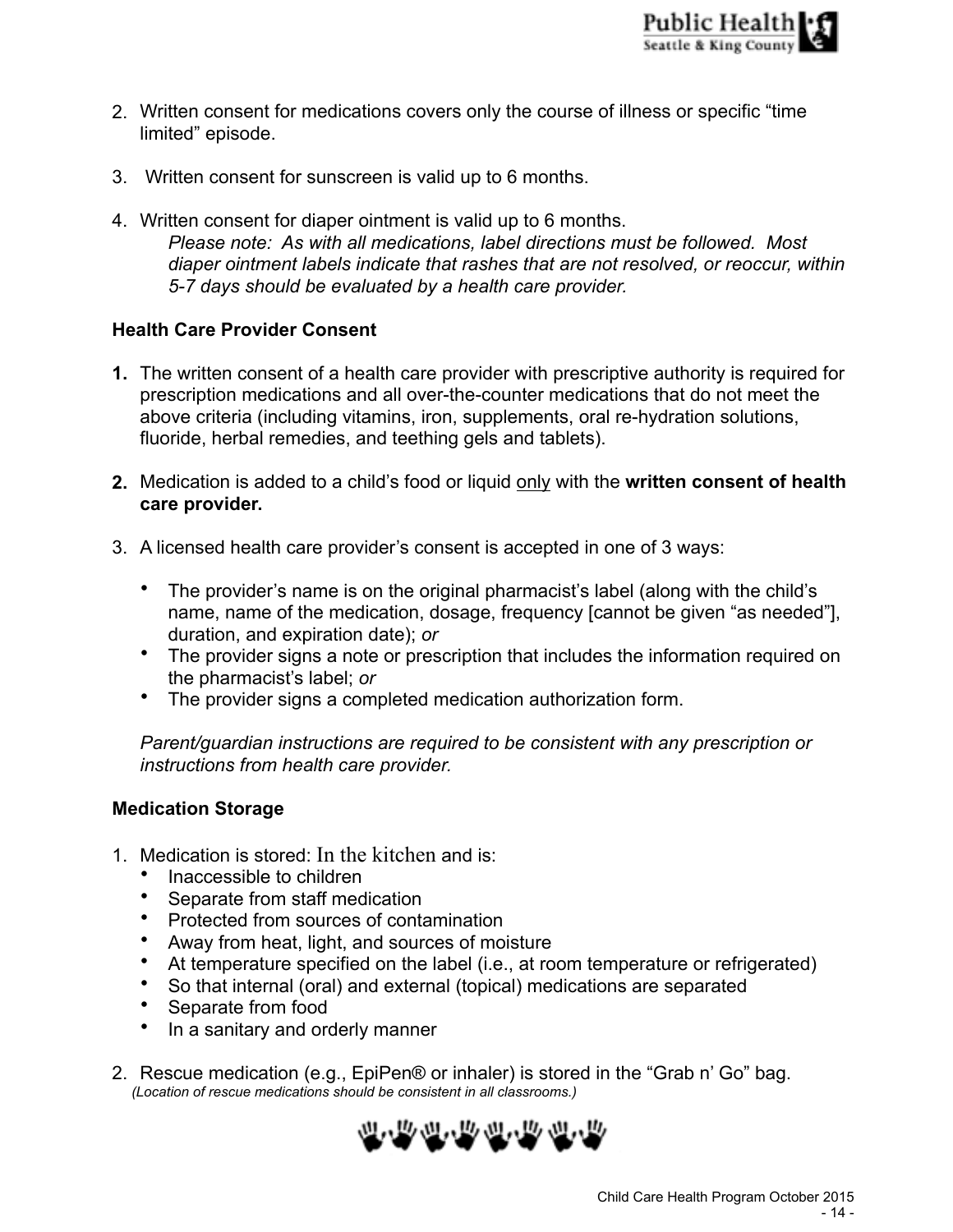- 4. Controlled substances (e.g., ADHD medication) are stored in a locked container. Controlled substances are counted and tracked with a controlled substance form. *\*\*"Controlled Substances Medication form" is available at [www.kingcounty.gov/health/childcare](http://www.kingcounty.gov/health/childcare)*
- 5. Medications no longer being used are promptly returned to parents/guardians, discarded in trash inaccessible to children, or in accordance with current hazardous waste recommendations. (Medications are not disposed of in sink or toilet.) [www.takebackyourmeds.org](http://www.takebackyourmeds.org)
- 6. Staff medication is stored in the kitchen, out of reach of children. Staff medication is clearly labeled as such.

# **Emergency supply of critical medications**

For children's critical medications, including those taken at home, we ask for a 3-day supply to be stored on site along with our disaster supplies. Staff are also encouraged to supply the same. Critical medications – to be used only in an emergency when a child has not been picked up by a parent, guardian, or emergency contact – are stored in the kitchen,

[Medication is kept current \(not expired\).](http://www.kingcounty.gov/health/childcare) *\*\*"3-day Critical Medication form" @ www.kingcounty.gov/health/ childcare*

### **Staff Administration and Documentation**

- 1. Medication is administered by staff trained in medication administration.
- 2. Staff members who administer medication to children are trained in medication procedure and center policy. A record of the training is kept in staff files.
- 3. The parent/guardian of each child requiring medication involving special procedures (e.g., nebulizer, inhaler, EpiPen®) trains staff on those procedures. A record of trained staff is maintained on/with the medication authorization form.
- 4. Staff giving medication documents the time, date, and dosage of the medication given on the child's medication authorization form. Each staff member initials each time a medication is given and signs full signature once at the bottom of the page.
- 5. Any observed side effects are documented by staff on the child's medication authorization form and reported to parent/guardian. Notification is documented.
- 6. If a medication is not given, a written explanation is provided on authorization form.
- 7. Outdated medication authorization forms are promptly removed from the classroom and placed in the child's file.

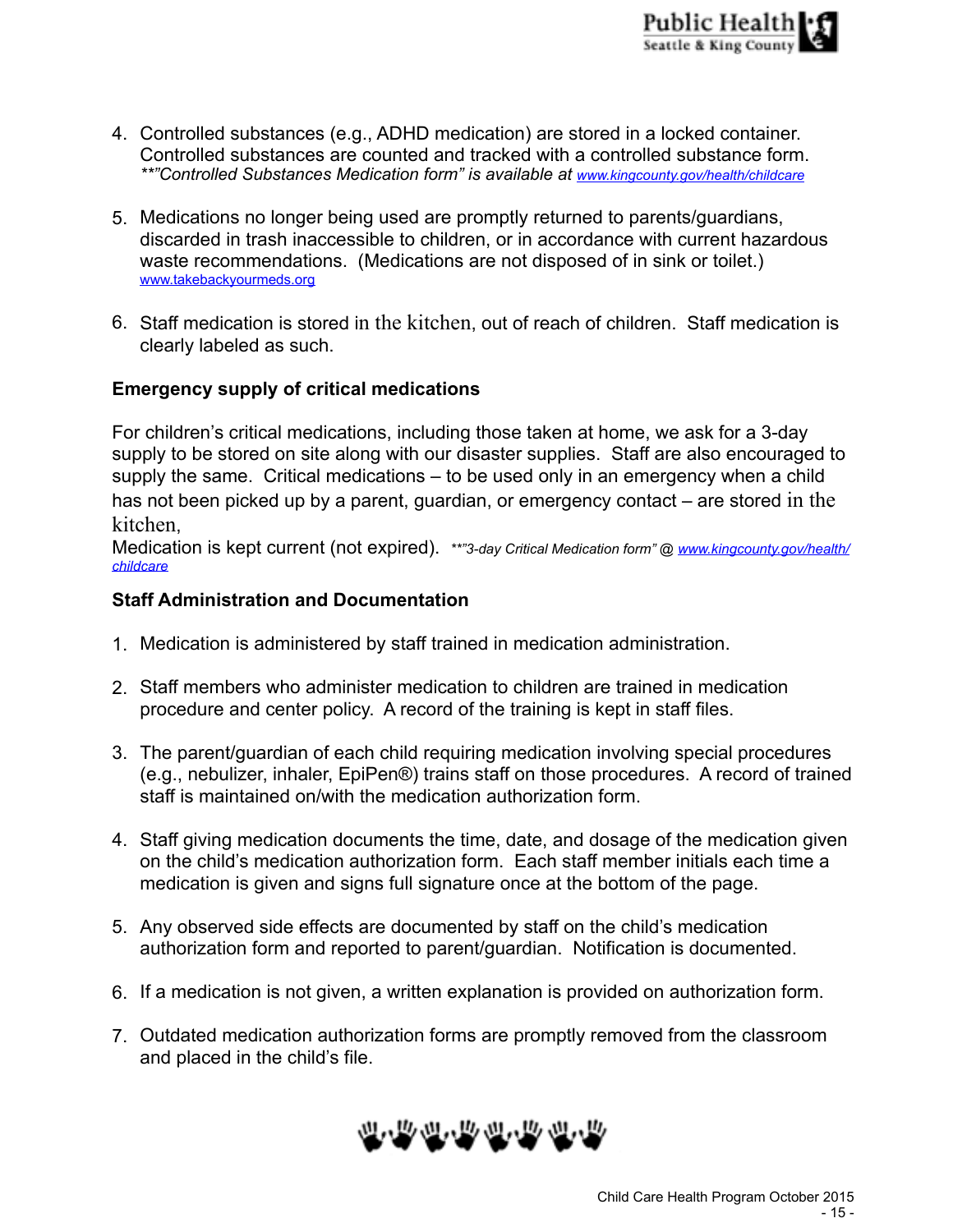8. All information related to medication authorization and documentation is considered confidential and is stored out of general view.

# **Medication Administration Procedure**

The following procedure is followed each time a medication is administered:

- *1. Wash hands before preparing medications.*
- *2. Carefully read all relevant instructions, including labels on medications, noting:* 
	- *Child's name,*
	- *Name of the medication,*
	- *Reason for the medication,*
	- *Dosage,*
	- *Method of administration,*
	- *Frequency,*
	- *Duration (start and stop dates),*
	- *Any possible side effects, and*
	- *Any special instructions*

# *Information on the label must be consistent with the individual medication form.*

- *3. Prepare medication on a clean surface away from diapering or toileting areas.* 
	- *Do not add medication to child's bottle/cup or food without health care provider's written consent.*
	- *For liquid medications, use clean medication spoons, syringes, droppers, or medicine cups with measurements provided by the parent/guardian (not table service spoons).*
	- *Bulk medication is dispensed in a sanitary manner (sunscreen, diaper ointment)*
- *4. Administer medication.*
- *5. Wash hands after administering medication.*
- *6. Observe the child for side effects of medication and document on the child's medication authorization form.*
- 7. Document medication administration

# **Self-Administration by Child**

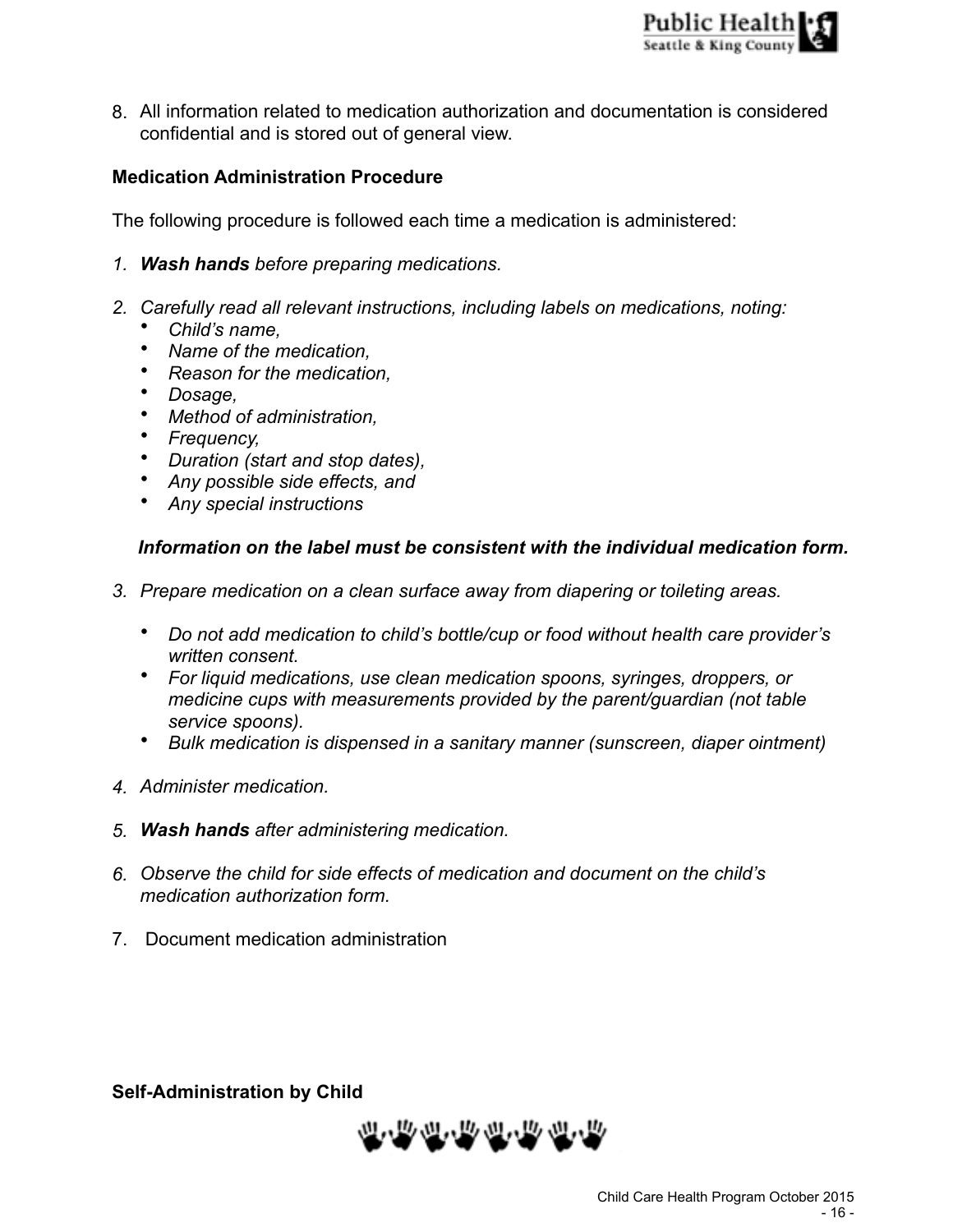A school-aged child is allowed to administer his/her own medication when the above requirements are met *and*:

- 1. A written statement from the child's health care provider *and* parent/legal guardian is obtained, indicating the child is capable of self-medication without assistance.
- 2. The child's medications and supplies are inaccessible to other children.
- 3. Staff supervises and documents each self-administration.

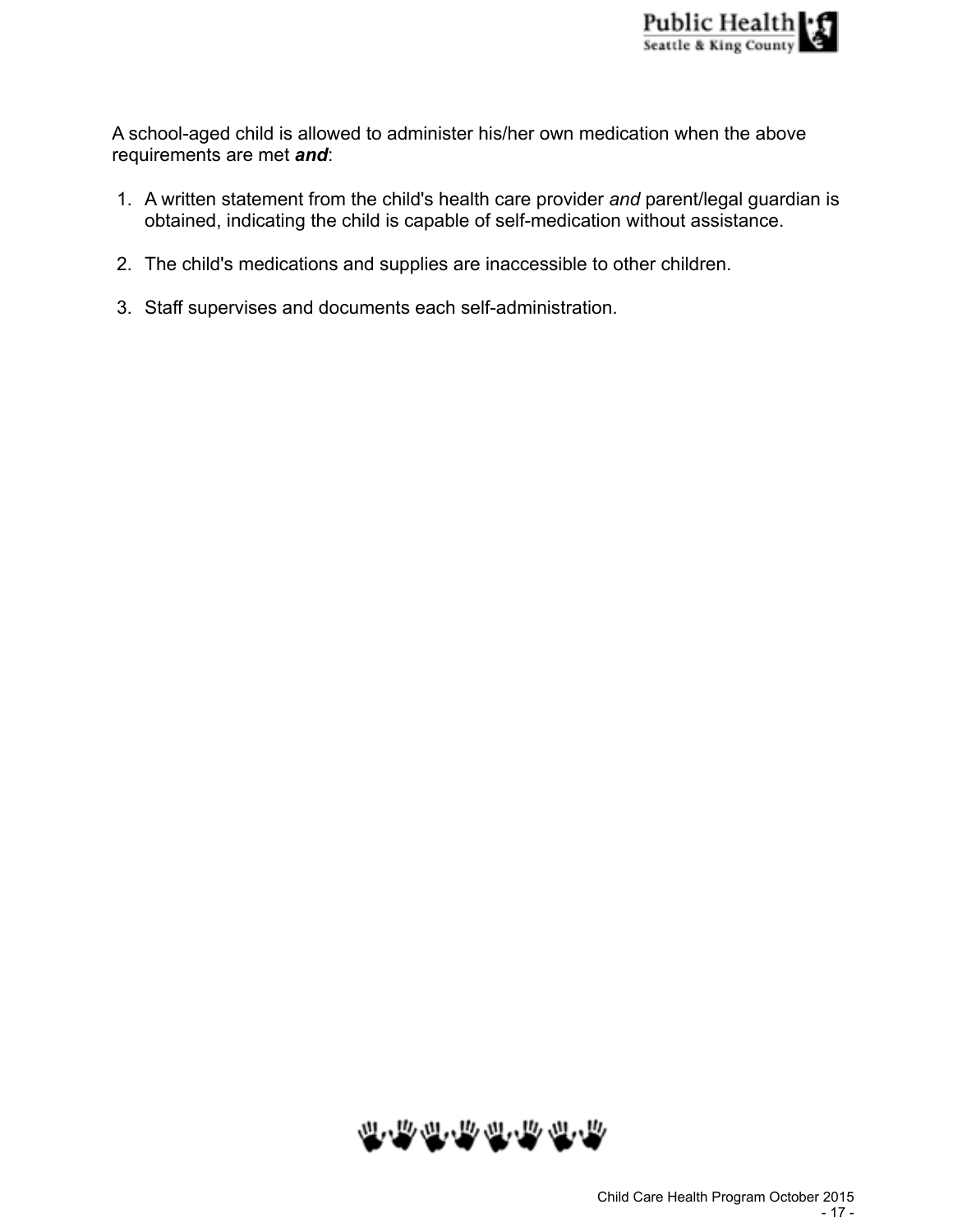

### **HEALTH RECORDS**

Each child's health record will contain:

- Health, developmental, nutrition, and dental histories
- Date of last physical exam
- Name and phone number of health care provider and dentist
- Allergy information and food intolerances
- Individualized care plan for child with special health care needs (medical, physical, developmental or behavioral)

*Note: In order to provide consistent, appropriate, and safe care, a copy of the plan should also be available in child's classroom.* 

- List of current medications
- Current "Certificate of Immunization Status" (CIS) form
- Consent for emergency care
- Preferred hospital
- Any assistive devices used (e.g., glasses, hearing aids, braces)

The above information will be updated annually or sooner for any changes.

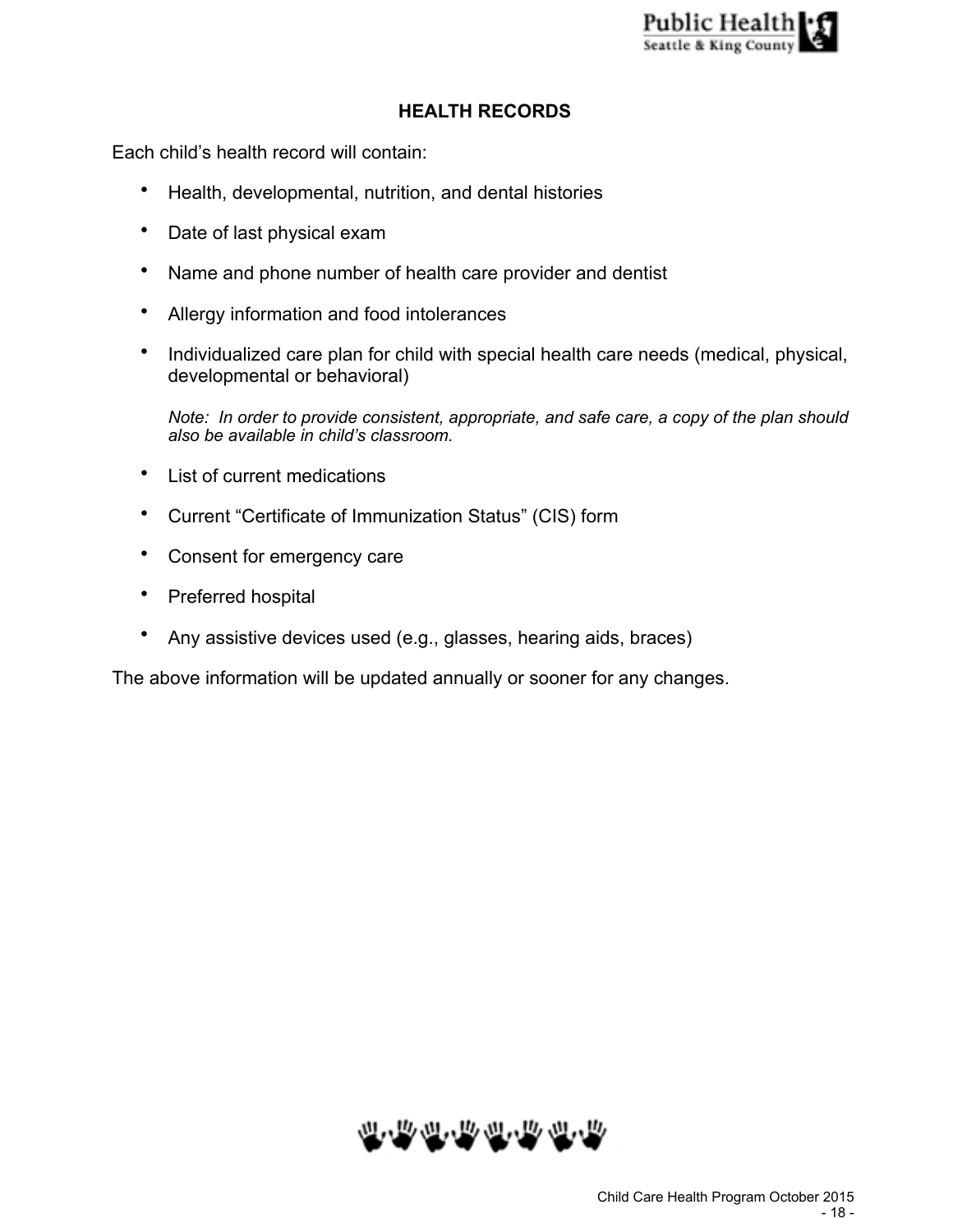# **CHILDREN WITH SPECIAL NEEDS**

Our center is committed to meeting the needs of all children. This includes children with special health care needs such as asthma and allergies, as well as children with emotional or behavior issues or chronic illness and disability. Inclusion of children with special needs enriches the child care experience and all staff, families, and children benefit.

- 1. Confidentiality is assured with all families and staff in our program.
- 2. All families will be treated with dignity and with respect for their individual needs and/or differences.
- 3. Children with special needs will be accepted into our program under the guidelines of the Americans with Disabilities Act (ADA).
- 4. Children with special needs will be given the opportunity to participate in the program to the fullest extent possible. To accomplish this, we may consult with our public health nurse consultant and other agencies/organizations as needed.
- 5. An individual plan of care is developed for each child with a special health care need. The plan of care includes information and instructions for
	- Daily care
	- Potential emergency situations
	- Care during and after a disaster

Completed plans are requested from health care provider annually or more often as needed for changes.

- 6. Children with special needs are not present without an individual plan of care on site.
- 7. All staff receives general training on working with children with special needs and updated training on specific special needs that are encountered in their classrooms.
- 8. Teachers, cooks, and other staff will be oriented to any special needs or diet restrictions by the Director.

*The "CARE PLAN TRACKING FORM" is available at [www.kingcounty.gov/health/childcare](http://www.kingcounty.gov/health/childcare)*

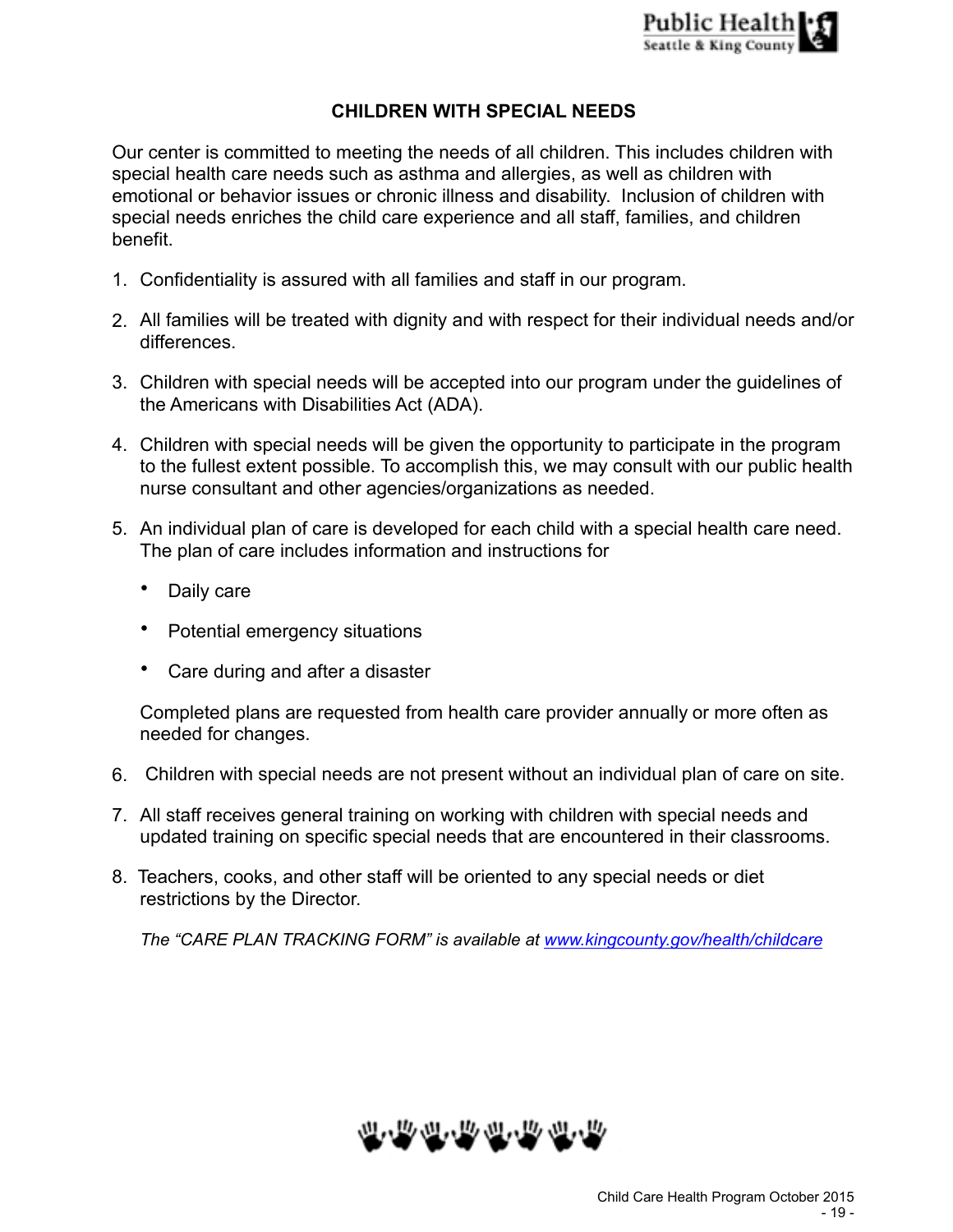# **HANDWASHING**

**Liquid soap, warm water** (between 85° and 120° F)**, and paper towels or single-use cloth towels are available for staff and children at all sinks, at all times.** 

All **staff** wash hands with soap and water:

- (a) Upon arrival at the site and when leaving at the end of the day
- (b) Before and after handling foods, cooking activities, eating or serving food
- (c) After toileting self or children
- (d) Before, during (with wet wipe this step only), and after diaper changing
- (e) After handling or coming in contact with body fluids such as mucus, blood, saliva, or urine
- (f) Before and after giving medication
- (g) After attending to an ill child
- (h) After smoking
- (i) After being outdoors
- (j) After feeding, cleaning, or touching pets/animals
- (k) After giving first aid

**Children** are assisted or supervised in handwashing:

- (a) Upon arrival at the site and when leaving at the end of the day
- (b) Before and after meals and snacks or cooking activities (in handwashing, not in food prep sink)
- (c) After toileting or diapering
- (d) After handling or coming in contact with body fluids such as mucus, blood, saliva or urine
- (e) After outdoor play
- (f) After touching animals
- (g) Before and after water table play

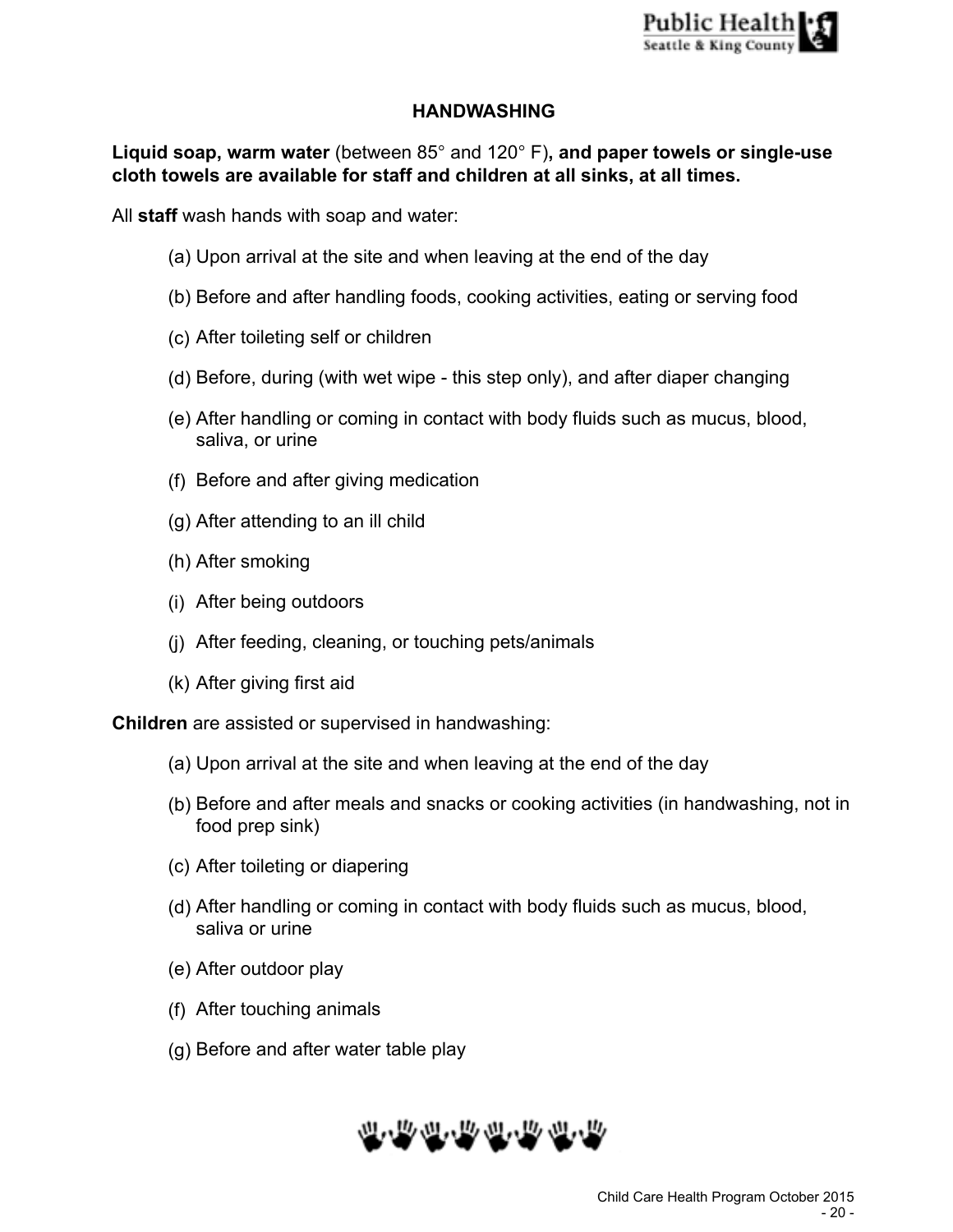

### **Handwashing Procedure**

The following handwashing procedure is followed:

- 1. Turn on water and adjust temperature.
- 2. Wet hands and apply a liberal amount of liquid soap.
- 3. Rub hands in a wringing motion from wrists to fingertips for a period of not less than 20 seconds.
- 4. Rinse hands thoroughly.
- 5. Dry hands using an individual paper towel.
- 6. Use hand-drying towel to turn off water faucet(s) and open any door knob/latch before discarding.
- 7. Apply lotion, if desired, to protect the integrity of skin.

#### **Handwashing procedures are posted at each sink used for handwashing.**

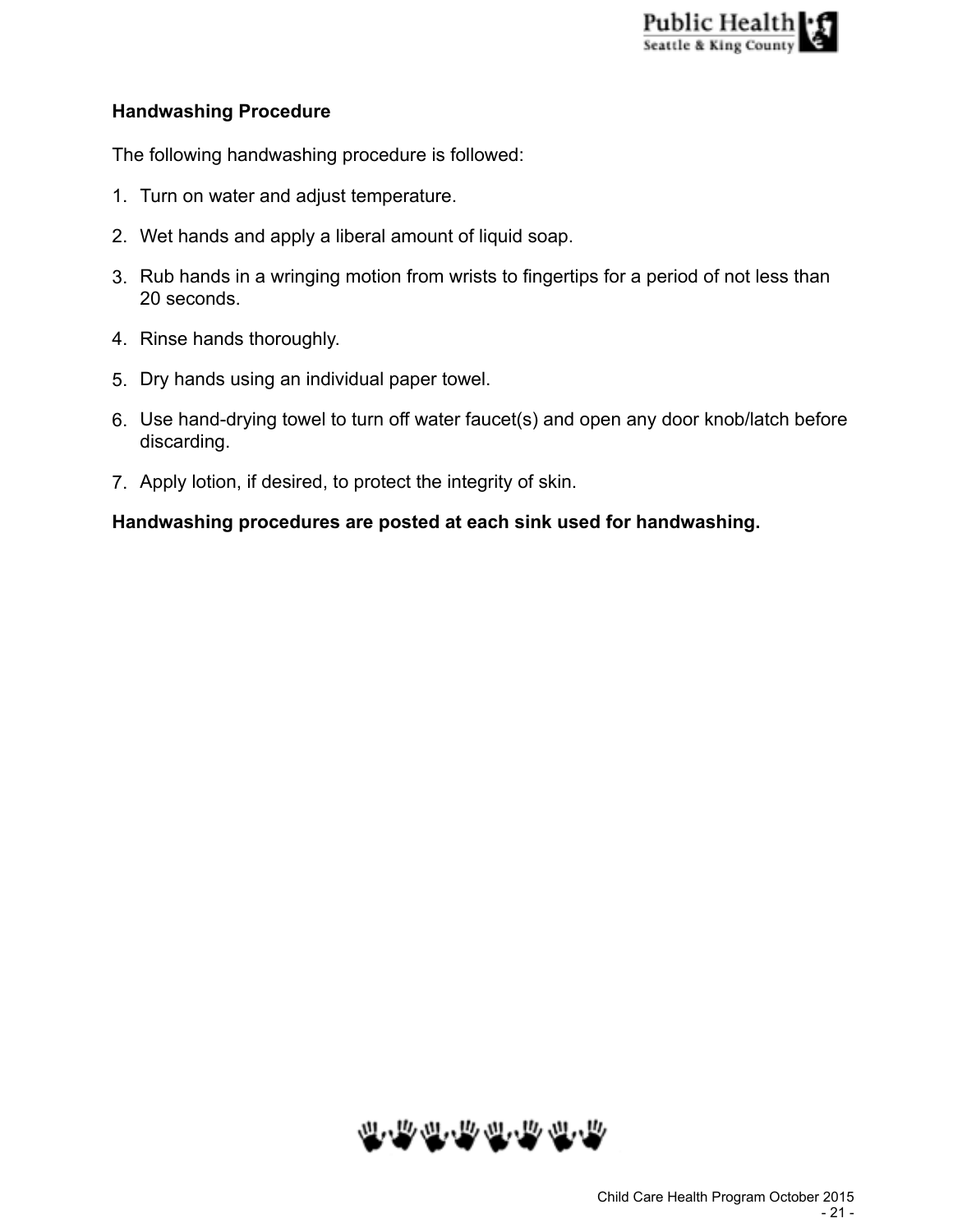

# **CLEANING, SANITIZING, DISINFECTING AND LAUNDERING**

*Cleaning, rinsing, and sanitizing are required on most surfaces in child care facilities, including tables, counters, toys, diaper changing areas, etc. This 3-step method helps maintain a more sanitary child care environment and healthier children and staff.* 

- *1. Cleaning removes a large portion of germs, along with organic materials food, saliva, dirt, etc. – which decrease the effectiveness of disinfectants.*
- *2. Rinsing further removes the above, along with any excess detergent/soap.*
- *3. Sanitizing/disinfecting kills the vast majority of remaining germs.*

#### **Definitions:**

- Sanitizers are used to reduce germs from surfaces but not totally get rid of them. Sanitizers reduce the germs from surfaces to levels that are considered safe.
- Disinfectants are chemical products that destroy or inactivate germs and prevent them from growing. Disinfectants are regulated by the U.S. Environmental Protection Agency (EPA).

#### **Storage:**

Our cleaning and sanitizing supplies are stored in a safe manner: in the kitchen All such chemicals are:

- 1. Inaccessible to children,
- 2. In their original container,
- 3. Separate from food and food areas (not above food areas),
- 4. In a place which is ventilated to the outside,
- 5. Kept apart from other incompatible chemicals *(e.g., bleach and ammonia create a toxic gas when mixed), and* in a secured cabinet, to avoid a potential chemical spill in an earthquake

### **3 Step Method:**

#### **Clean**

Spray with a dilution of a few drops of liquid dish detergent and water, then wipe surface with a *paper towel.*

#### **Rinse**

S*pray with clear water and wipe with a paper towel.*

#### **Sanitize/disinfect**

Spray with a dilution of *bleach and water (see table),* leave on surface for a minimum of 2 minutes or allow to air dry.

**Bleach solutions are prepared using "Guidelines for Mixing Bleach"** 

**Note: Use only plain unscented bleach.** 

# **Guidelines for Mixing Bleach**

**FIRST: Check the label on your bottle of bleach for the sodium hypochlorite concentration, for example: 8.25%, 5.25 -6% or 2.75%** 

**NEXT: Find the correct bleach concentration on the chart below.**

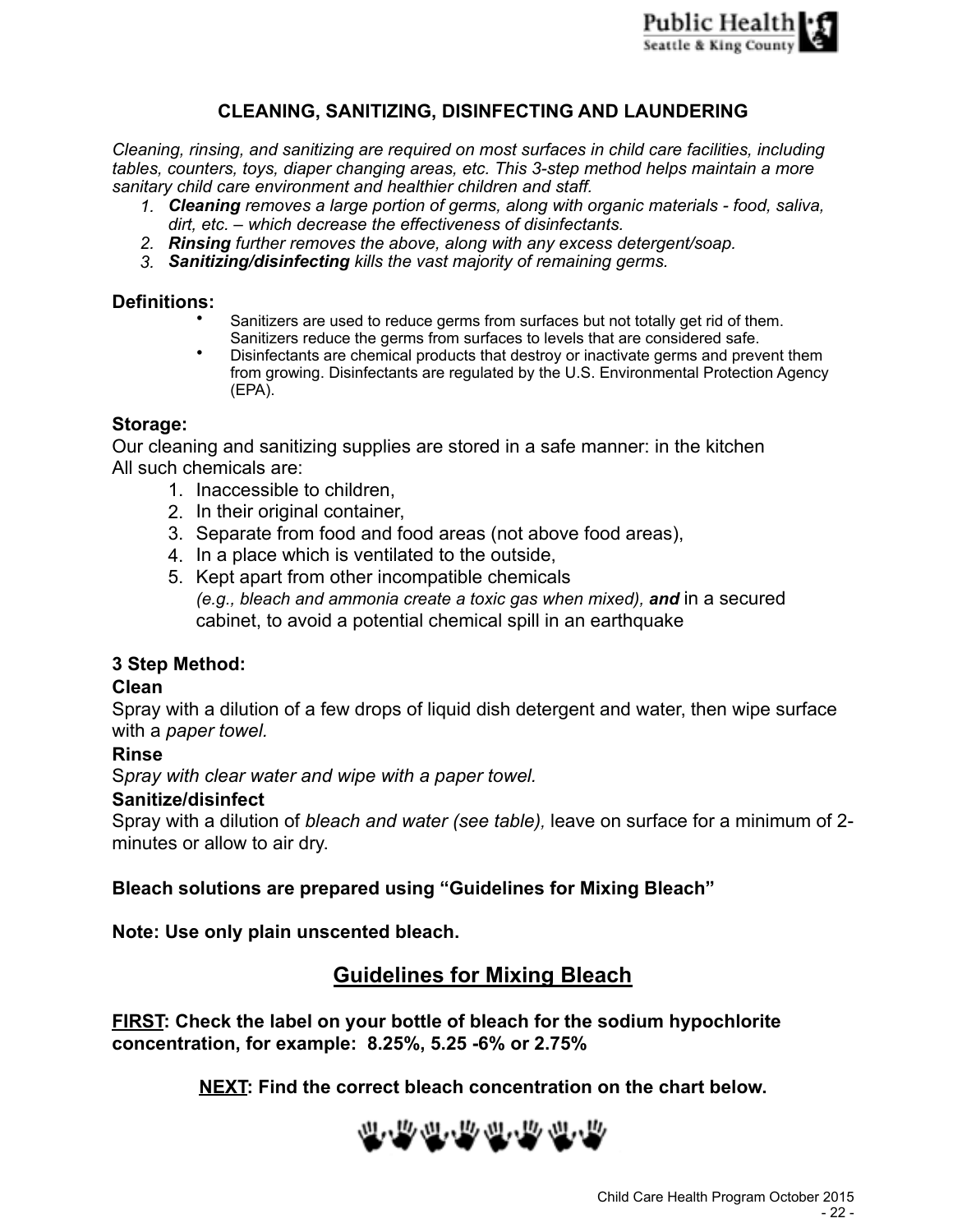# **Guidelines for Mixing Bleach**

# **Bleach Concentration of 8.25%**

| <b>Solution for</b><br>disinfecting | Amount of Bleach   Amount of Water |          | <b>Contact time</b> |
|-------------------------------------|------------------------------------|----------|---------------------|
| Body fluids, General                | 1 $\frac{1}{2}$ teaspoons          | 1 Quart  |                     |
| Areas, Bathrooms<br>and Diapering   | 2 Tablespoons                      | 1 Gallon | 2 minutes           |

# **Bleach Concentration of 5.25% - 6.25%**

| <b>Solution for</b><br>disinfecting                       | <b>Amount of Bleach</b>   | <b>Amount of Water</b> | <b>Contact time</b> |
|-----------------------------------------------------------|---------------------------|------------------------|---------------------|
|                                                           | 2 $\frac{1}{4}$ teaspoons | 1 Quart                |                     |
| Body fluids, General<br>Areas, Bathrooms<br>and Diapering | 3 Tablespoons             | 1 Gallon               | 2 minutes           |

# **Bleach Concentration of 2.75%**

| <b>Solution for</b><br>disinfecting                       | <b>Amount of Bleach</b>             | <b>Amount of Water</b> | <b>Contact time</b> |  |
|-----------------------------------------------------------|-------------------------------------|------------------------|---------------------|--|
|                                                           | 1 $\frac{1}{2}$ Tablespoons         | 1 Quart                |                     |  |
| Body fluids, General<br>Areas, Bathrooms<br>and Diapering | 1/3 Cup plus 1<br><b>Tablespoon</b> | 1 Gallon               | 2 minutes           |  |

# **Sanitizing with 8.25 %, 5.25%-6.25% or 2.75%**

| <b>Solution for</b><br>sanitizing in<br>Classrooms, Kitchen<br>and Food surfaces | Amount of Bleach   Amount of Water |          | <b>Contact time</b> |
|----------------------------------------------------------------------------------|------------------------------------|----------|---------------------|
| 8.25%                                                                            | 1/4 teaspoon                       | 1 quart  | 2 minutes           |
|                                                                                  | 1 teaspoon                         | 1 gallon | 2 minutes           |

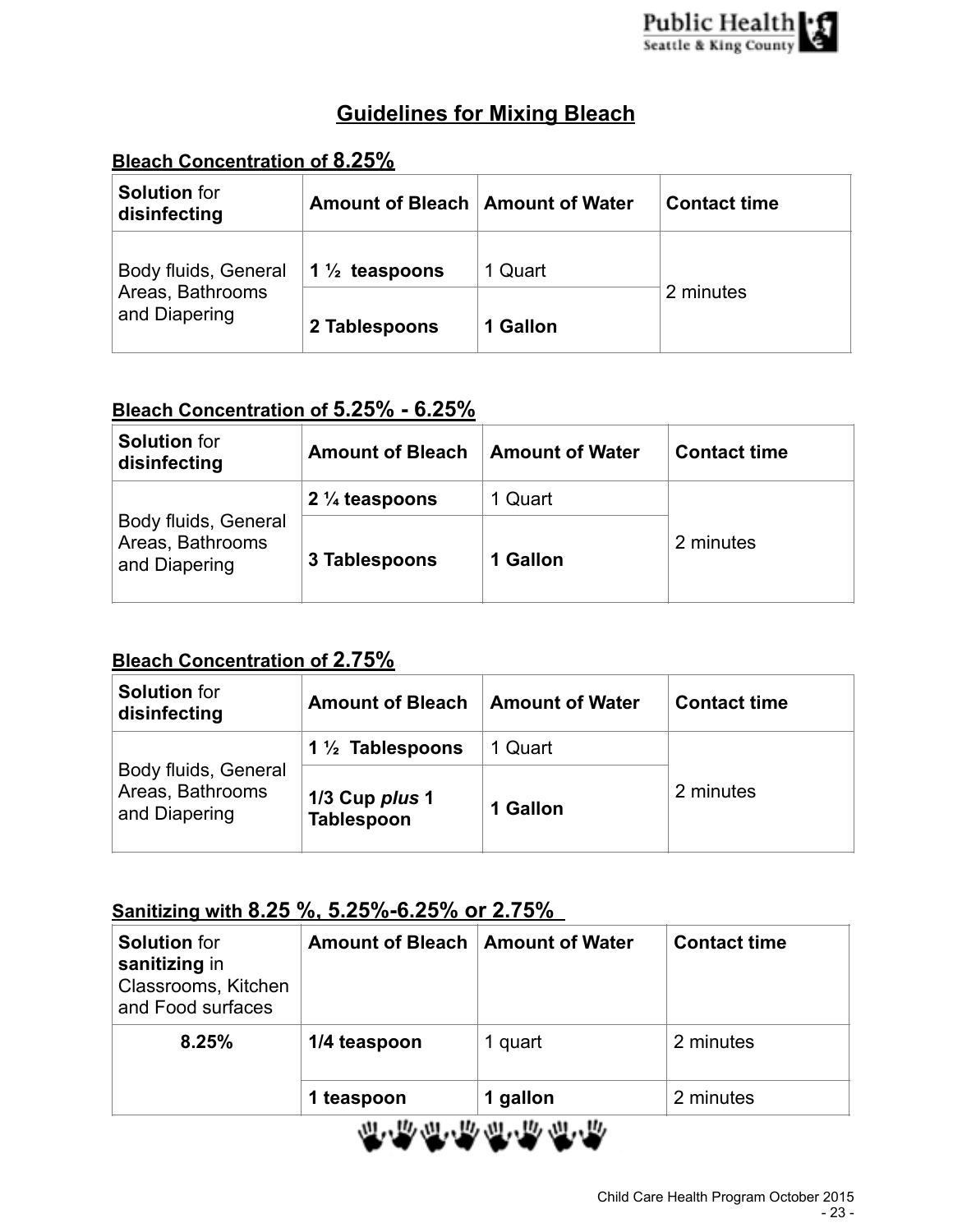

| $5.25 - 6.25%$ | $\frac{1}{2}$ teaspoon | 1 quart  | 2 minutes |
|----------------|------------------------|----------|-----------|
|                | 2 teaspoons            | 1 gallon | 2 minutes |
| 2.75%          | 1 teaspoon             | 1 quart  | 2 minutes |
|                | 1 Tablespoon           | 1 gallon | 2 minutes |

(Adapted from WA DOH Guidelines for Mixing Bleach Solutions, 9/2014)

To avoid cross-contamination 2 sets of spray bottles are used. One set for disinfecting and one set for sanitizing areas.

- Bleach solution is applied to surfaces that have been cleaned and rinsed.
- Bleach solution is allowed to remain on surface for at least 2 minutes or air dry.
- Bleach solutions are made up daily by the staff opener, using measuring equipment. For those staff handling full-strength bleach, we supply protective gear, including gloves and eye protection, as per manufacturer's instructions in accordance with WISHA.
- Bleach solutions are prepared in the kitchen.

*3-Step Cleaning poster and Bleach labels will be available on the website in the near future.* 

### **Cleaning, Sanitizing & Disinfecting Specific Areas and Items**

#### **Bathrooms**

- Sinks and counters are cleaned, rinsed, and disinfected daily or more often if necessary.
- Toilets are cleaned, rinsed, and disinfected daily or more often if necessary. Toilet seats are monitored and kept sanitary throughout the day.

#### **Cribs, cots, and mats**

• Cribs, cots, and mats are washed, rinsed, and disinfect weekly, before use by a different child, after a child has been ill, **and** as needed.

#### **Door handles**

• Door handles are cleaned, rinsed, and disinfected daily, or more often when children or staff members are ill.

#### **Drinking Fountains**

• Drinking fountains are cleaned, rinsed, and disinfected daily or as needed.

# **Floors**

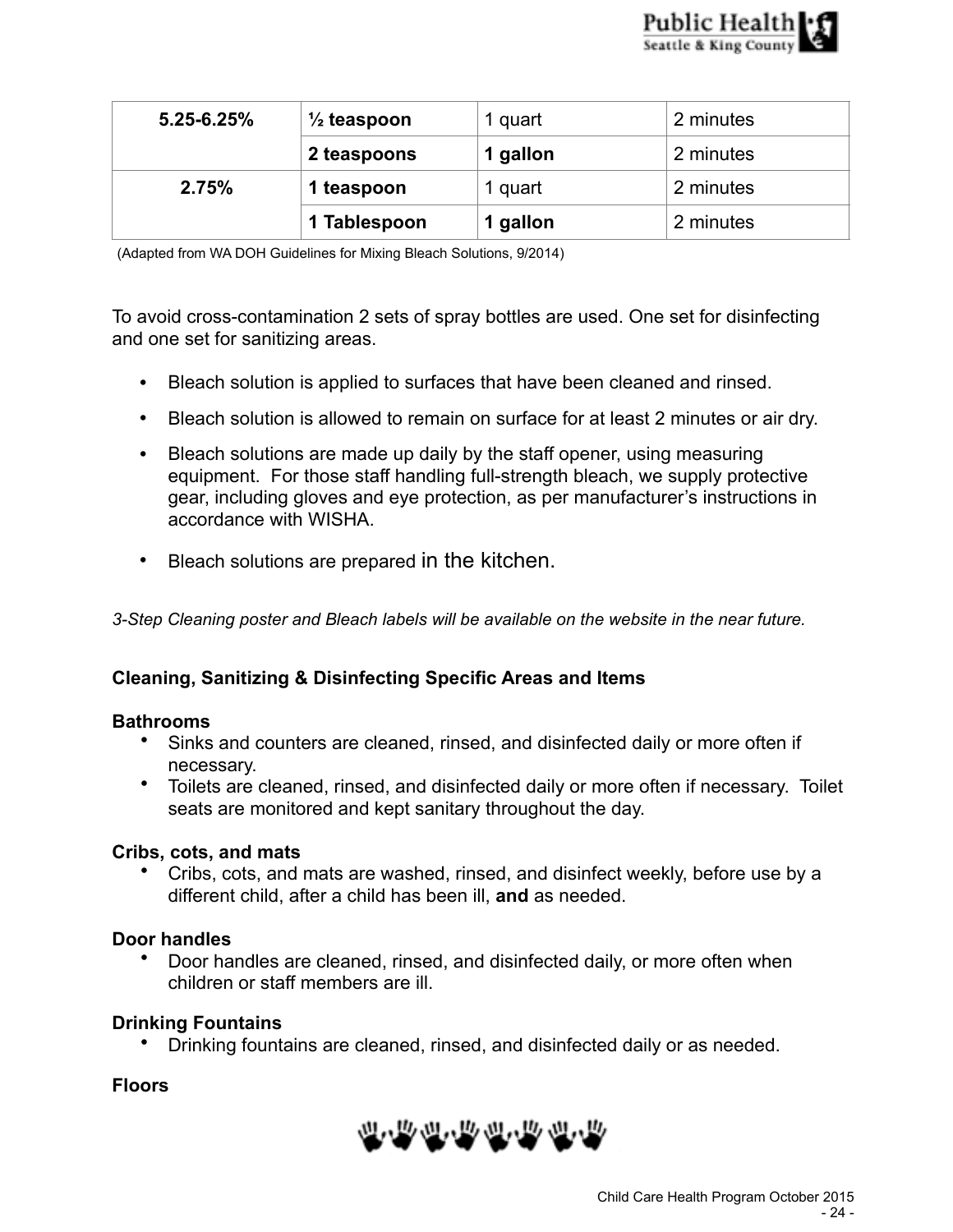- Solid-surface floors are swept, washed, rinsed, and disinfected daily. Disinfectant is not used when children are present.
- Carpets and rugs in all areas are vacuumed daily and professionally steamcleaned every 3 months (every 1 month in infant room) or as necessary. Carpets are not vacuumed when children are present *(due to noise and dust)*.

#### **Furniture**

- Upholstered furniture is vacuumed daily and professionally steam-cleaned every six months or as necessary.
- Painted furniture is kept free of paint chips. No bare wood is exposed; paint is touched up as necessary. *(Bare wood cannot be adequately cleaned and* sanitized*.)*

#### **Garbage**

- Garbage cans are lined with disposable bags and are emptied when full.
- Diaper cans are additionally emptied when odor is present in classroom.
- Outside surfaces of garbage cans are cleaned, rinsed, and disinfected daily. Inside surfaces of garbage cans are cleaned, rinsed, and disinfected as needed.

(*Diaper and food-waste cans must have tight-fitting lids and be hands-free. Garbage cans for paper towels must be hands-free).* 

#### **Infant Equipment**

• Infant saucers, seats, and swings are cleaned, sanitized and laundered daily and as needed.

#### **Kitchen**

- Kitchen counters and sinks are cleaned, rinsed, and sanitized before and after preparing food.
- Equipment (such as blenders, can openers, and cutting boards) is washed, rinsed, and sanitized after each use.

#### **Laundry**

- Cloths used for cleaning or rinsing are laundered after each use.
- Bibs and burp cloths are laundered after each use.
- Child care laundry is done on site or by a commercial service (it is not washed in a private home).
- Laundry is washed at the hottest setting with bleach added during rinse cycle (measured amount as per manufacturer's instructions).

#### **Mops**

• Mops are cleaned, rinsed, and disinfected in a utility sink, then air dried in an area with ventilation to the outside and inaccessible to children.

### **Tables and high chairs**

- Tables and high chair trays are cleaned, rinsed, and sanitized before and after snacks or meals.
- High chairs are cleaned, rinsed, and sanitized daily and as necessary.

**Toys** 

• **Only washable toys are used.**

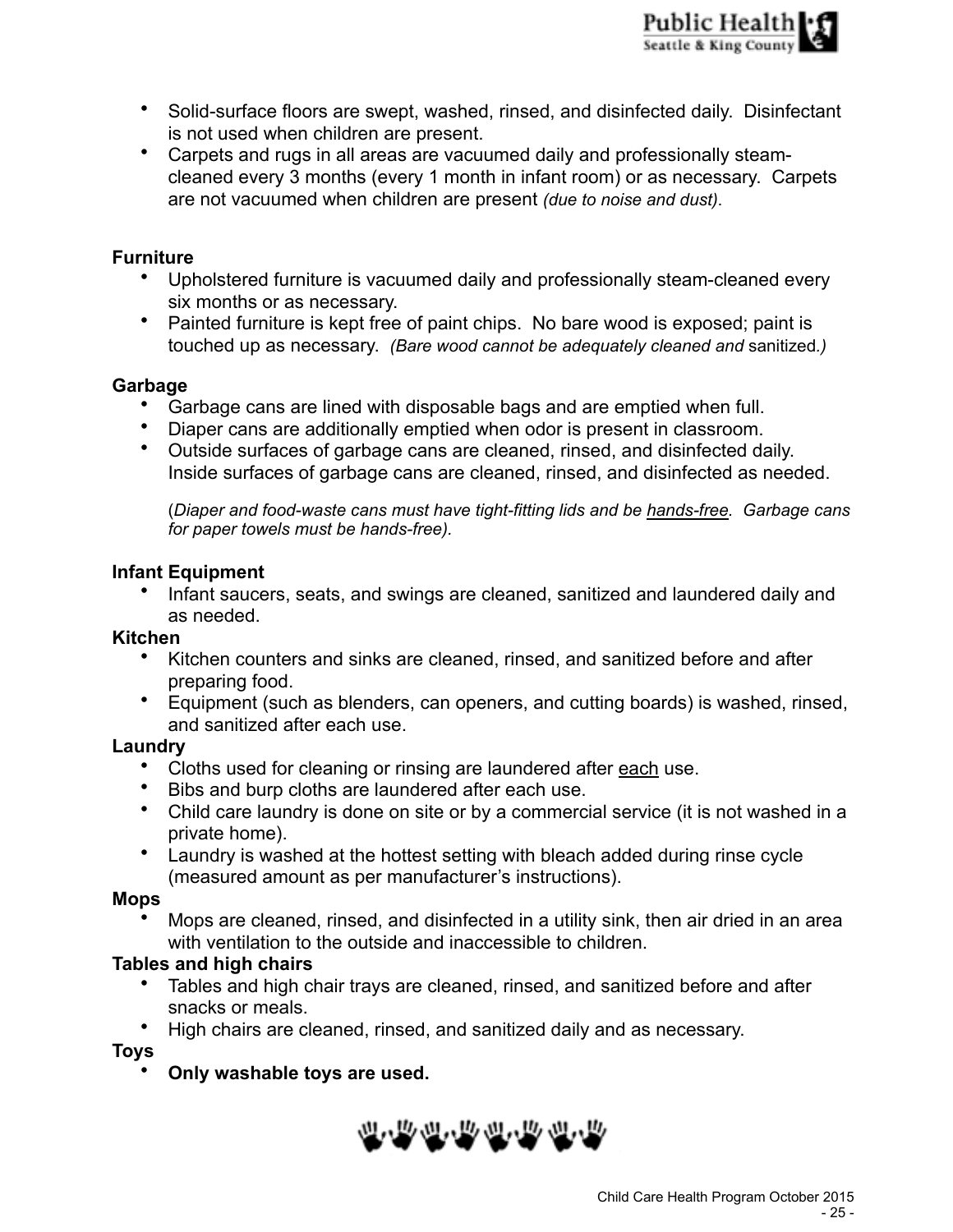- Mouthed toys are placed in a plastic "mouthed toy" container after use by each child. Mouthed toys are then cleaned, rinsed, and sanitized before reuse.
- Cloth toys and dress-up clothes are washed weekly (or as necessary) with hot water.
- Other toys are washed, rinsed, and sanitized weekly (and as necessary) as described above for "mouthed toys."

#### **Water Tables**

- Water tables are emptied and cleaned, rinsed, and sanitized after each use, and as necessary.
- Children wash hands before and after water table play.
- ♦ **General cleaning of the entire facility is done as needed.**
- ♦ **There are no strong odors of cleaning products in our facility.**
- ♦ **Air fresheners and room deodorizers are not used.**

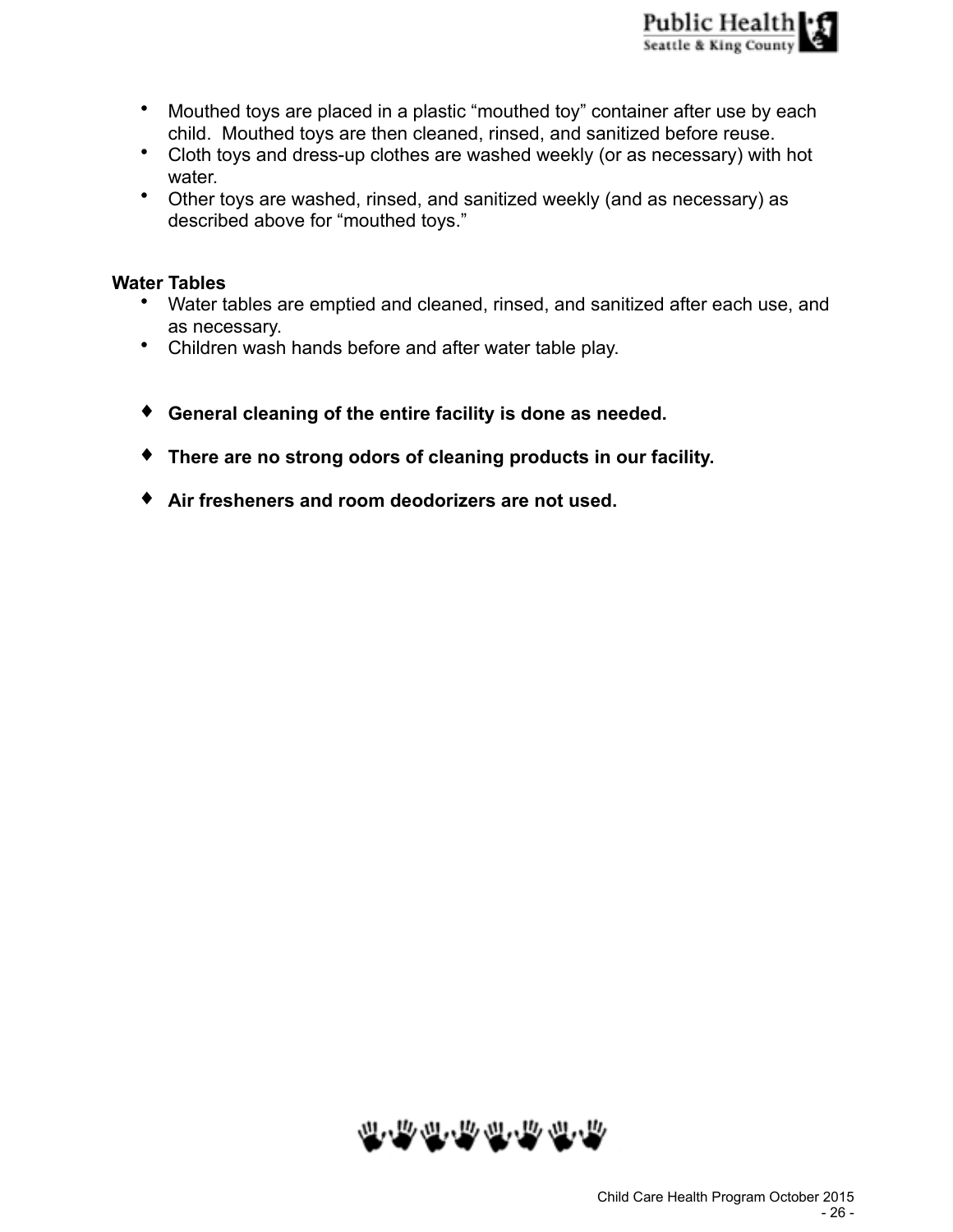

# **SOCIAL-EMOTIONAL-DEVELOPMENTAL CARE**

Establishing positive relationships with children and their families is extremely important. All of us learn best when we are supported and understood and have positive connections to our teachers. Childcare professionals must role model the social – emotional behavior they want to see develop in their students. Children come from many different kinds of families and from many different experiences. Some children come to you compromised by a variety of stressors; some children may have even been deprived of the relationships they needed to thrive. Other children have the benefit of adequate resources. Regardless of what children bring to your class they all must have your warmth and attention.

- ✵ Always address children with respect and a calm voice.
- ✵ See yourself as a learning partner not a power figure.
- ✵ Allow children to have a voice in solutions to their problems.

#### **Program and Environment**

- ✵ Classrooms have developmentally appropriate and interesting curriculum that reflects the culture of all the children served.
- ✵ Opportunities are provided for choice and curricula that enhance the development of self-control and social skills.
- ✵ Teachers provide children with the comforts of routine and structure that are flexible so as to meet the needs of a wide range of children.
- ✵ Teachers work to establish a respectful, warm and nurturing relationship with each child in the classroom, parents and colleagues.
- ✵ Teachers spend time at floor/eye level with the children.
- ✵ Voices are calm.
- $*$  A problem solving approach is used with everyone.
- ✵ Children are comforted when they feel unhappy.
- ✵ Discipline is seen as an opportunity to teach children self-control and skill building.

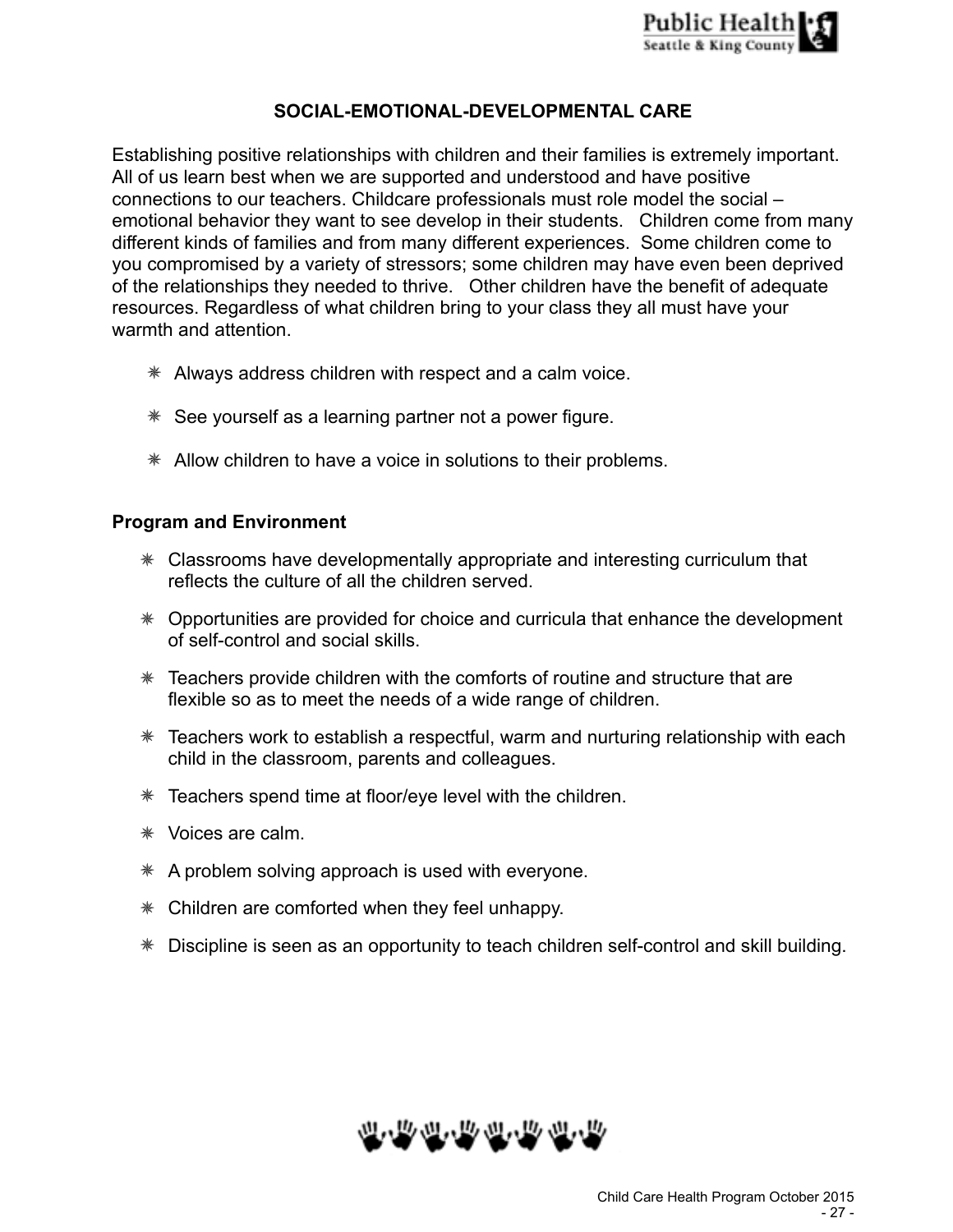- ✵ Behavior policies focus on problem solving with all concerned parties, rather than listing negative behaviors to be punished by disenrollment.
- ✵ When a child has behavioral/social/emotional difficulties, outside resources will be accessed and a plan made to support the child.
- ✵ Should the program decide they cannot meet the needs of a child, outside resources will be used to help the parent find services and placement that meet the child's needs.

*[The "Behavior Handbook" is available at: http://www.kingcounty.gov/healthservices/](http://www.kingcounty.gov/healthservices/health/child/childcare/behavior.aspx) health/child/childcare/behavior.aspx*

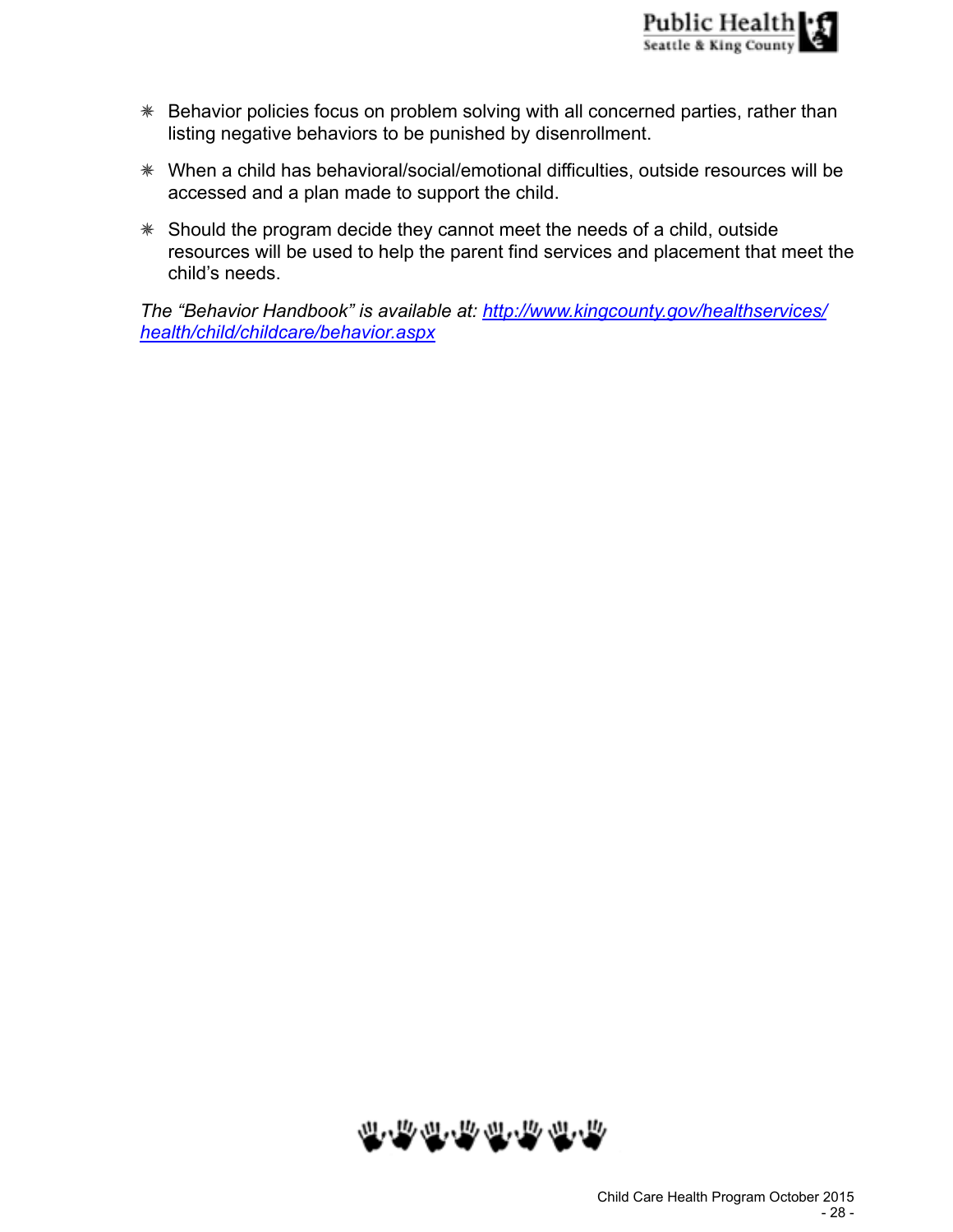# **INFANT AND TODDLER SOLID FOODS**

- 1. Food is introduced to infants when they are developmentally ready for pureed, semisolid and solid foods. Food, other than formula or breast-milk, is introduced to infants no sooner than 4 and preferably six months unless there is a written order by a health care provider.
- 2. No egg whites *(allergy risk)* or honey *(botulism risk)* is given to children less than 12 months of age. (This includes other foods containing these ingredients such as honey graham crackers.)
- 3. Cups and spoons are encouraged at mealtime by 6 months of age.
- 4. Chopped, soft table foods are encouraged after 8 months of age.
- 5. Children 12-23 months are given whole milk, unless the child's parent/guardian *and* health care provider have requested low-fat milk or a non-dairy milk substitute in writing. *(Low-fat diets for children under age 2 may affect brain development.)*
- 6. When parents provide food from home, it is labeled with the child's name and the date. Perishable foods are stored at or below 41° F.
- 7. Before food is prepared, preparation surfaces are cleaned, rinsed, and sanitized.
- 8. Staff wash their hands in the handwashing sink before preparing food. The food preparation sink is not used for handwashing or general cleaning.
- 9. Staff serve commercially packaged baby food from a dish, not from the container. Foods from opened containers are discarded or sent home at the end of the day.
- 10.Gloves are worn or utensils are used for direct contact with food. *(No bare hand contact with ready-to-eat food is allowed.)* Gloves used for food preparation are kept in food preparation area. Hands are washed prior to and after using gloves.
- 11. Children eat from plates and utensils. Food is not placed directly on table.
- 12.Children are not allowed to walk around with food or cups.
- 13.Teachers sit with infants and young children when eating and engage in positive social interaction.
- 14.Teachers are encouraged to eat the same foods the toddlers are served from the menu to model eating a variety of foods and demonstrate safe usage of eating utensils and eating behaviors.

*For allergies or special diets, see the NUTRITION section of this policy.* 

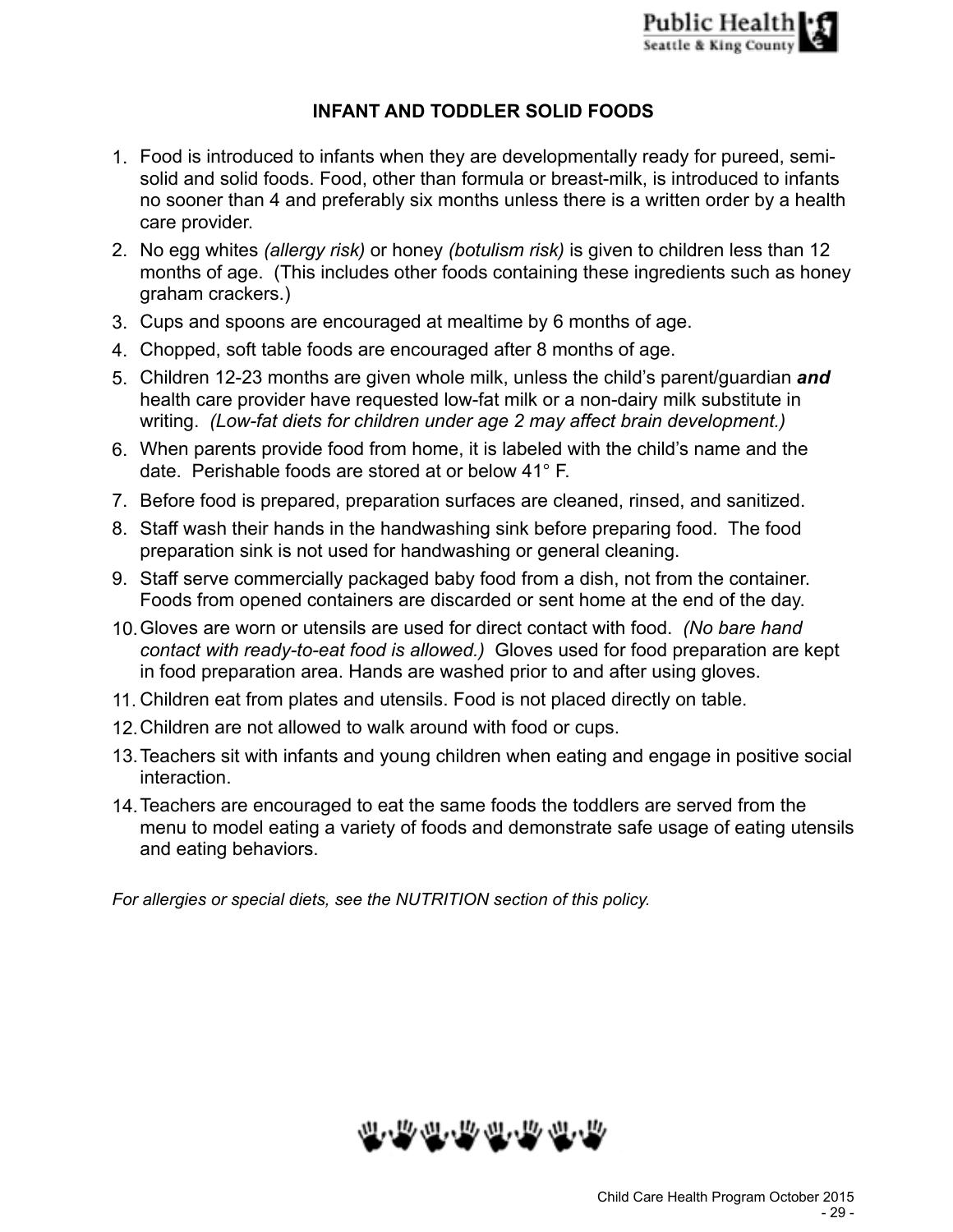

# **TODDLER AND PRE-SCHOOL NAPPING**

- 1. Children 29 months of age or younger follow their individual sleep patterns.
- 2. Alternate quiet activities are provided for a child who is not napping (while others are doing so).
- 3. Rooms are kept light enough to allow for easy observation of sleeping children.
- 4. Mats are spaced a minimum of 30 inches apart. If space doesn't allow 30" spacing, place children head-to-toe as far apart as possible.
- 5. Mats are enclosed in washable covers. Children do not sleep on bare uncovered surfaces.

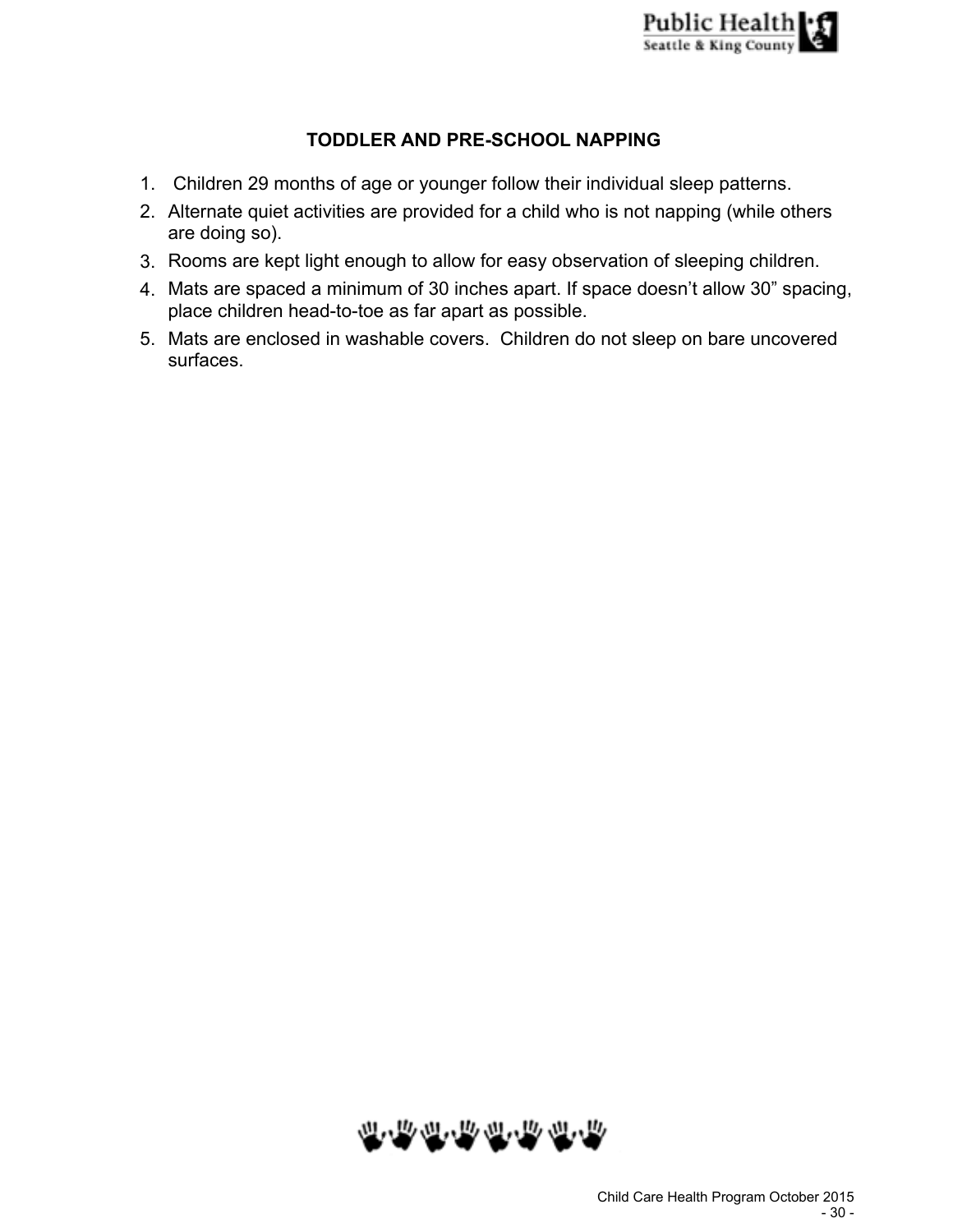# **DIAPERING**

Children are **never** left unattended on the diaper-changing table. Safety belts are not used on the diaper changing table. *(They are neither washable nor safe.)* **The diaper changing table and area are used only for diapering.** Toys, pacifiers, papers, dishes, blankets, etc., are not placed on diapering surface or in the diapering area.

Diaper changing pads are replaced when they become worn or ripped. No tape is present on diaper changing pad. Diaper changing pads have a smooth, cleanable surface with no ridges, grooves or stitching.

The following diapering procedure is posted and followed at our center:

- 1. Wash Hands.
- **2.** Gather necessary materials. If using bulk diaper ointment, put a dab of ointment on paper towel.
- **3.** Put on disposable gloves, if desired.
- 4. Place child gently on table and remove diaper. *Do not leave child unattended*.
- **5.** Dispose of diaper in hands-free container with cover *(foot pedal type).*
- **6.** Clean the child's diaper (peri-anal) area from front to back, using a clean, damp wipe for each stroke.
- **7.** Wash hands. If wearing gloves, remove gloves and wash hands. Please note: A wet wipe or damp paper towel may be used for this handwashing only. *Do not leave child unattended*.
- 8. If parent/guardian has completed a medication authorization for diaper cream/ ointment/lotion, put on gloves and apply to area. *(Please refer to the Medication section.)* Remove gloves.
- **9.** Put on clean diaper (and protective cover, if cloth diaper used). Dress child.
- **10.Wash child's hands** with soap and running water (or with a wet wipe for young infants).
- **11.**Place child in a safe place. Do not touch toys, play equipment, etc. and return to the diaper area for step 12.
- **12.**Clean diaper changing pad using the 3 Step Method (clean, rinse, disinfect*)* Refer to "Guidelines for Mixing Bleach". Allow the bleach solution to air dry or to remain on the surface for at least 2 minutes before drying with a paper towel.

# **13.Wash Hands.**

*Please note: Even if gloves are used, all of the above handwashing must still be done.* 

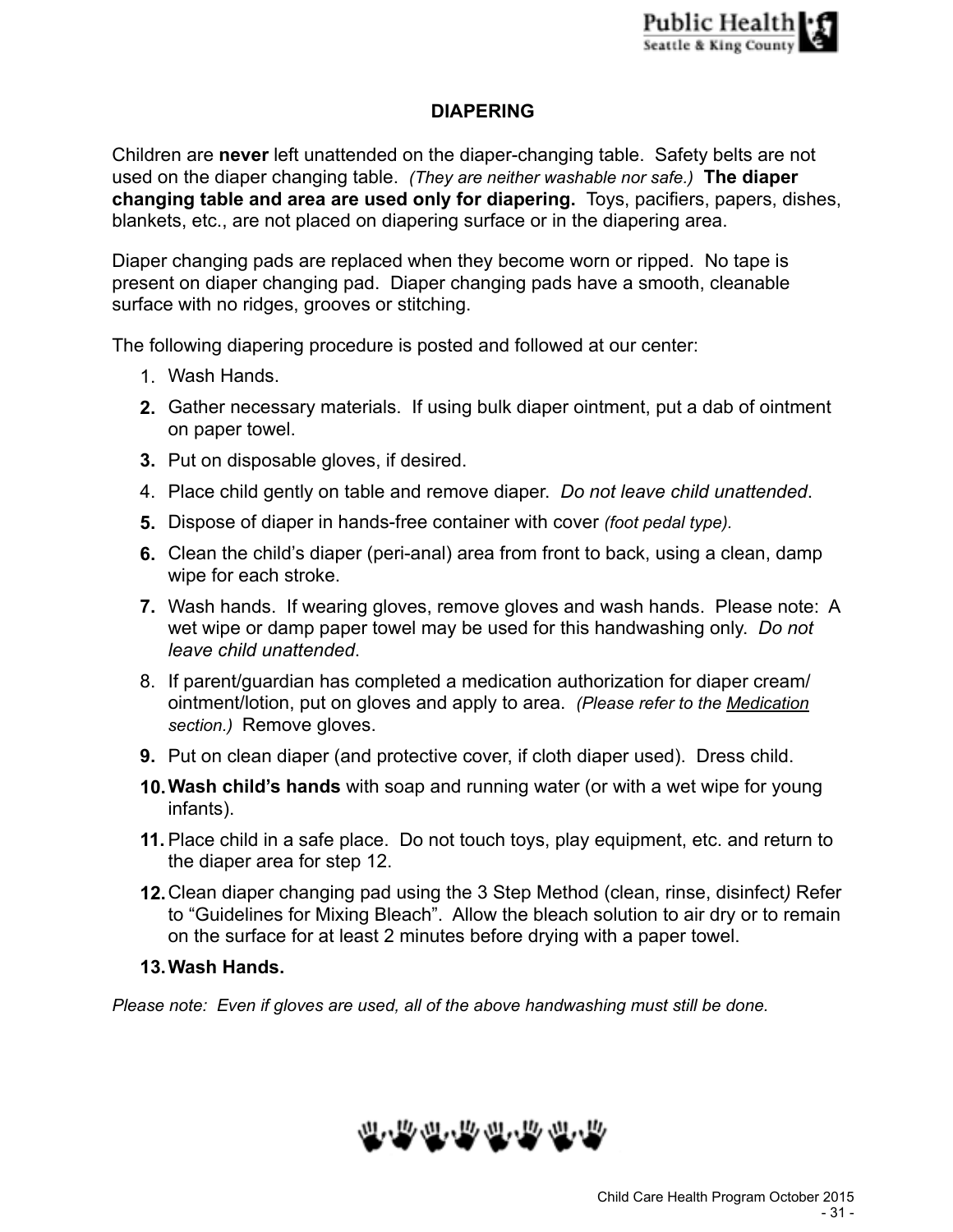# **Stand-Up Diapering for Older Children**

We do stand-up diapering as appropriate.

Stand-up diaper changing takes place: in the bathroom or diapering area.

Diaper changing procedure is posted in stand-up diaper changing area. Stand-up diaper changing procedure is followed:

- 1. Wash hands.
- 2. Gather necessary supplies (diaper/pull-up/underpants, wipes, cleaner and disinfectant, paper towels, gloves, plastic bag).
- 3. Put on disposable gloves, if desired.
- 4. Coach children in pulling down pants and removing diaper/pull-up/underpants (and assist as needed).
- 5. Put soiled disposable diaper/pull-up in a covered, hands-free, plastic lined garbage can (or assist child in doing so).
- 6. Cloth diapers/underpants are put in a plastic bag and put into a covered handfree, plastic lined container (individual for each child), then returned to the family at the end of the day.
- 7. Coach children in cleaning diaper area front to back using a clean, damp wipe for each stroke (and assist as needed).
- 8. Put soiled wipes in plastic bag (or assist child in doing so).
- 9. Remove gloves, if worn.
- 10.Wash hands (in sink or with wipe) and coach child in doing the same.
- 11. If a signed medication authorization indicates, apply topical cream/ointment/ lotion using disposable gloves then remove gloves.
- 12.Coach children in putting on clean diaper/pull-up/underpants and clothing and washing hands (in bathroom/handwashing sink).
- 13.Close and put any bag of soiled clothing or underpants into child's cubby.
- 14.Use 3-step method on floor where change has occurred:
	- a. Clean with detergent and water.
	- b. Rinse with water.
	- c. *Disinfect* with bleach solution: refer to "Guidelines for Mixing Bleach" Allow the bleach solution to air dry or to remain on the surface for at least 2 minutes before drying with a paper towel.
- 15.Wash hands (in bathroom/hand-washing sink).

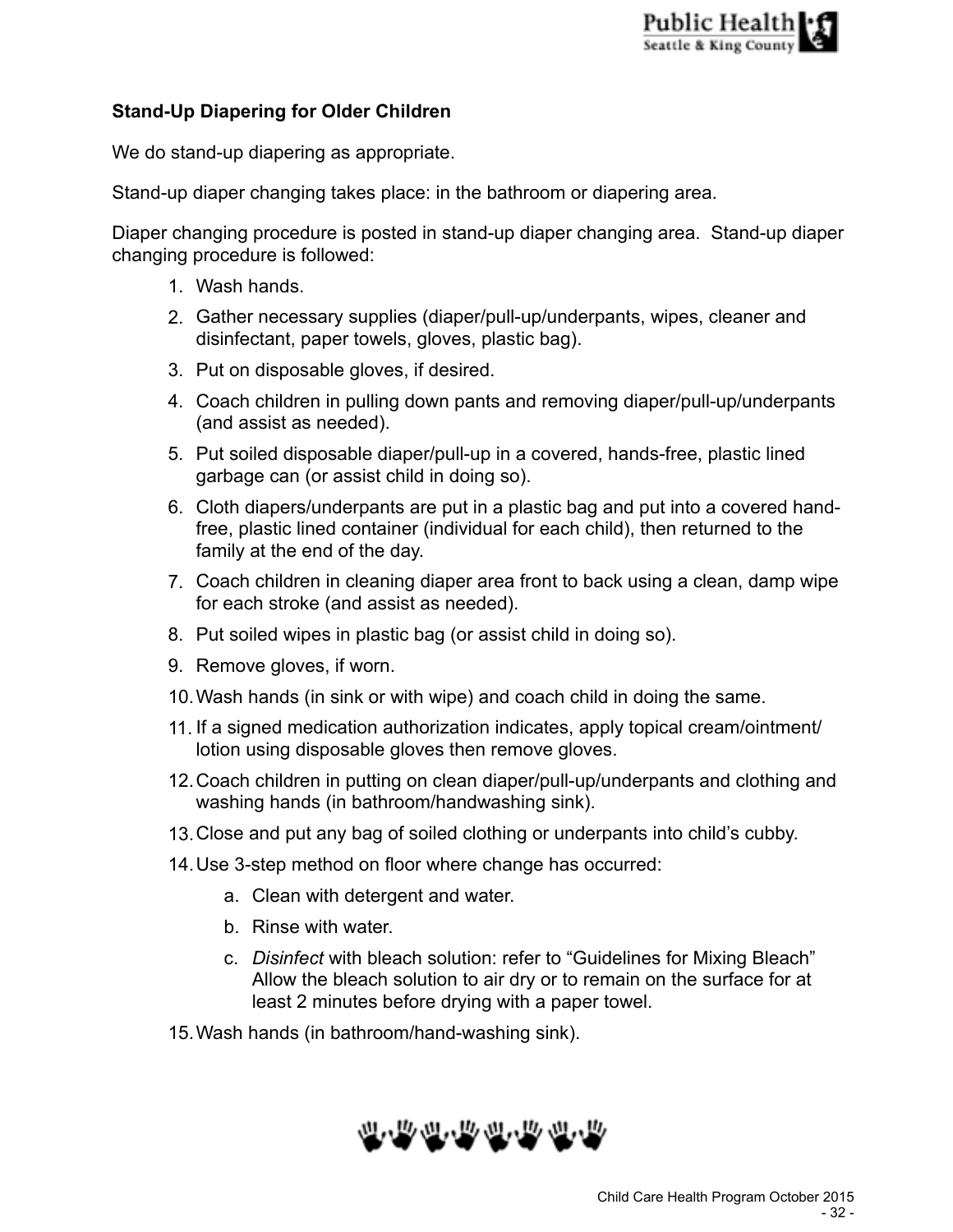# **TOILET TRAINING**

Toilet training is a major milestone in a young child's life. Because children spend much of their day in child care, you may recognize signs that a child is ready to begin toilet training. As a provider, you can share your observations with the family and offer suggestions and emotional support. Working together with the family, you can help make toilet training a successful and positive experience for their child.

- ❖ Follow the same procedure in child care as in the home. Use the same words (pee-pee, poop, etc.), so the child does not become confused about what is required. Pretend play with a doll using the same vocabulary and talk through expectations.
- ❖ Develop a detailed written plan of communication between the child care program and the family. Keep daily records of successes and concerns to share with the family.
- ❖ Encourage the family to dress the child in easily removable clothing. Keep an extra set of clothing on hand for accidents.
- ❖ Develop routines that encourage toilet use. Watch for those non-verbal signs that suggest a child has to use the toilet. Suggest bathroom visits at set times of the day, before going out to play, after lunch, etc.
- ❖ Expect relapses and treat them matter-of-factly. Praise the child's successes, stay calm, and remember that this is a learning experience leading to independent behavior.
- ❖ The noise made by flushing a toilet may frighten some children. Try to flush after the child has left until they become accustomed to the noise.
- ❖ Take time to offer help to the child who may need assistance in wiping, etc.

**\*See the full "Toilet Training brochure" in the "Behavior Handbook" or**  *<http://www.kingcounty.gov/healthservices/health/child/childcare/behavior.aspx>*

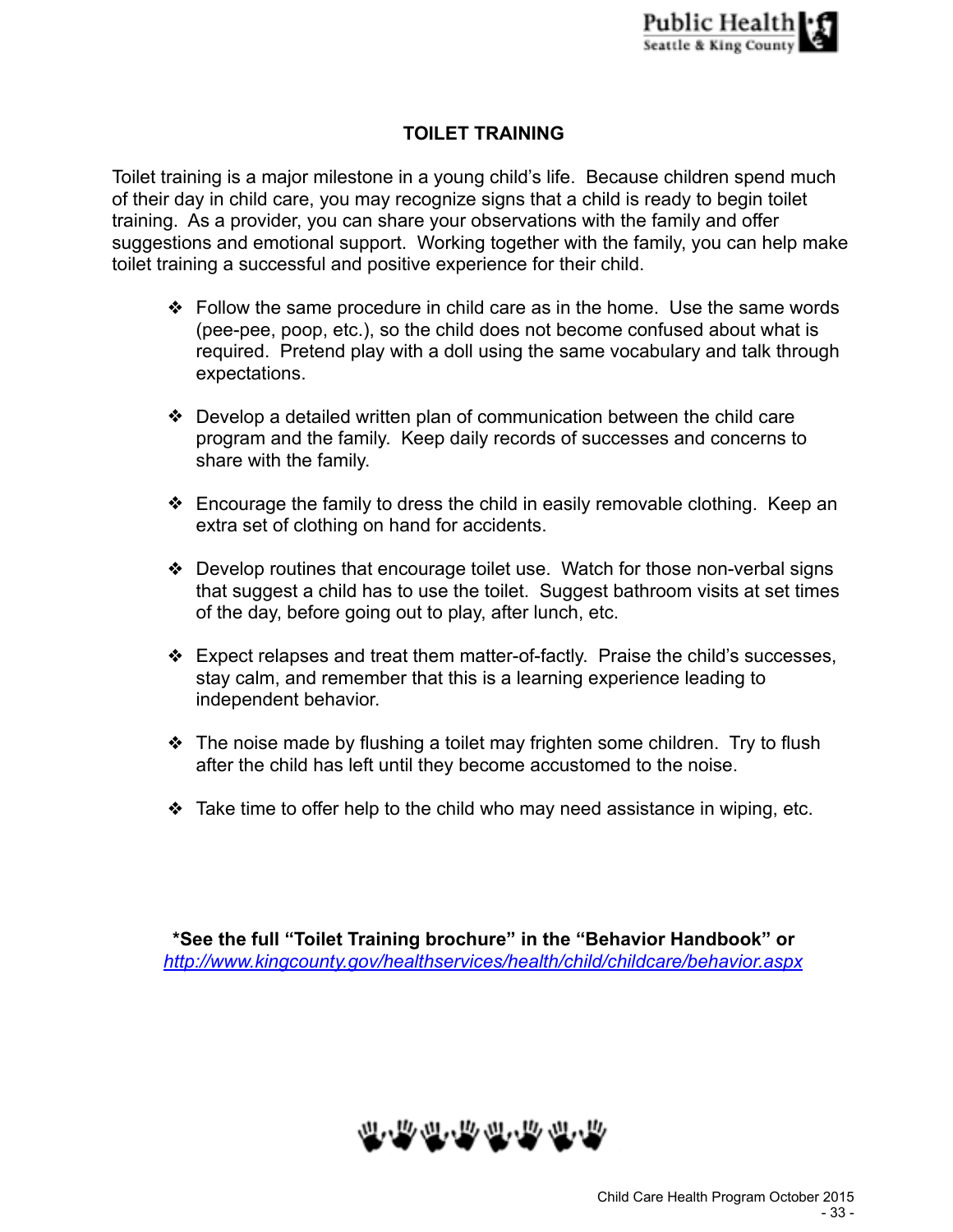# **FOOD SERVICE**

☐We prepare only snacks at our center.

- 1. **Food handler permits** are required for staff that prepare full meals and are encouraged for all staff. An "in charge" person with a food handler permit is onsite during all hours of operation, to assure that all food safety steps are followed. Documentation is posted in staff files.
- 2. **Orientation and training** in safe food handling is given to all staff and documented.
- 3. **Ill staff or children** do not prepare or handle food. Food workers may not work with food if they have:
	- Diarrhea, vomiting or jaundice
	- Diagnosed infections that can be spread through food such as Salmonella, Shigella, E. coli or hepatitis A
	- Infected, uncovered wounds
	- Continual sneezing, coughing or runny nose
- 4. **Child care cooks** do not change diapers or clean toilets**.**
- 5. **Staff wash hands** with soap and warm running water prior to food preparation and service in a designated hand-washing sink – never in a food preparation sink.
- *6.* **Gloves are worn or utensils are used** for direct contact with food. Wash hands before donning gloves and change gloves when you handle a new type of food *(No bare hand contact with ready-to-eat food is allowed.) Gloves must also be worn if the food preparation person is wearing fingernail polish or has artificial nails.**We highly recommend that food service staff keep fingernails trimmed to a short length for easy cleaning. (Long fingernails are known to harbor bacteria).*
- 7. **Employees preparing food** shall keep their hair out of food by using some method of restraining hair. Hair restraints include hairnets, hats, barrettes, ponytail holders and tight braids.
- 8. **Refrigerators and freezers** have thermometers placed in the warmest section (usually the door). Thermometers stay at or below 41º F in the refrigerator and 10°F in the freezer. Temperature is logged daily.
- 9. **Microwave ovens,** if used to reheat food, are used with special care. Food is heated to 165 degrees, stirred during heating, and allowed to cool at least 2 minutes before serving. *Due to the additional staff time required, and potential for burns from "hot spots," use of microwave ovens is not recommended.*
- 10.**Chemicals** and cleaning supplies are stored away from food and food preparation areas.
- 11.**Kitchen cleaning and sanitizing:**

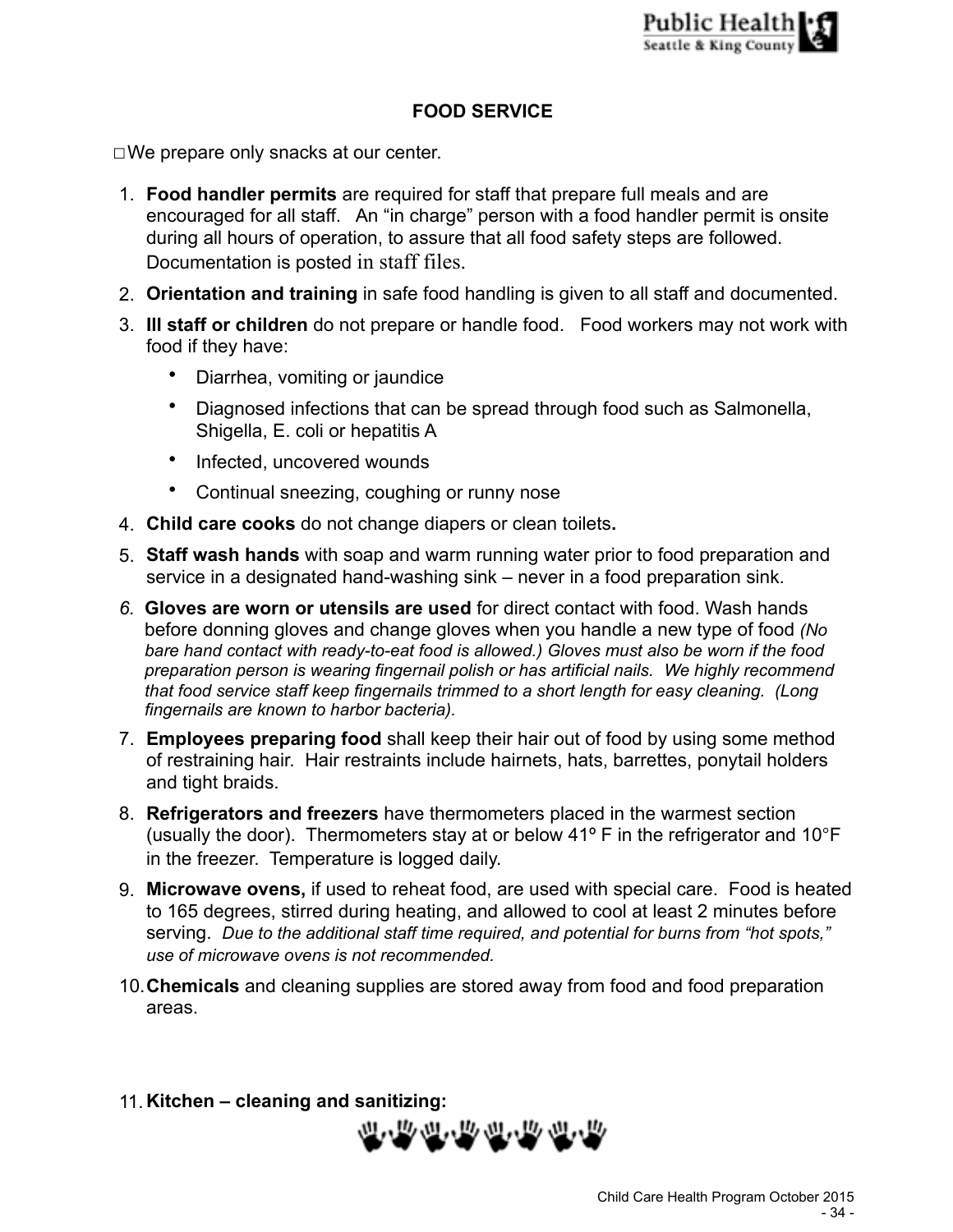- Kitchen counters and sinks are cleaned, rinsed, and sanitized before and after preparing food.
- Equipment (such as blenders, can openers, and cutting boards) is washed, rinsed and sanitized after each use.
- 12.**Dishwashing** complies with safety practices:
	- Hand dishwashing is done with three sinks or basins (wash, rinse, sanitize).
	- Dishwashers have a high temperature sanitizing rinse (140º F residential or 160ºF commercial) or chemical sanitizer.
- 13.**Cutting boards** are washed, rinsed, and sanitized between each use. No wooden cutting boards are used.
- 14.**Food prep sink** is not used for general purposes or post-toilet/post-diapering handwashing.
- 15.**Kitchen counters, sinks, and faucets** are washed, rinsed, and sanitized before food production.
- 16.**Tabletops** where children eat are washed, rinsed, and sanitized before and after every meal and snack.
- *17.***Thawing frozen food:** frozen food is thawed in the refrigerator 1-2 days before the food is on the menu, or under cold running water*. Food may be thawed during the cooking process IF the item weighs less than 3 pounds. If cooking frozen foods, plan for the extra time needed to cook the food to the proper temperature. Microwave ovens cannot be used for cooking meats, but may be used to cook vegetables.*
- 18.**Food is cooked to the correct internal temperature:**

| Ground Beef 155° F   | Fish 145° F    |
|----------------------|----------------|
| Pork $145^{\circ}$ F | Poultry 165° F |

- 19.**Holding hot food:** hot food is held at 135° F or above until served.
- 20.**Holding cold food:** food requiring refrigeration is held at 41°F or less.
- 21.**A digital thermometer** is used to test the temperature of foods as indicated above, and to ensure foods are served to children at a safe temperature.
- 22.**Cooling foods** is done by one of the following methods:
	- Shallow Pan Method: Place food in shallow containers (metal pans are best) 2" deep or less, on the top shelf of the refrigerator. Leave uncovered and then either put the pan into the refrigerator immediately or into an ice bath or freezer (stirring occasionally).
	- Size Reduction Method: Cut cooked meat into pieces no more than 4 inches thick.

Foods are covered once they have cooled to a temperature of 41° F or less.

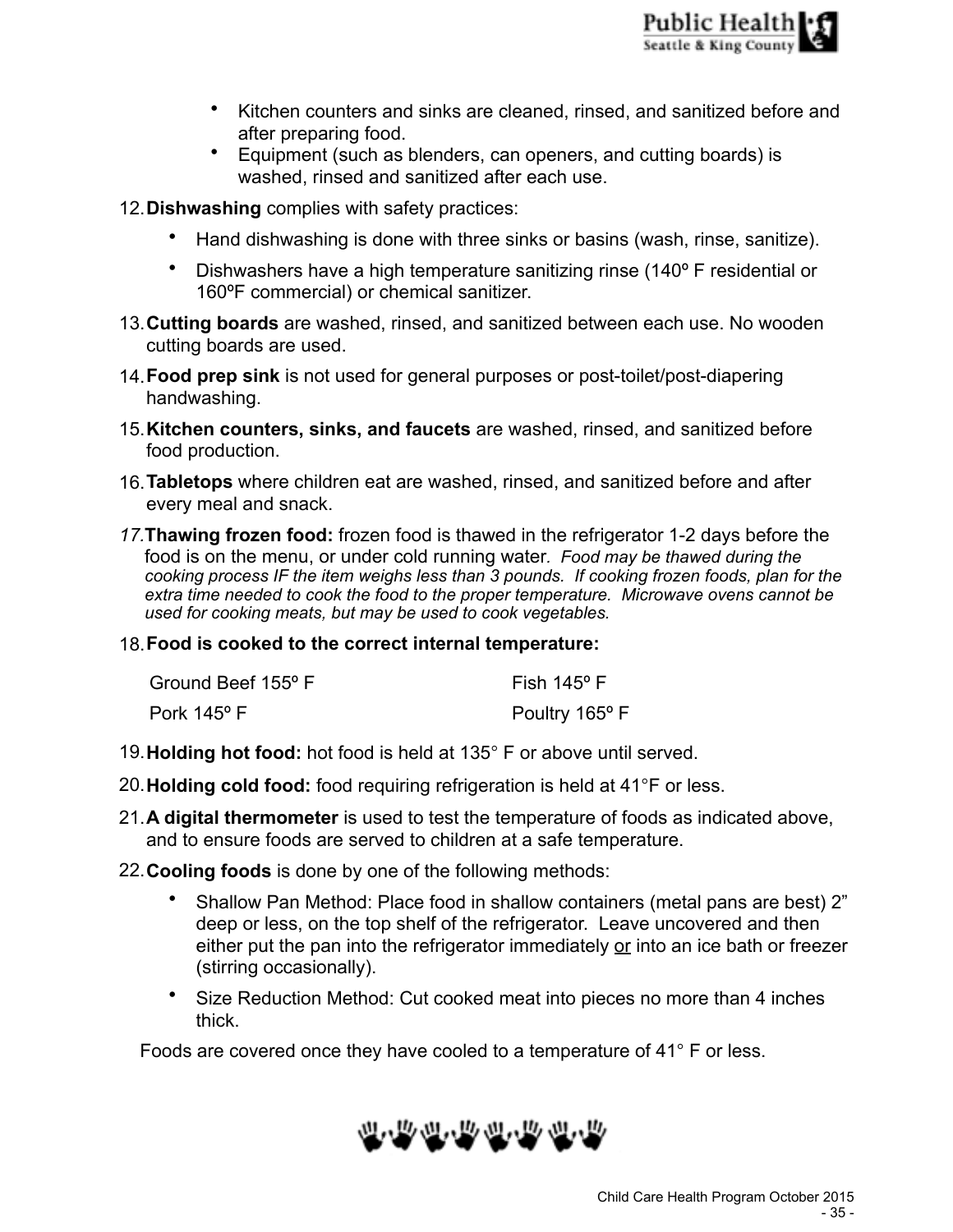- 23.**Leftover foods** *(foods that have been below 41*° *F or above 135*° *F and have not been served*) are cooled, covered, dated, and stored in the refrigerator or freezer. Leftover food is refrigerated immediately and is not allowed to cool on the counter.
- 24.**Reheating foods:** foods are reheated to at least 165º F in 30 minutes or less.

# 25.

☐ We use **catered foods** at our center, and

- The temperature of catered food provided by a caterer or satellite kitchen is checked with a digital thermometer upon arrival. *Foods that need to be kept cool must arrive at a temperature of 41º F or below. Foods that need to be kept hot must arrive at a temperature of 135º F or above.* **Foods that do not meet these criteria are deemed unsafe and are returned to the caterer.**
- Documentation of daily temperatures of food is kept in the kitchen. The initials or name of the person accepting the food is recorded in the kitchen.
- A permanent copy of the menu (including any changes made or food returned) is kept for at least 6 months in the office.
- A copy of the caterer's contract or operating permit is kept in the office.

*Be sure to keep "back up" food available to serve, should the food arrive out of the proper temperature range. Good items to have on hand include tuna fish and baked beans.* 

- 26. **Food substitutions**, due to allergies or special diets and authorized by a licensed health care provider, are provided within reason by the center.
- 27. When children are involved in cooking projects our center assures safety by:
	- Closely supervising children,
	- Ensuring all children and staff involved wash hands thoroughly,
	- Planning developmentally-appropriate cooking activities *(e.g., no sharp knives),*
	- Following all food safety guidelines.

28. Perishable items in sack lunches are refrigerated upon arrival at the center.

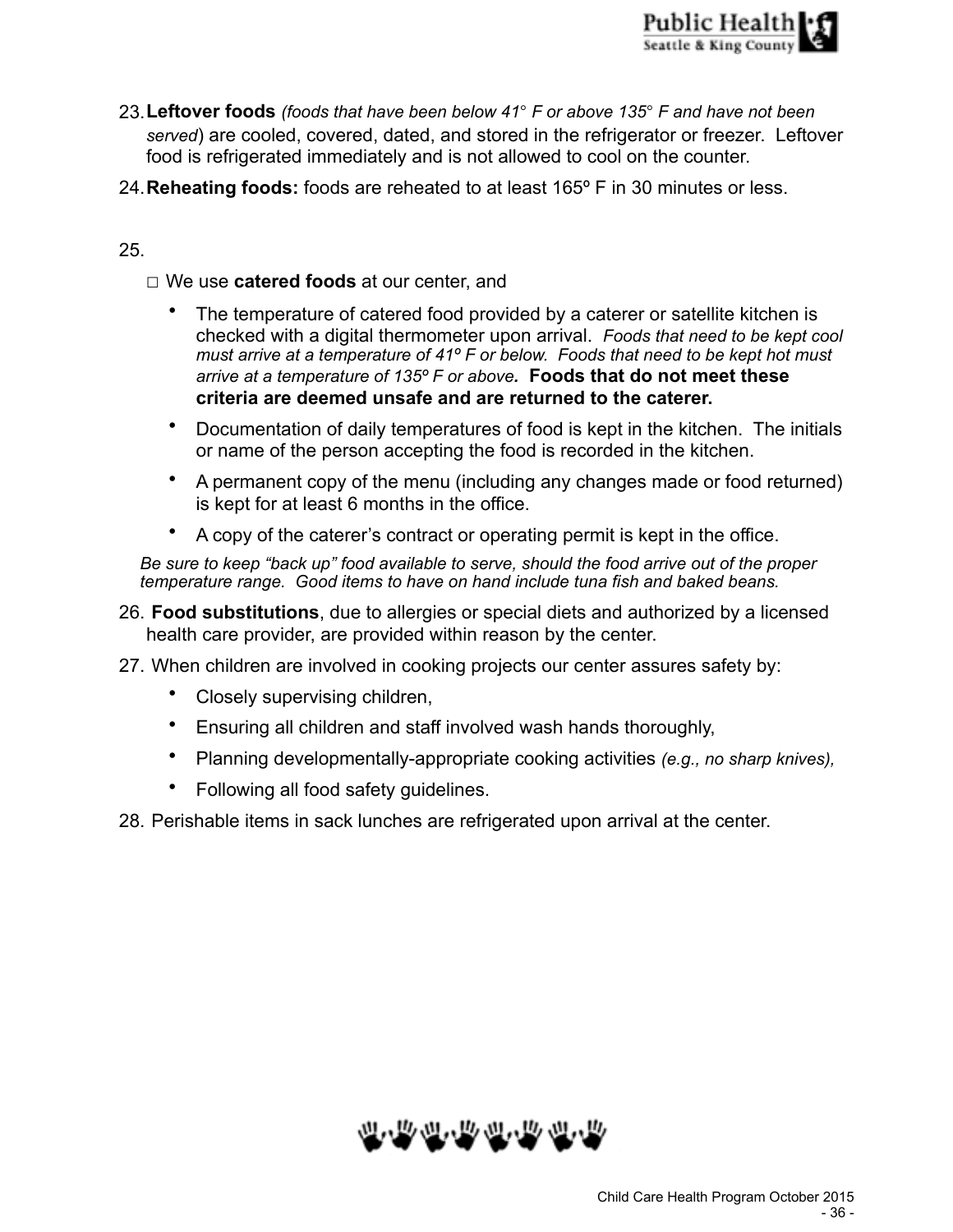# **NUTRITION**

- 1. Menus are posted at least one week in advance and dated.
- 2. Menus follow the current CACFP Meal Pattern for meals and snacks. http:// [childcareinfo.com/KnowledgeCenter/Government/State/WashingtonCACFP.aspx](http://childcareinfo.com/KnowledgeCenter/Government/State/WashingtonCACFP.aspx)
- 3. Menus do not repeat food combinations within a 2 week period.
- 4. Menus list specific types of fruits, vegetables, crackers etc.
- 5. Food is offered at intervals not less than 2 hours and not more than 3.5 hours apart.
- 6. Breakfast is made available to any child who arrives on the premises before school.
- $7. \Box$  Our site is open 9 hours or less; we provide  $\Box$  two snacks and two meals

The following meals and snacks are served by the center:

| Time  | Meal/Snack       |
|-------|------------------|
| 8:00  | <b>Breakfast</b> |
| 10:15 | <b>AM Snack</b>  |
| 12:00 | Lunch            |
| 3:30  | <b>PM Snack</b>  |

- 8. Each snack or meal includes water to drink.
- 9. Only 1% or nonfat milk is served to children over 2 years and whole milk to children between 12 and 24 months old.
- 10.Juice is limited to 2 or less times a week.
- 11. For children at the center for 1 or more hours a 2 component snack must be served.
- 12.A fruit or vegetable is served as part of the PM snack.
- 13.Foods high in fat, added sugar and salt are limited.
- 14.Menus include hot and cold foods and vary in color, flavor and texture. (Food choices may need to be limited to items requiring no preparation in facilities without a food preparation area or where only a bathroom sink is available.)

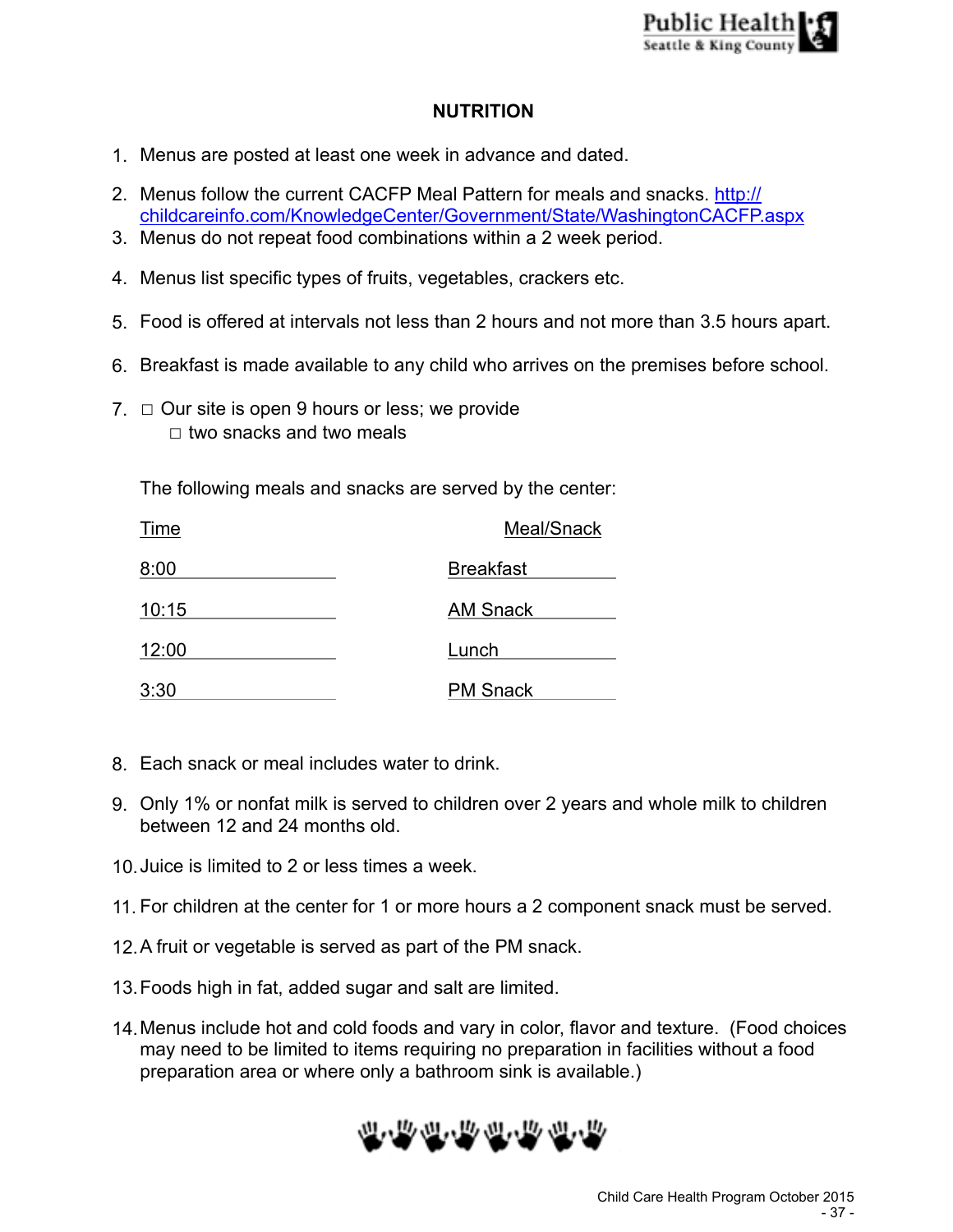- 15.Ethnic and cultural foods are incorporated into the menu.
- 16.Menus are followed. Necessary substitutions are noted on the permanent menu copy.
- *17.*Permanent menu copies are kept on file for at least six months. *(USDA requires food menus to be kept for 3 years including the current year.)*
- 18.Families who provide sack lunches are notified in writing of the food requirements for

mealtime. We have available food supplies to supplement food brought from home that **does not meet** the nutrition requirements.

- 19.Children have free access to drinking water throughout the day (individual disposable cups or single use glasses only).
- 20.Children with food allergies and medically-required special diets have diet prescriptions signed by a health care provider on file. Names of children and their specific food allergies are posted in the kitchen, and the area where food is eaten by the child. Confidentiality is maintained.
- 21.Children with severe and/or life threatening food allergies have a completed individual care plan signed by the parent and health care provider.
- 22.Diet modifications for food allergies, religious and/or cultural beliefs are accommodated and posted in the kitchen and eating area. All food substitutions are of equal nutrient value and are recorded on the menu or on an attached sheet of paper.

### **Mealtime Environment and Socialization**

1. Mealtime and snack environments are developmentally appropriate and support children's development of positive eating and nutritional habits.

- Staff sit (and preferably eat) with children and have casual conversations with children during mealtimes.
- Children are not coerced or forced to eat any food.
- Children decide how much and which foods to choose to eat of the foods available.
- Food is not used as a reward or punishment.
- Foods are served family style to promote self-regulation.
- Staff provide healthy nutritional role modeling (serving sizes of foods, appropriate mealtime behavior and socialization during mealtime).
- 2. Staff do not eat foods other than those the children eat (unless the children's lunches are brought from home).

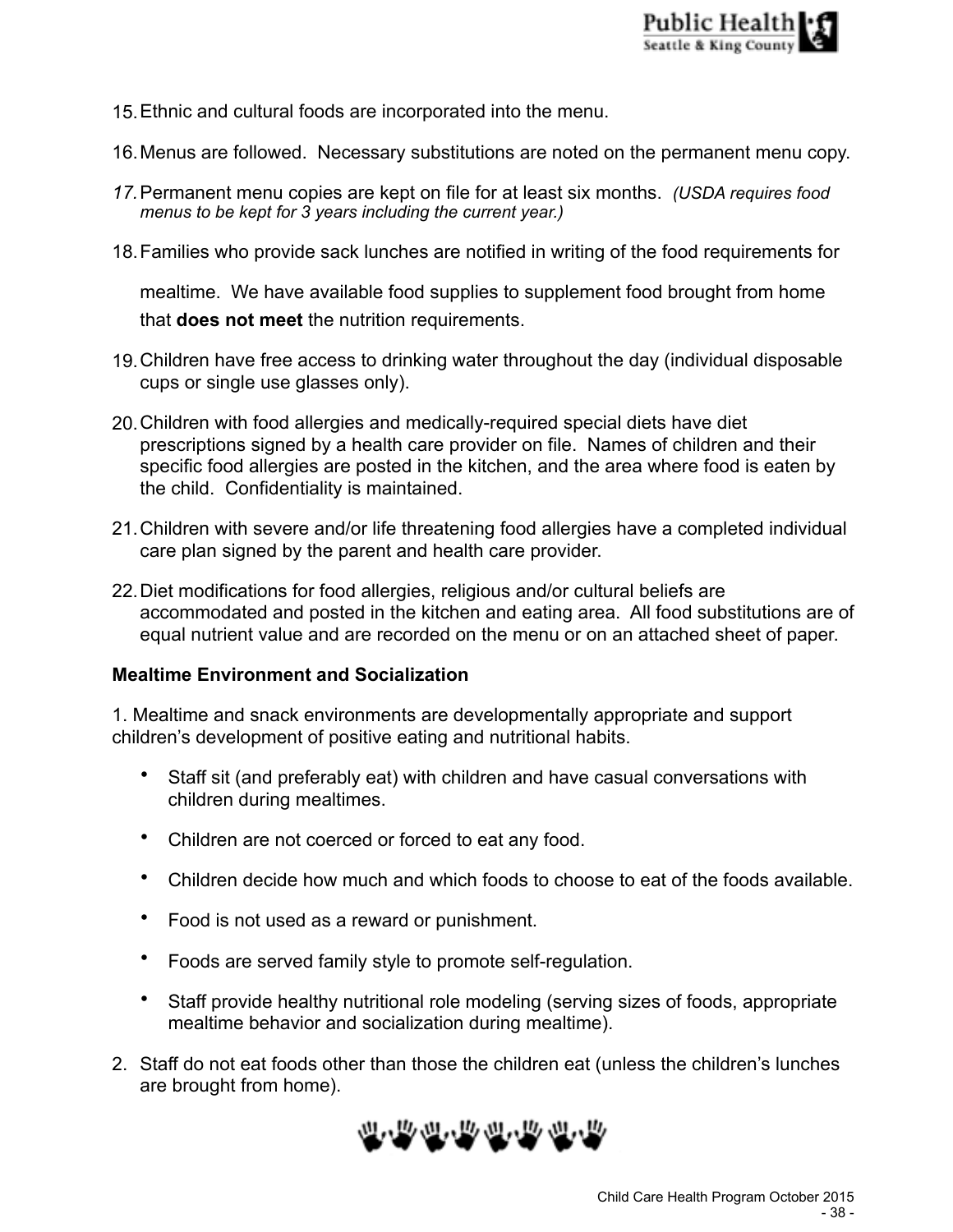3. Coffee, tea, pop and beverages other than water or those served to the children are not consumed by staff while children are in their care, in order to prevent scalding injuries and to role model healthy eating.

# **SWEET TREAT POLICY**

Dessert-like items should be low in fat and contribute important nutrients such as vitamin A and Vitamin C, minerals such as iron and calcium, and/or fiber. **Food brought from home is limited to store purchased, uncut fruit and vegetables or food prepackaged in original manufacturer's containers**. Programs are responsible for reading food labels of items provided by parents to determine if the food is safe for children with food allergies to consume.

Examples include:

Muffins or bread made with fruit or vegetables Puddings and custards Cobblers and pies made with lightly sweetened fruits Plain or vanilla yogurt Waffles or pancakes topped with crushed fruit Bars made with whole grains and seeds Cookies modified for fat and sugar content Plain cakes modified for fat and sugar content Frozen juice popsicles Vegetable juice Fruit salad with vanilla yogurt

For infants and toddlers (ages 6 months to 3 years), the dessert items should not contain nuts, seeds, raisins, dates, peanut butter, large pieces of fresh fruit or vegetables that may cause choking. Honey and items containing honey should not be given to infants under one year of age.

Special "treats" for celebrations should be limited to no more than twice a month; this should be coordinated and monitored by the classroom teacher. Items that are health promoting should always be encouraged; information is available for parents with ideas for birthday, holiday or special occasions "treat". Each delegate agency is responsible for providing this information to parents.

Cultural and ethnic food items that are considered dessert or special "treat" may be served to honor cultures represented in the program. Examples may include sticky rice and sweet rice such as banh bo, noodle-based dessert, lefse, flan, sweet potato pie (modified for fat and sugar), bean dessert items, sambusa or "mush-mush". Recipes or directions from parents could be shared with food service staff who prepares the item. Use of non-food items to celebrate special occasions is encouraged. Examples of these types of items include: stickers, pencils, birthday "hats" or crowns, bubble solution, or piñatas filled with these items.

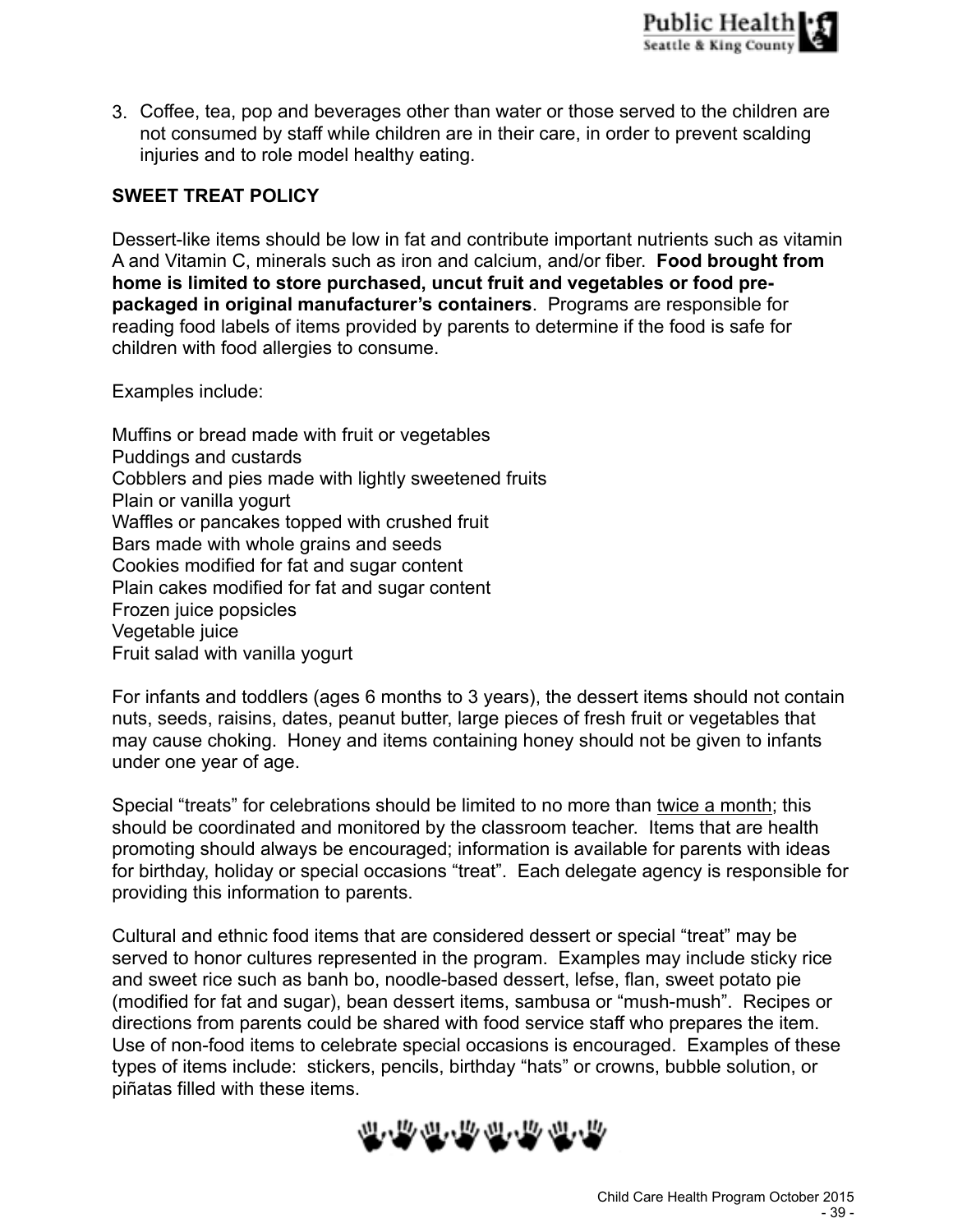

# **PHYSICAL ACTIVITY AND SCREEN TIME LIMITATIONS**

Adequate physical activity is important for optimal physical development and to encourage the habit of daily physical activity. Active play time includes a balance of a few teacher directed activities as well as child initiated play. The structured activities help contribute to skill building and promote fitness. The focus is on fun and interactive games and movement that also serve to enhance social and emotional skill development.

- Our center ensures that **all children** get at least 20-30 minutes of moderate to vigorous physical activity per every 3 hours of care. Children in care for more than one hour are ensured at least 20 minutes of **outdoor play**.
- Infants are taken outside at least twice a day.
- Toddlers get 60-90 minutes of active play and pre-school and school-age get 90-120 minutes of active play time (moderate to vigorous activity level) during full day care.
- All children get **outdoor play** at least 2-3 times during full day care (children go outside in all weather (rain, snow etc…) unless it is dangerous or unhealthful.

#### Screen Time

- Children under 2 years do not get any screen time.
- Children over 2 years TV is limited to 30 minutes of educational viewing per week, if at all. Computer use is limited to 15 minute increments of play time, except when children are completing school lessons.

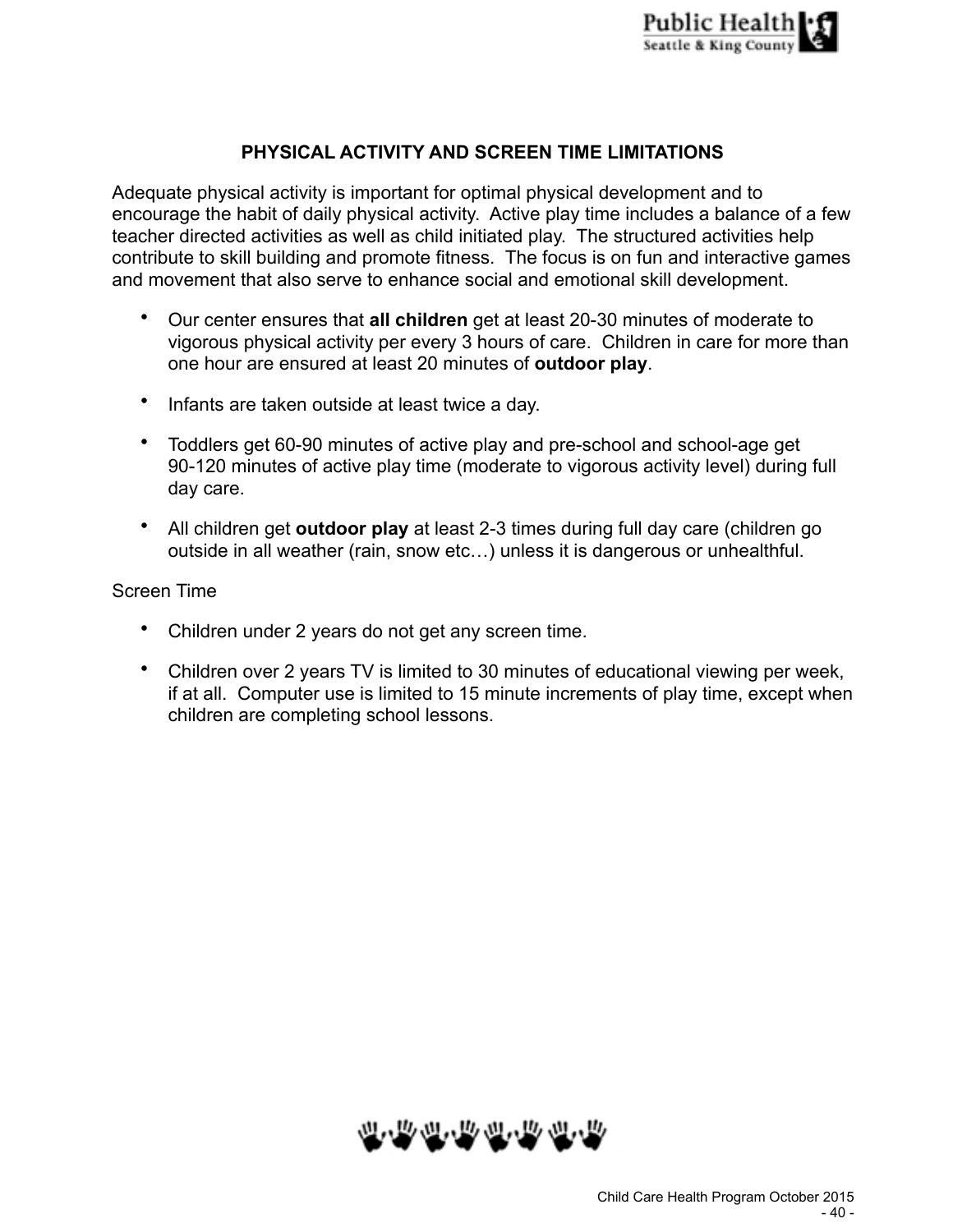# **TOOTH-BRUSHING**

*Tooth-brushing decreases the colonization of bacteria on teeth by disrupting the formation of plaque. The use of fluoridated toothpaste strengthens tooth enamel making the enamel more resistant to the acid produced by bacteria. Tooth-brushing in the classroom improves the child's oral health, teaches the child basic hygiene and health promotion, and helps establish a lifelong prevention habit.* 

As recommended, **fluoridated toothpaste is not used by children under 2 years old**  or who are unable to spit out toothpaste after brushing.

Tooth-brushing is supervised to ensure:

- A routine which enhances learning
- Proper toothpaste usage
- Good tooth-brushing technique
- Toothbrushes are not shared and are handled properly
- Children do not walk with toothbrushes in their mouths

### **Toothbrushes:**

- Each child has his/her own toothbrush with his/her name clearly marked on the handle with marker. No sharing or borrowing is allowed.
- Small toothbrushes with soft, rounded nylon bristles that are short and even are used.
- Toothbrushes are replaced every 3 months or sooner if the bristles become splayed or the toothbrush is contaminated.
- Toothbrushes are not sanitized or put in the dishwasher.
- Toothbrushes are stored to decrease cross-contamination:
	- open to air with the bristles up
	- unable to drip on one another
	- not in contact with each other or any other thing

We use the following procedure for tooth-brushing at our center:

☐Tooth-brushing at a Table (recommended)

- Teacher(s) assisting with tooth-brushing wash hands.
- As children finish eating, they are given a small paper cup with a small amount of water in the bottom and their toothbrush.
- Teacher dispenses toothpaste in a manner which eliminates cross-contamination: Click here to enter text. **\_\_\_** *(e.g., via pea-sized dots of toothpaste around the rim of a paper plate or top of cup).*
- Child begins brushing on the biting surface, and then moves from area to area (left-to-right and top-to-bottom) around the mouth.
- Brushing continues for at least one minute. (Exposure to fluoridated toothpaste is beneficial even with unsatisfactory brushing technique).
- Child takes small sip of water and then spits water and toothpaste residue back into paper cup.
- If desired, child may then be given a cleansing drink of water from another cup.

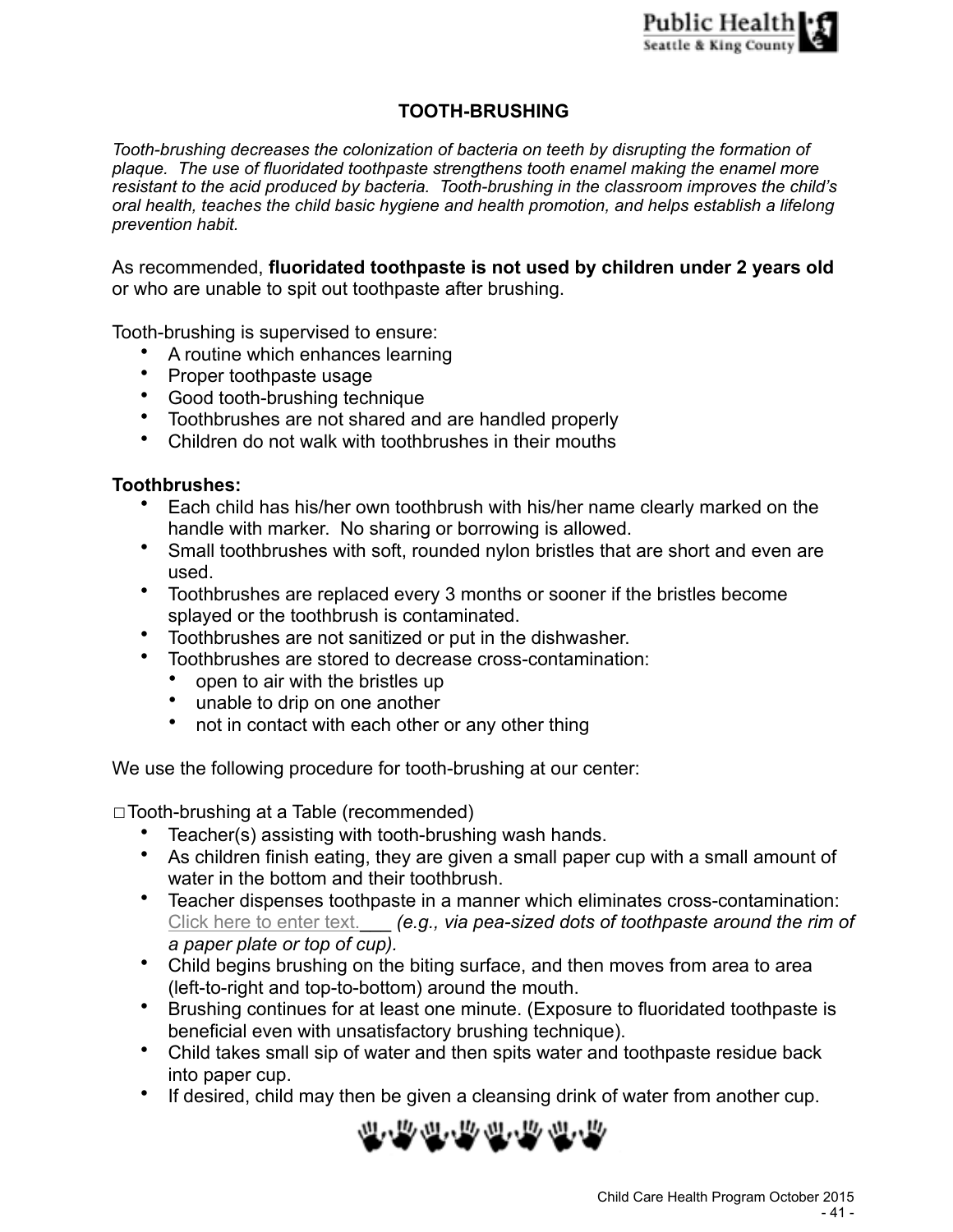- Child holds the toothbrush over the designated rinse container and the teacher pours water from a clean water source over the toothbrush to rinse it.
- The child hands the toothbrush to the teacher, who replaces it in the drying rack.
- Child throws the paper cup away.
- Table is cleaned with the 3-step process (clean, rinse, disinfect).
- ☐Tooth-brushing at a Classroom Sink:
	- Teacher(s) assisting with tooth-brushing wash hands.
	- Sink and faucet are cleaned, rinsed, and disinfected.
	- Water from a clean water source is obtained.
	- Teacher hands each child a small cup of water and his/her toothbrush.
	- Teacher dispenses toothpaste in a manner which eliminates cross-contamination: Click here to enter text.\_ *(e.g., via pea-sized dots of toothpaste around the rim of a paper plate or at top of cup).*
	- Child begins brushing on the biting surface, and then moves from area to area (left-to-right and top-to-bottom) around the mouth.
	- Brushing continues for at least one minute. (Exposure to fluoridated toothpaste is beneficial even with unsatisfactory brushing technique).
	- When brushing is completed, child spits excess toothpaste into sink and rinses his/ her mouth with a drink from the cup of water.
	- Child holds the toothbrush over the sink and the teacher pours water from a clean water source over the toothbrush to rinse it.
	- If desired, child may then use their paper cup and be given a cleansing drink of water from a clean water source.
	- The child hands the toothbrush to the teacher, who replaces it in the drying rack.
	- Child throws the paper cup away.
	- Classroom handwashing sink is cleaned with 3-step process after all the children are finished.

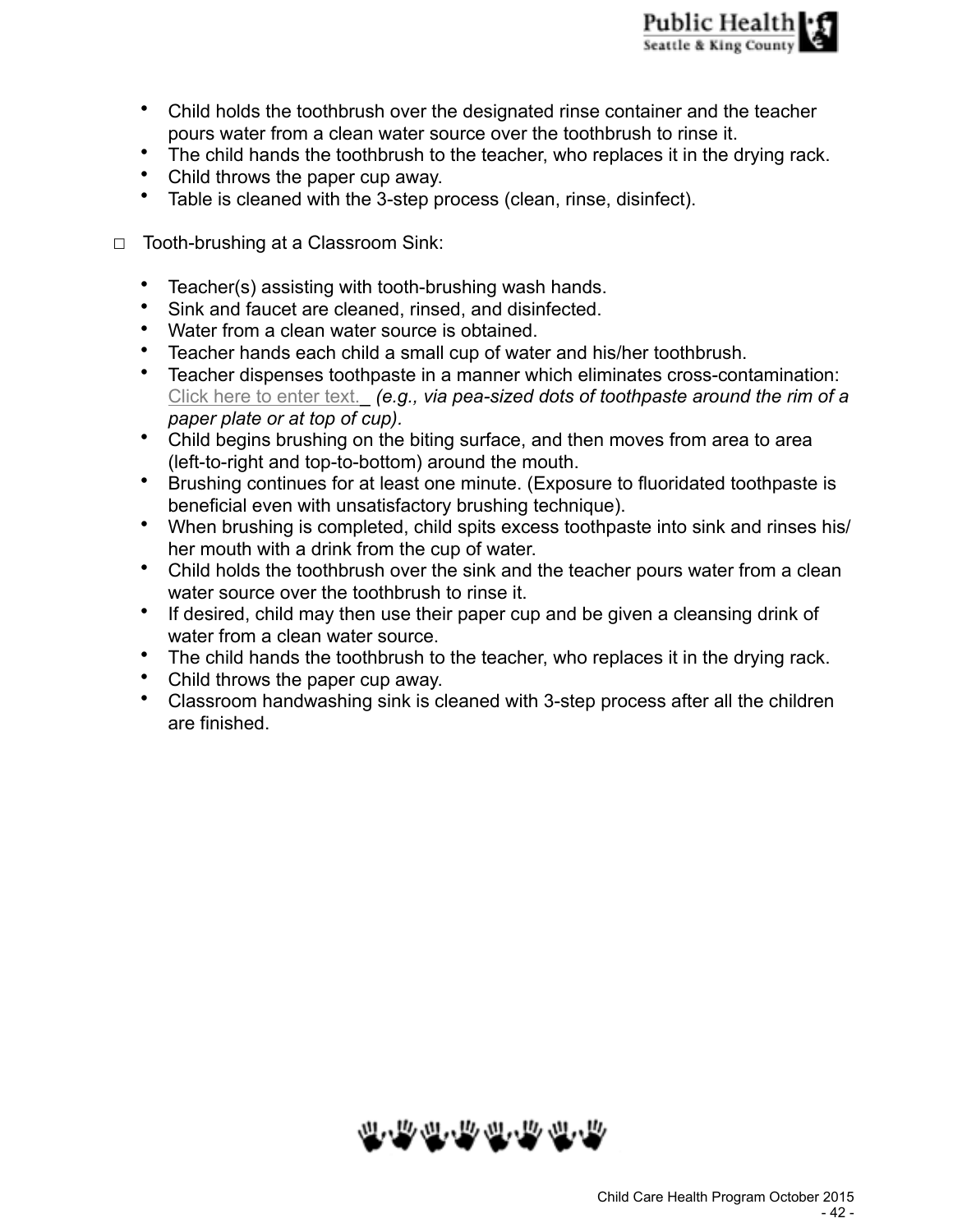# **DISASTER PREPAREDNESS**

# **Plan and Training**

Our Center has developed a Disaster Preparedness Plan/Policy ("Disaster Plan" template is available @ [www.kingcounty.gov/health/childcare](http://www.kingcounty.gov/health/childcare)) Our plan includes responses to the different disasters our site is vulnerable to, as well as procedures for on- and off-site evacuation and shelter-in-place. Evacuation routes are posted in each classroom. Our disaster preparedness plan/policy is posted in each classroom and in our parent information area.

Staff are oriented to our disaster policy upon hire and annually. Families are oriented to our disaster policy upon enrollment and annually. Documentation of all orientation is kept on file.

Staff are trained in the use of fire extinguishers. The following staff persons are trained in utility control (how to turn off gas, electric, water): Cassie Worley.

Disaster and earthquake preparation and training are documented.

### **Supplies**

Our center has a supply of food and water for children and staff for at least 72 hours, in case parents/guardians are unable to pick up children at usual time. Marie Baraldi is responsible for stocking supplies. Expiration dates of food, water, and supplies are checked at least annually and supplies are rotated accordingly. Essential prescribed medications and medical supplies are also kept on hand for individuals needing them. Each room has a fully stocked "Grab n' Go" bag. "Grab n' Go" bag supply list is available at: <http://www.kingcounty.gov/healthservices/health/child/childcare/preparedness.aspx>

### **Hazard Mitigation**

We have taken action to make our center earthquake/disaster-safe. Bookshelves, tall furniture, refrigerators, crock pots, and other potential hazards are secured to wall studs. We continuously monitor all rooms and offices for anything that could fall and hurt someone or block an exit – and take action to correct these things. Cassie Worley is the primary person responsible for hazard mitigation, although all staff members are expected to be aware of their environment and make changes as necessary to increase safety.

### **Drills**

Fire drills are conducted and documented each month. Disaster drills are conducted quarterly *(how often; quarterly at a minimum – monthly recommended).* 

*The "Disaster Drill Record" is available at: [http://www.kingcounty.gov/healthservices/health/child/](http://www.kingcounty.gov/healthservices/health/child/childcare/preparedness.aspx) childcare/preparedness.aspx*

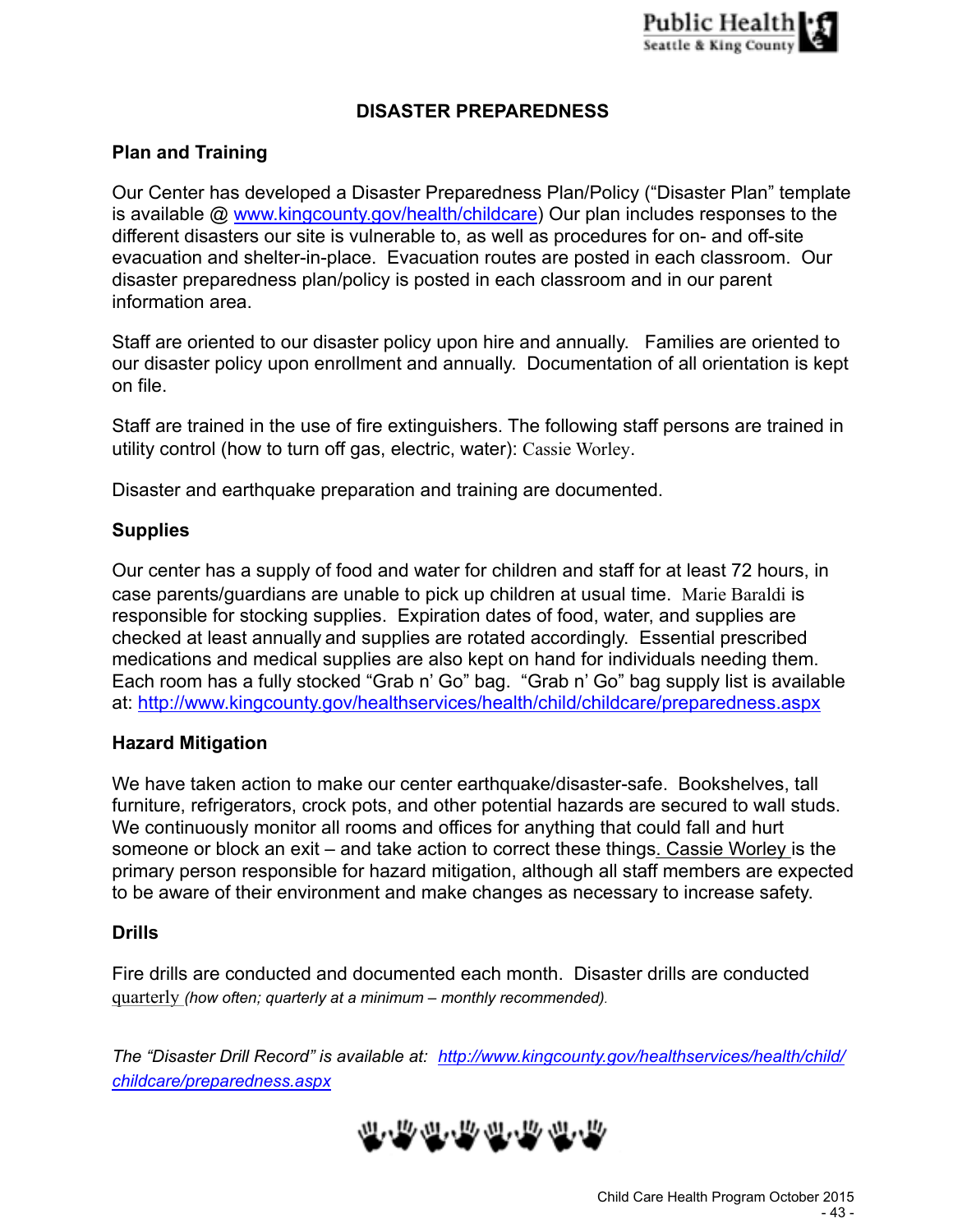# **STAFF HEALTH**

- 1. New staff and volunteers must document a tuberculin skin test (Mantoux method) within the past year, unless not recommended by a licensed health care provider.
- 2. Staff members who have had a positive tuberculin skin test in the past will always have a positive skin test, despite having undergone treatment. These employees do not need documentation of a skin test. Instead, by the first day of employment, documentation must be on record that the employee has had a negative (normal) chest x-ray and/or completion of treatment.
- 3. Staff members do not need to be retested for tuberculosis unless they have an exposure. If a staff member converts from a negative test to a positive test during employment, medical follow up will be required and a letter from the health care provider must be on record that indicates the employee has been treated or is undergoing treatment.
- 4. Our center complies with all recommendations from the local health jurisdiction. (TB is a reportable disease.).
- 5. Staff members who have a communicable disease are expected to remain at home until no longer contagious. Staff are required to follow the same guidelines outlined in EXCLUSION OF ILL CHILDREN in this policy.
- 6. Staff members are encouraged to consult with their health care provider regarding their susceptibility to vaccine-preventable diseases.
- *7.* Staff who are pregnant or considering pregnancy are encouraged to inform their health care provider that they work with young children. *When working in child care settings there is a risk of acquiring infections which can harm a fetus or newborn. These infections include Chicken Pox (Varicella), CMV (cytomegalovirus), Fifth Disease (Erythema Infectiosum), and Rubella (German measles or 3-day measles), In addition to the infections listed here, other common infections such as influenza and Hand Foot and Mouth disease can be more serious for pregnant women and newborns. Good handwashiing, avoiding contact with ill children and adults, and cleaning of contaminated surfaces can help reduce those risks.*
- *8.* Adult sized chairs will be provided for staff.
- *9.* Staff will not step over gates or other barriers.

*Recommendations for adult immunizations are available at* 

*http://www.doh.wa.gov/YouandYourFamily/Immunization*

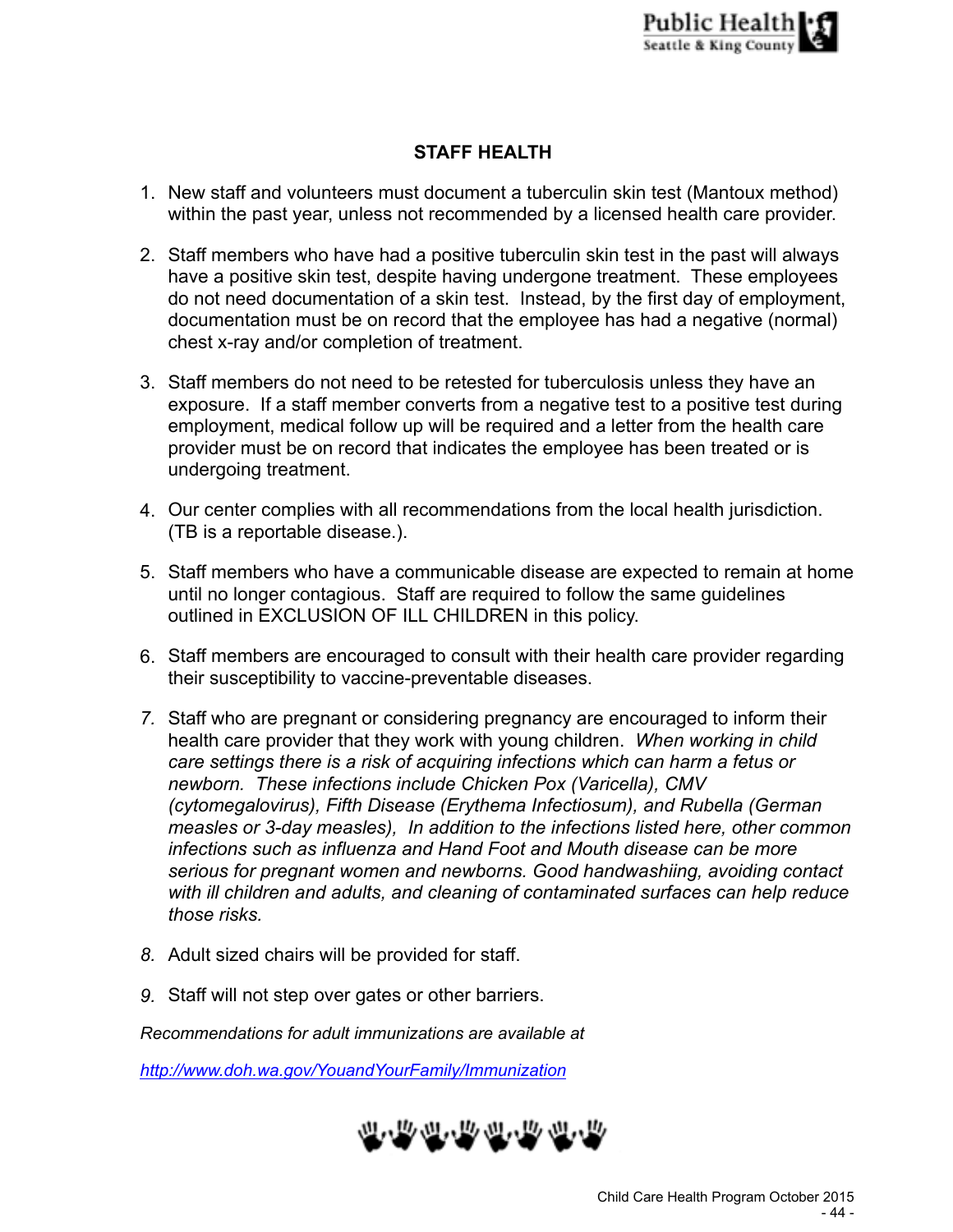# **CHILD ABUSE AND NEGLECT**

- **1.** Child care providers are state mandated reporters of child abuse and neglect; we immediately report suspected or witnessed child abuse or neglect to Child Protective Services (CPS). The phone # for CPS is 1-800-609-8764.
- **2.** Signs of child abuse and/or neglect are documented and that information is kept confidentially in the Director's office.
- 3. Training on identifying and reporting child abuse and neglect is provided to all staff and documentation kept in staff files.
- 4. Licensor is notified of any CPS report made.

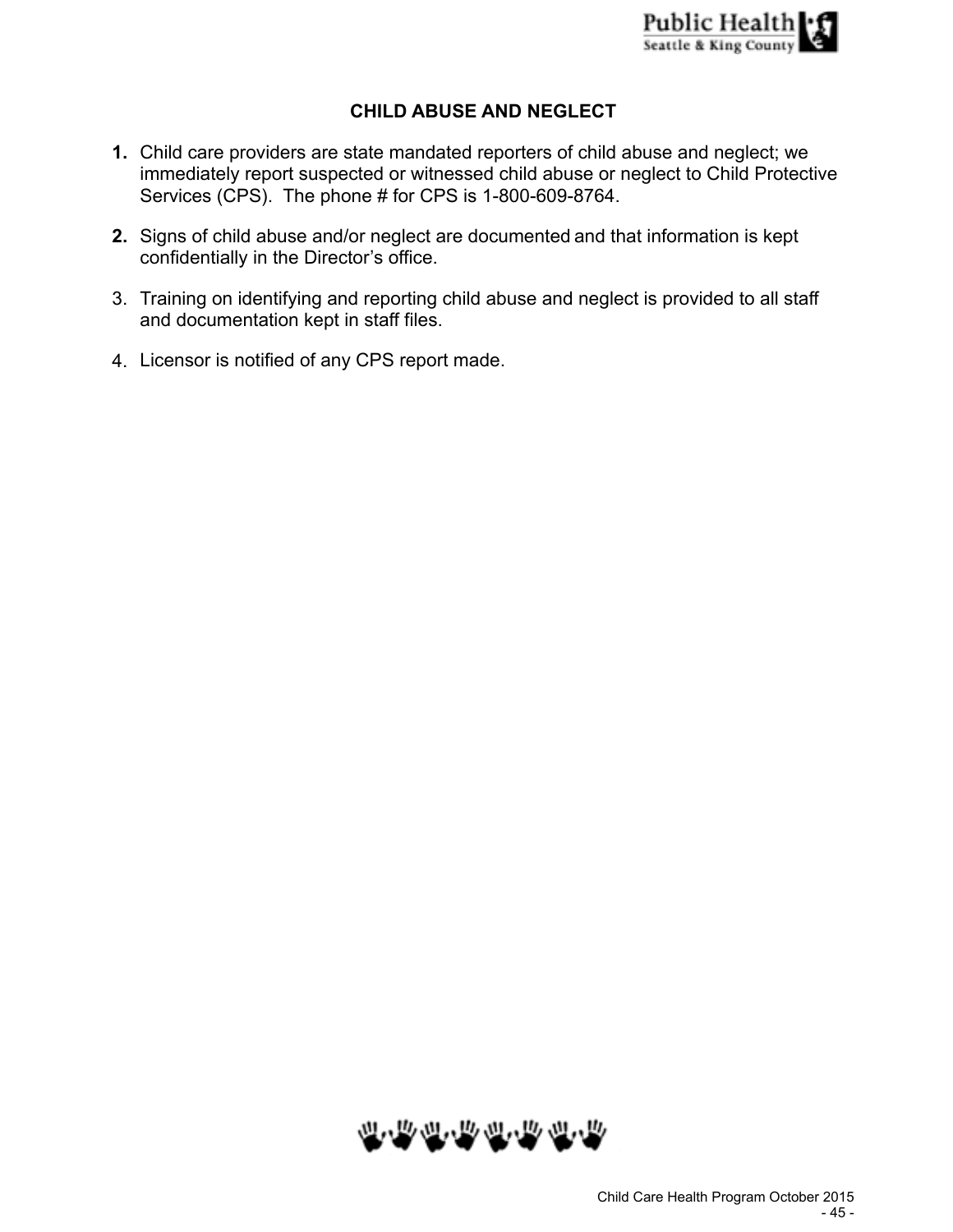# **ANIMALS ON SITE**

☐We have no animals on site.

☐We have animal visitors: □occasionally.

- 1. We have an animal policy, which is located in our permissions form and online.
- 2. Animals at or visiting our center are carefully chosen in regards to care, temperament, health risks, and appropriateness for young children. We do not have birds of the parrot family that may carry psittacosis, a respiratory illness. We do not have reptiles, chickens, ducks, and/or amphibians that typically carry salmonella, a bacterium that can cause serious diarrhea disease in humans, with more severe illness and complications in children.
- 3. Parents are notified in writing when animals will be on the premises. Children with an allergic response to animals are accommodated.
- 4. Animals, their cages, and any other animal equipment are never allowed in kitchen or food preparation areas.
- 5. Children and adults wash hands after feeding animals or touching/handling animals or animal homes or equipment.